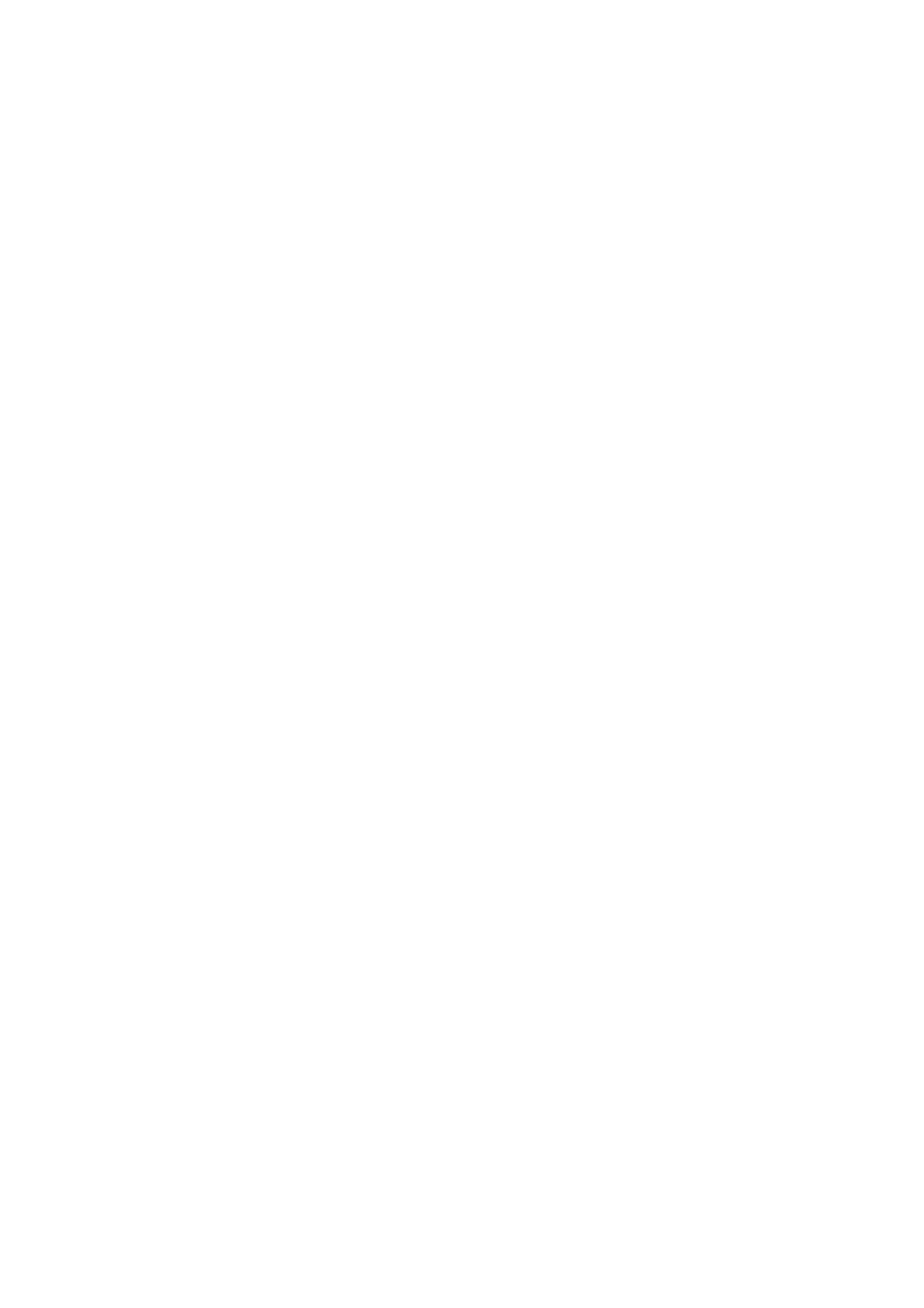## **CONTENTS**

|                                                                              | Page |
|------------------------------------------------------------------------------|------|
|                                                                              |      |
|                                                                              |      |
|                                                                              |      |
|                                                                              |      |
| KEYS BETWEEN PRODUCTS USED IN THE SUPPLY AND USE TABLES AND CPC GROUPS  15   |      |
| KEYS BETWEEN INDUSTRIES USED IN THE SUPPLY AND USE TABLES AND SIC GROUPS  19 |      |
|                                                                              |      |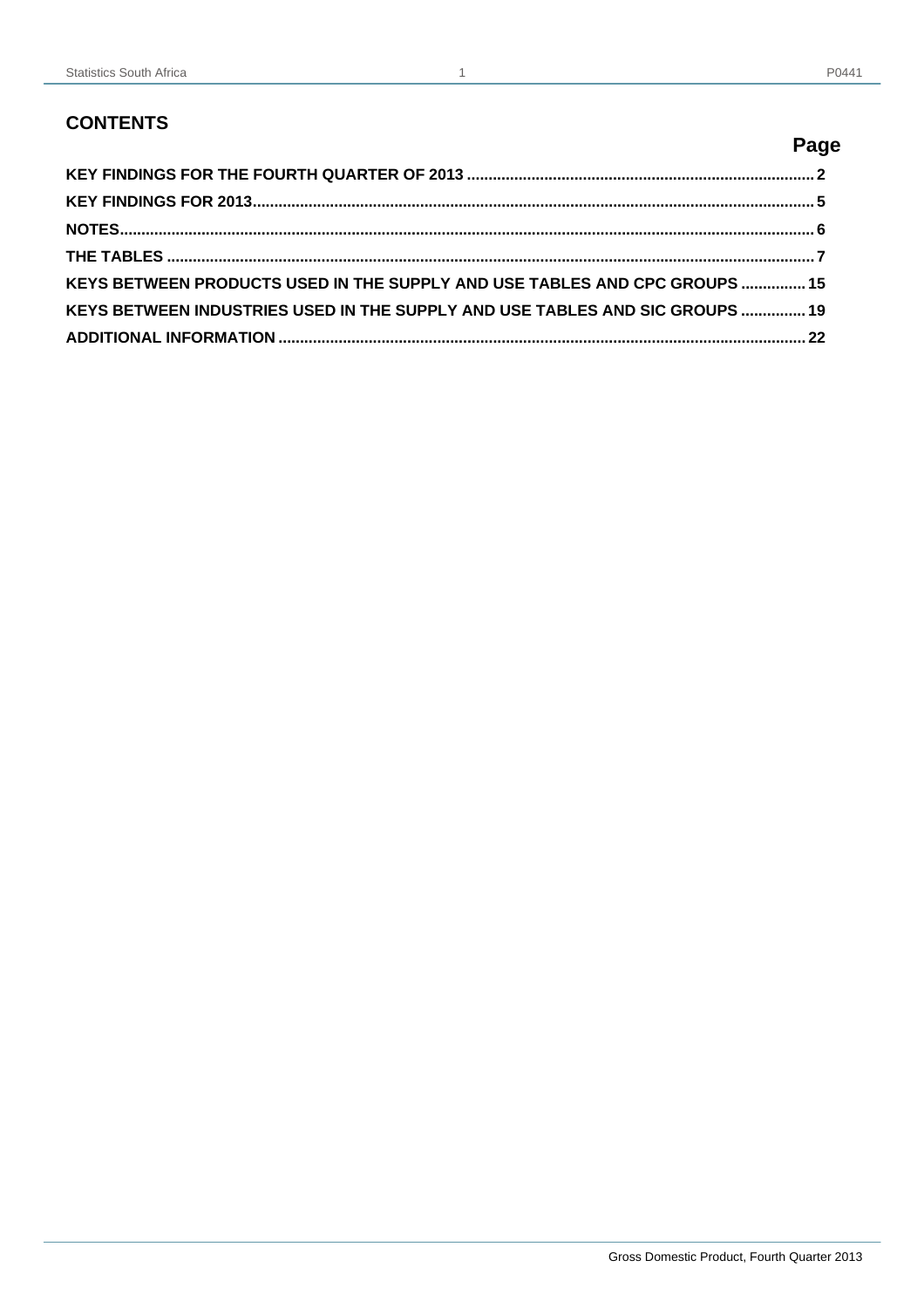## **KEY FINDINGS FOR THE FOURTH QUARTER OF 2013**

#### **Real gross domestic product at market prices increased by 3,8 per cent quarter-on-quarter, seasonally adjusted and annualised**

The largest contributions to the quarter-on-quarter growth of 3,8 per cent were as follows:

- The manufacturing industry contributed 1,8 percentage points based on growth of 12,3 per cent;
- The mining and quarrying industry contributed 0,8 of a percentage point based on growth of 15,7 per cent; and
- The wholesale, retail and motor trade; catering and accommodation industry and finance, real estate and business services each contributed 0,3 of a percentage point based on growth of 2,3 per cent and 1,5 per cent respectively.

#### **Key economic developments**

The following points should be noted when analysing the recent performance of the economy:

- Economic activity in the manufacturing industry reflected positive growth of 12,3 per cent, due to higher production in food and beverages; petroleum, chemical products, rubber and plastic products; and motor vehicles, parts and accessories and other transport equipment;
- Economic activity in mining and quarrying reflected positive growth of 15,7 per cent, due to higher production in the mining of gold, the mining of 'other' metal ores (including platinum) and 'other' mining and quarrying (including diamonds);
- The growth in the wholesale, retail and motor trade; catering and accommodation industry was due to increases in turnover in the wholesale and retail trade and catering and accommodation divisions;
- The growth in finance, real estate and business services was due to increased activities in commercial banks; and
- Economic activity in the electricity, gas and water industry reflected negative growth of 5,6 per cent, due to lower consumption in both electricity and water.

#### **The unadjusted real GDP at market prices increased by 2,0 per cent year-on-year**

The most notable performances of industries in the fourth quarter of 2013 compared with the fourth quarter of 2012 were as follows:

- The mining and quarrying industry increased by 9,4 per cent;
- The construction industry increased by 4,5 per cent;
- The wholesale, retail and motor trade; catering and accommodation industry increased by 2,1 per cent;
- The transport, storage and communication industry increased by 2,0 per cent; and
- The agriculture, forestry and fishing industry decreased by 1,9 per cent.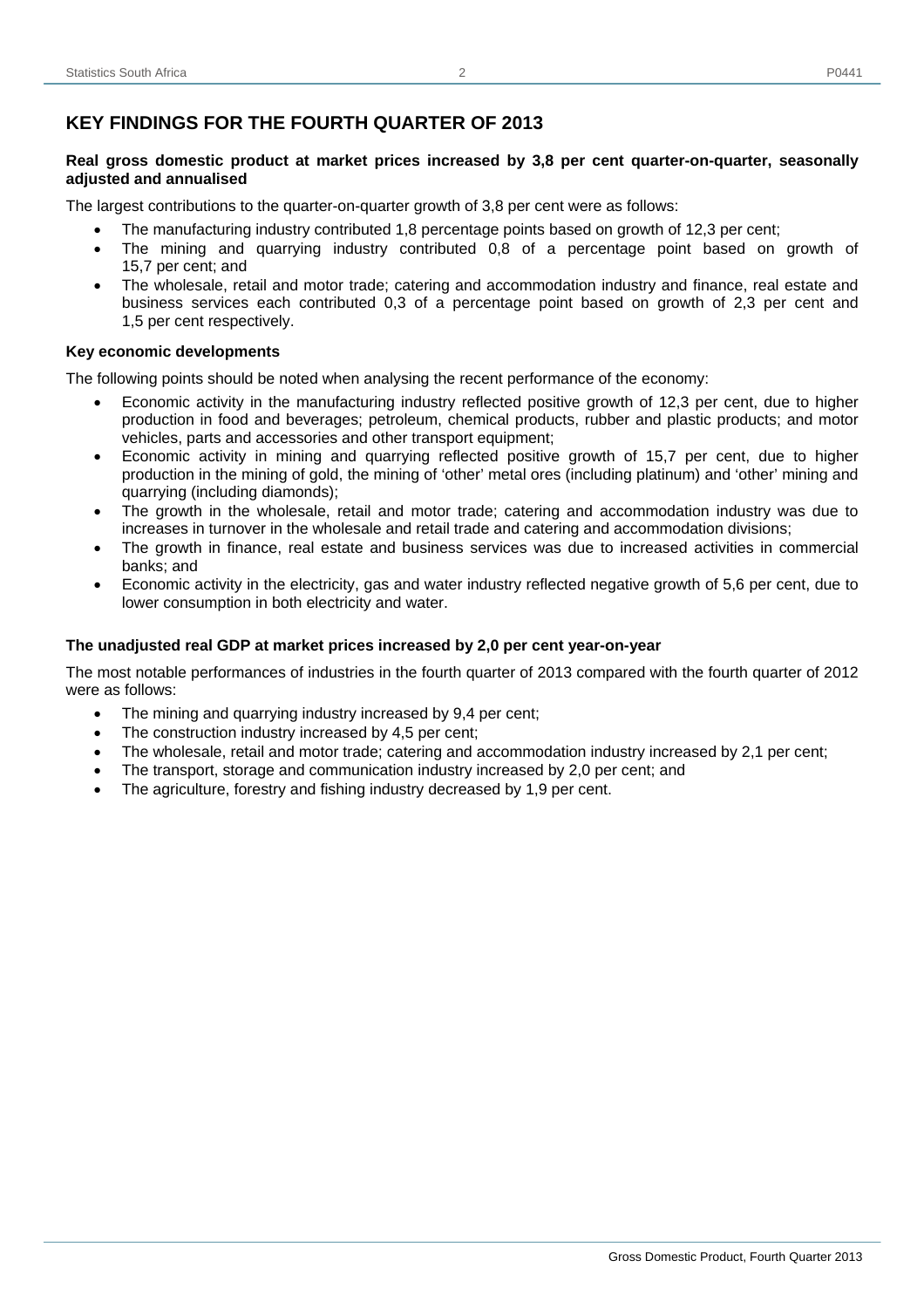## **Figure 1 – Growth in gross domestic product year-on-year (Y/Y) and quarter-on-quarter seasonally adjusted and annualised (Q/Q**)



**Figure 2 – Value added growth rates in various sectors (seasonally adjusted and annualised)** 

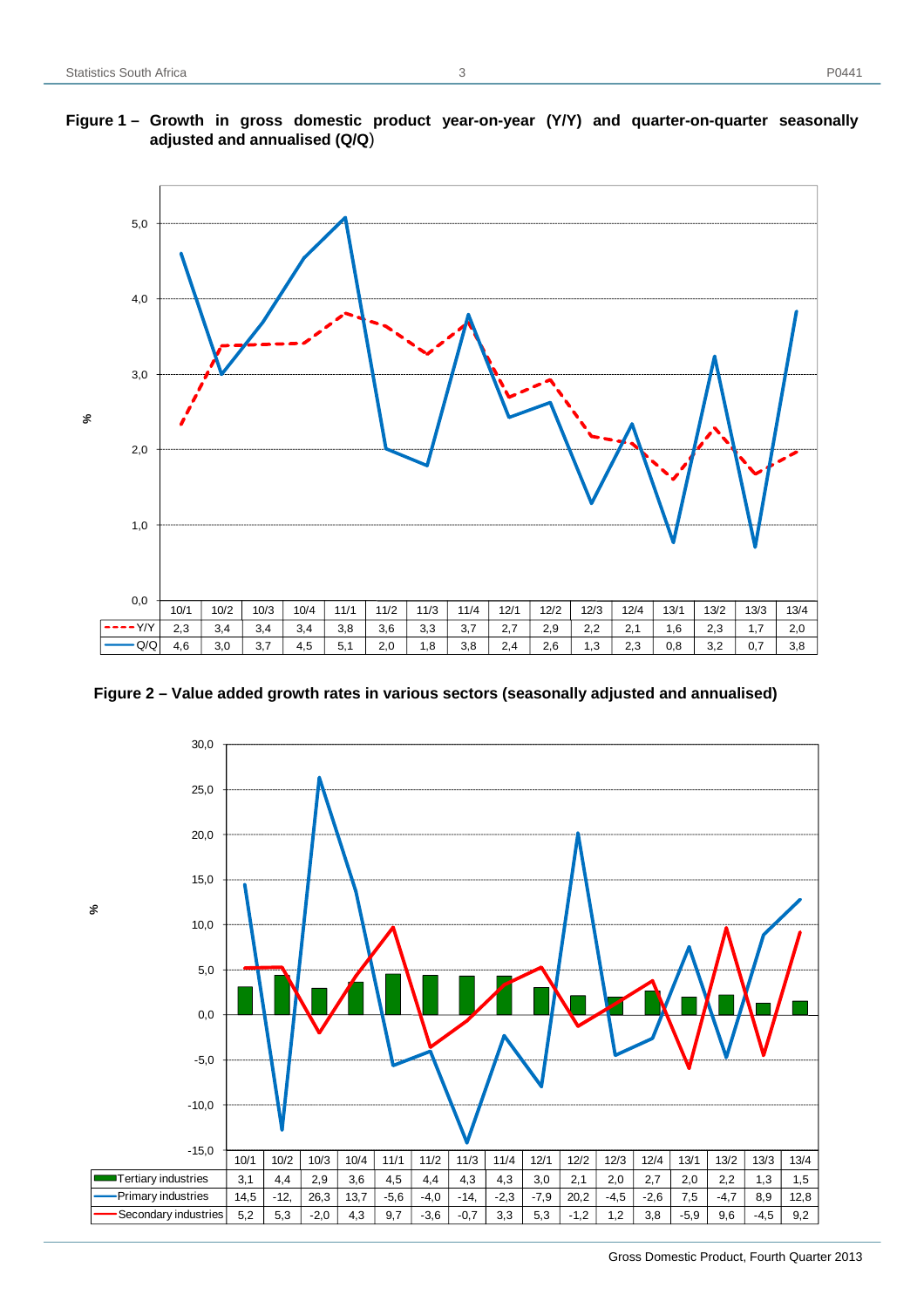The nominal GDP at market prices during the fourth quarter of 2013 was R876 billion, which is R14 billion more than in the third quarter of 2013. The most notable performances were as follows:

4

- Wholesale, retail and motor trade; catering and accommodation expanded by R19 billion to R142 billion;
- Transport, storage and communication expanded by R4 billion to R71 billion;
- General government services expanded by R2 billion to R135 billion;
- Agriculture, forestry and fishing decreased by R9 billion to R9 billion; and
- Electricity, gas and water decreased by R5 billion to R21 billion.

#### **Structure of the economy**

The largest industries, as measured by their nominal value added in the fourth quarter of 2013, were as follows:

- Finance, real estate and business services 21,2 per cent;
- The wholesale, retail and motor trade; catering and accommodation industry  $-18,3$  per cent;
- General government services 17,3 per cent; and
- The manufacturing industry 11,7 per cent.

 **PJ Lehohla Statistician-General**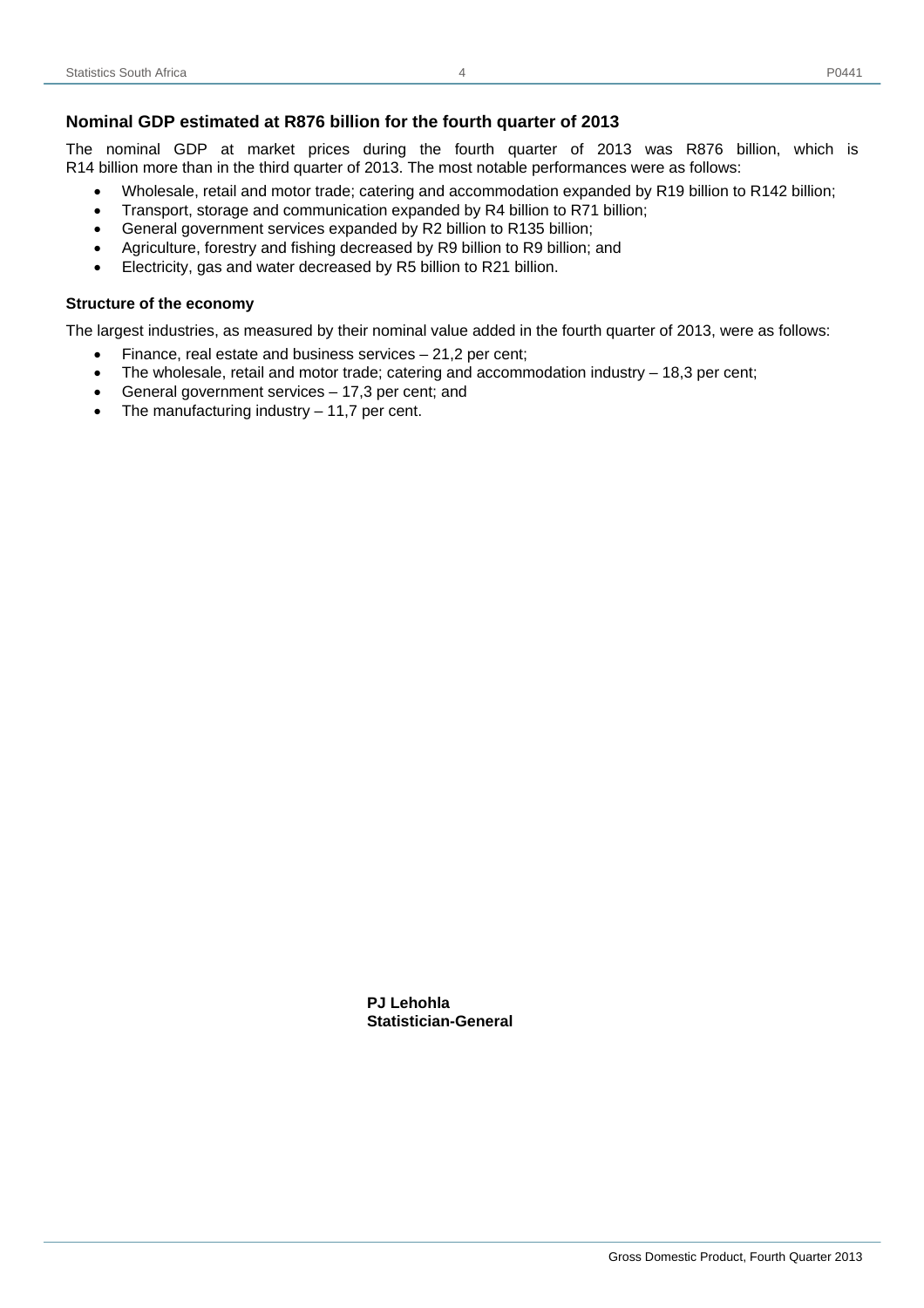## **KEY FINDINGS FOR THE ANNUAL ESTIMATES OF 2013**

#### **Real gross domestic product at market prices increased by 1,9 per cent in 2013, following an increase of 2,5 per cent in 2012.**

The largest contributions to the increase in economic activity in 2013 were as follows:

- Finance, real estate and business services contributed 0,5 of a percentage point based on growth of 2,4 per cent;
- The wholesale, retail and motor trade; catering and accommodation industry contributed 0,3 of a percentage point based on growth of 2,2 per cent; and
- The mining and quarrying industry, the transport, storage and communication industry and general government services each contributed 0,2 of a percentage point based on growth of 3,1 per cent, 1,9 per cent and 1,5 per cent respectively.

#### **Nominal GDP estimated at R3,4 trillion for the year 2013**

The nominal gross domestic product at market prices in 2013 was R3,4 trillion, which is R246 billion more than in 2012.

The most notable performances were as follows:

- Finance, real estate and business services expanded by R54 billion to R652 billion;
- General government services expanded by R52 billion to R518 billion;
- The wholesale, retail and motor trade; catering and accommodation industry expanded by R47 billion to R502 billion;
- The transport, storage and accommodation industry expanded by R11 billion to R269 billion; and
- Personal services expanded by R10 billion to R180 billion.

#### **Structure of the economy**

The largest industries, as measured by their nominal value added in 2013, were as follows:

- Finance, real estate and business services  $-21,5$  per cent;
- General government 17,1 per cent;
- The wholesale, retail and motor trade; catering and accommodation industry  $-16,6$  per cent; and
- The manufacturing industry  $-11,6$  per cent.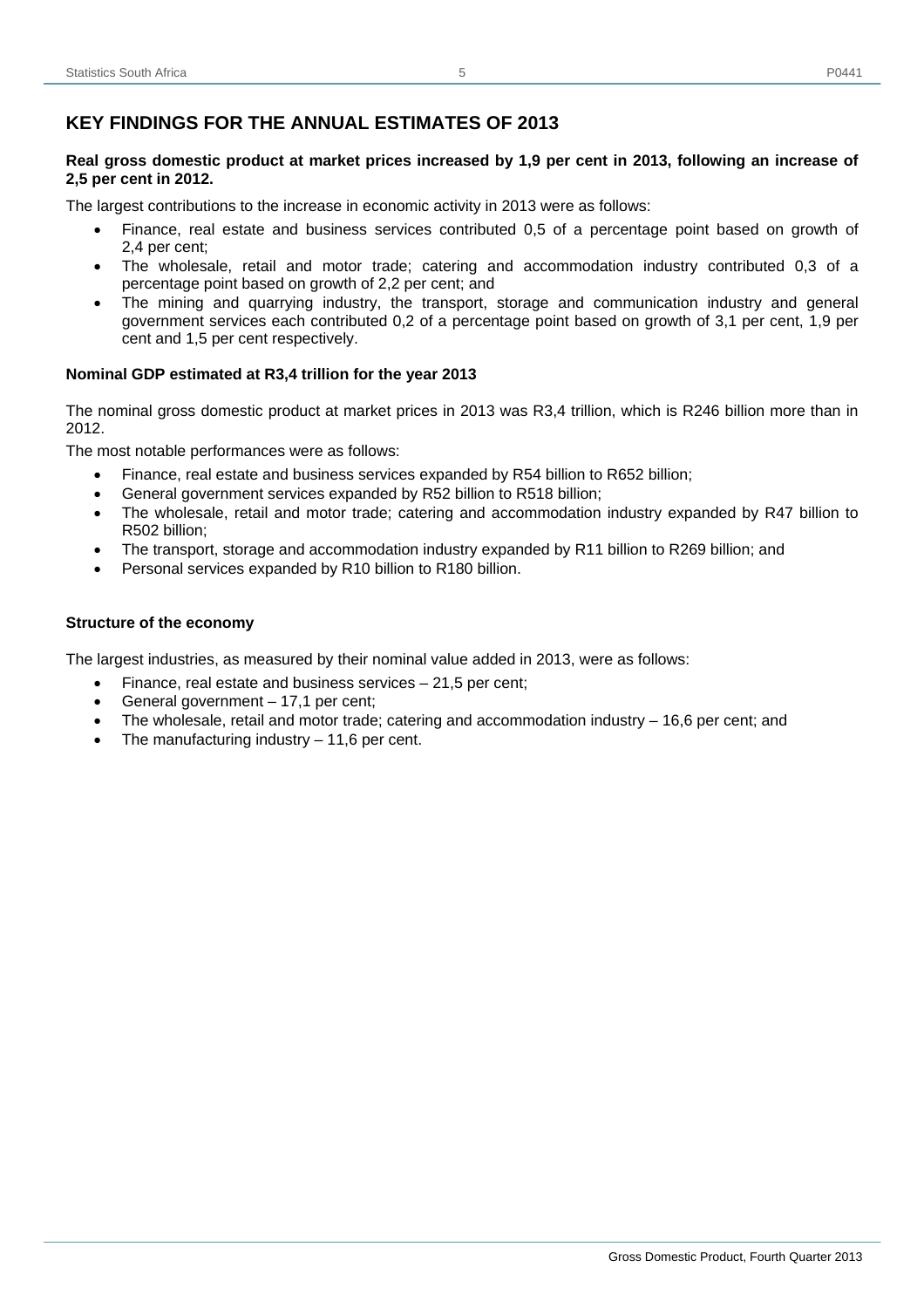## **NOTES**

| Forthcoming<br><b>issues</b> | Issue                                                                                                                                                                                                                                                                                                                                                           | Expected date of publications |  |  |  |  |  |  |
|------------------------------|-----------------------------------------------------------------------------------------------------------------------------------------------------------------------------------------------------------------------------------------------------------------------------------------------------------------------------------------------------------------|-------------------------------|--|--|--|--|--|--|
|                              | First quarter of 2014                                                                                                                                                                                                                                                                                                                                           | 27 May 2014                   |  |  |  |  |  |  |
|                              | Second quarter of 2014                                                                                                                                                                                                                                                                                                                                          | 26 August 2014                |  |  |  |  |  |  |
|                              | Third quarter of 2014                                                                                                                                                                                                                                                                                                                                           | 25 November 2014              |  |  |  |  |  |  |
|                              | Fourth quarter of 2014                                                                                                                                                                                                                                                                                                                                          | 24 February 2015              |  |  |  |  |  |  |
|                              |                                                                                                                                                                                                                                                                                                                                                                 |                               |  |  |  |  |  |  |
|                              | Statistics South Africa (Stats SA) is responsible for compiling the production side of the<br>national accounts, while the South African Reserve Bank (SARB) is responsible for<br>compiling the expenditure side of the national accounts, as well as income and savings<br>and the balance of payments. The SARB will release its estimates on 12 March 2014. |                               |  |  |  |  |  |  |
| <b>Methodology</b>           |                                                                                                                                                                                                                                                                                                                                                                 |                               |  |  |  |  |  |  |

**Supply and use tables**  Supply and use tables (65 industries by 105 products) are available in excel format on the website for the period 2009 - 2012.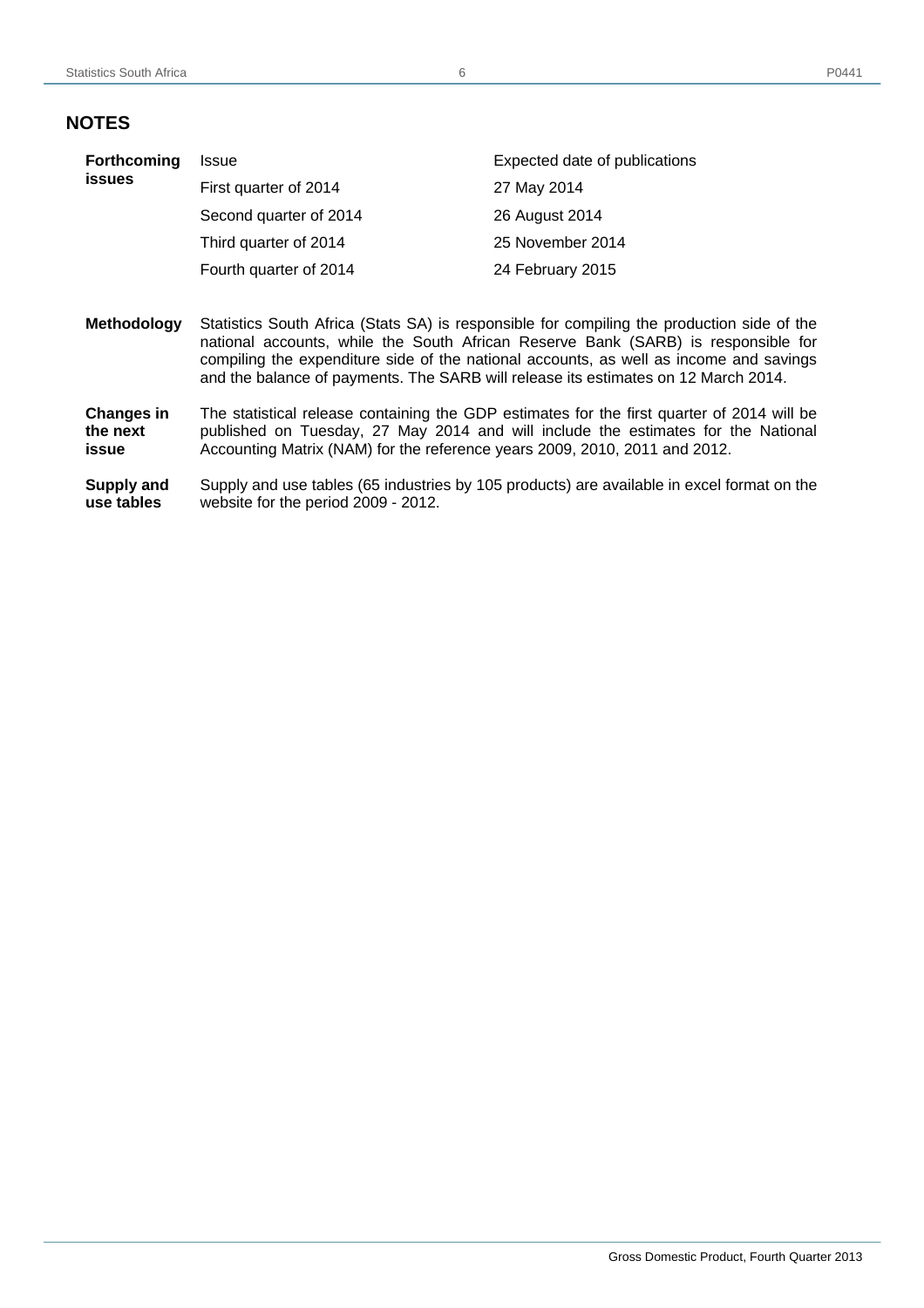## **THE TABLES**

This statistical release includes 7 tables that relate to estimates of nominal and real GDP. Table A provides an overview of the various tables and their contents.

## **Table A – Descriptions of series of tables**

#### **Table number Table description**

- **Tables 1 to 2** Tables 1 and 2 show values added by industry at constant 2005 basic prices, in Rand million and as percentage changes from the same quarter in the previous year.
- **Tables 3 to 4** Tables 3 and 4 contain seasonally adjusted and annualised values added at constant 2005 basic prices by industry, in Rand million and as annualised percentage changes from the previous quarter.
- **Tables 5 to 7** Tables 5 to 7 present quarterly estimates at current prices of values added by industry and GDP (Table 5), of compensation of employees (Table 6) and gross operating surplus and net other taxes on production (Table 7) by industry.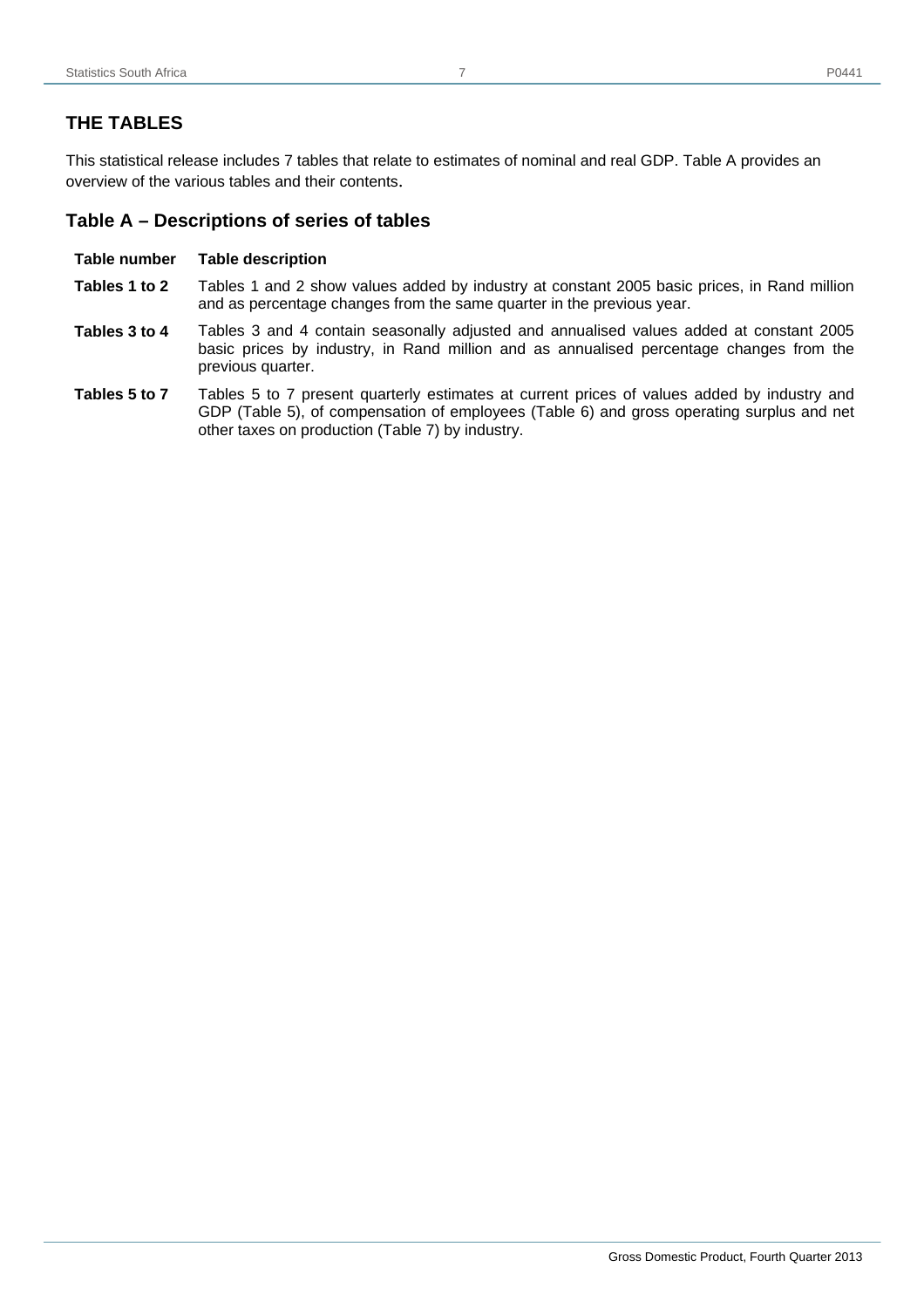| Year         | Quar-<br>ter            | Agriculture,<br>forestry and<br>fishing | Mining and<br>quarrying | Manu-<br>facturing | <b>Electricity, gas Construction</b><br>and water |                  | Wholesale, retail Transport,<br>and motor trade; storage and<br>catering and<br>accomodation | com-<br>munication | Finance, real<br>estate and<br>business<br>services | General<br>government<br>services | Personal<br>services | Total value<br>added at basic subsidies on<br>prices | Taxes less<br>products | GDP at market<br>prices | <b>Total value</b><br>added at basic<br>prices<br>excluding<br>agriculture |
|--------------|-------------------------|-----------------------------------------|-------------------------|--------------------|---------------------------------------------------|------------------|----------------------------------------------------------------------------------------------|--------------------|-----------------------------------------------------|-----------------------------------|----------------------|------------------------------------------------------|------------------------|-------------------------|----------------------------------------------------------------------------|
| 2002         |                         | 35 826                                  | 99 960                  | 236 133            | 28 503                                            | 29 3 21          | 168 357                                                                                      | 118 749            | 249 165                                             | 190 910                           | 79 346               | 1 236 270                                            | 150 165                | 1 386 435               | 1 200 444                                                                  |
| 2003         |                         | 36 070                                  | 103 355                 | 232 581            | 29 344                                            | 31 575           | 172 845                                                                                      | 126 287            | 261 123                                             | 196 193                           | 83 756               | 1 273 129                                            | 154 193                | 1 427 322               | 1 237 059                                                                  |
| 2004         |                         | 36 380                                  | 104 915                 | 243 965            | 31 335                                            | 34 451           | 182 175                                                                                      | 132 459            | 279 544                                             | 199 947                           | 85 219               | 1 330 390                                            | 161 940                | 1 492 330               | 1 294 010                                                                  |
| 2005<br>2006 |                         | 37 402<br>35 35 9                       | 105 992<br>105 364      | 259 101<br>275 782 | 33 010<br>34 139                                  | 38 558<br>42 582 | 195 012<br>206 636                                                                           | 139 472<br>146 607 | 295 504<br>324 002                                  | 208 561<br>214 947                | 88 455<br>93 073     | 1 401 066<br>1 478 492                               | 170 015<br>180 630     | 1571081<br>1 659 122    | 1 363 664<br>1 443 133                                                     |
| 2007         |                         | 36 301                                  | 105 336                 | 290 246            | 35 294                                            | 48 971           | 217 607                                                                                      | 156 289            | 349 501                                             | 223 284                           | 98 247               | 1561076                                              | 190 089                | 1751165                 | 1 524 775                                                                  |
| 2008         |                         | 42 143                                  | 99 396                  | 297 889            | 34 196                                            | 53 145           | 219 749                                                                                      | 162 522            | 375 240                                             | 233 416                           | 102 106              | 1619802                                              | 194 792                | 1814594                 | 1577659                                                                    |
| 2009         |                         | 41 454                                  | 94 057                  | 267 723            | 33 712                                            | 57 279           | 217 074                                                                                      | 163 999            | 378 987                                             | 242 542                           | 101 233              | 1598060                                              | 188 839                | 1786899                 | 1556606                                                                    |
| 2010         |                         | 41 614                                  | 99 383                  | 282 509            | 34 5 38                                           | 57 707           | 225 338                                                                                      | 167 313            | 387 189                                             | 250 014                           | 101 671              | 1 647 275                                            | 195 733                | 1843008                 | 1605661                                                                    |
| 2011         |                         | 41 587                                  | 99 687                  | 291 785            | 35 049                                            | 57 869           | 235 295                                                                                      | 172 530            | 405 479                                             | 260 494                           | 104 026              | 1703801                                              | 205 542                | 1 909 343               | 1662 214                                                                   |
| 2012         |                         | 42 433                                  | 96 082                  | 297 808            | 34 476                                            | 59 206           | 244 278                                                                                      | 176 699            | 420 473                                             | 267714                            | 106 181              | 1745 353                                             | 211 091                | 1 956 444               | 1702919                                                                    |
| 2013         |                         | 43 414                                  | 99 0 76                 | 300 050            | 34 333                                            | 60 879           | 249 607                                                                                      | 180 108            | 430 597                                             | 271 844                           | 108 045              | 1777954                                              | 215 479                | 1 993 433               | 1734 540                                                                   |
| 2002         |                         | 6730                                    | 24 27 2                 | 55 853             | 6798                                              | 7 1 3 5          | 39 113                                                                                       | 28 219             | 62 383                                              | 47 144                            | 19 377               | 297 024                                              | 36 28 2                | 333 306                 | 290 294                                                                    |
|              | $\overline{2}$          | 14 095                                  | 24 939                  | 57 999             | 7 1 2 4                                           | 7 1 4 2          | 40 079                                                                                       | 28 977             | 62 225                                              | 47 698                            | 19614                | 309 892                                              | 37 312                 | 347 204                 | 295 797                                                                    |
|              | 3                       | 9 2 6 1                                 | 25 304                  | 61 089             | 7 3 6 6                                           | 7 2 8 5          | 41 610                                                                                       | 30 4 26            | 61 925                                              | 47 955                            | 20 157               | 312 379                                              | 38 018                 | 350 397                 | 303 118                                                                    |
|              | $\overline{4}$          | 5740                                    | 25 4 44                 | 61 192             | 7 2 1 4                                           | 7759             | 47 556                                                                                       | 31 128             | 62 632                                              | 48 113                            | 20 198               | 316 975                                              | 38 553                 | 355 528                 | 311 235                                                                    |
|              |                         |                                         |                         |                    |                                                   |                  |                                                                                              |                    |                                                     |                                   |                      |                                                      |                        |                         |                                                                            |
| 2003         | 1                       | 6 181                                   | 24 977                  | 56 905             | 7042                                              | 7718             | 39 758                                                                                       | 30 280             | 65 193                                              | 48 264                            | 20 362               | 306 680                                              | 37 315                 | 343 995                 | 300 499                                                                    |
|              | $\overline{2}$          | 15 590                                  | 25 8 19                 | 57 095             | 7319                                              | 7719             | 40 820                                                                                       | 30 872             | 64 824                                              | 48 972                            | 20 836               | 319 866                                              | 38 479                 | 358 345                 | 304 276                                                                    |
|              | 3                       | 9732                                    | 26 341                  | 59 577             | 7563                                              | 7860             | 43 057                                                                                       | 32 080             | 65 121                                              | 49 331                            | 21 469               | 322 131                                              | 38 792                 | 360 923                 | 312 399                                                                    |
|              | $\overline{4}$          | 4567                                    | 26 218                  | 59 004             | 7 4 20                                            | 8 2 7 8          | 49 210                                                                                       | 33 055             | 65 985                                              | 49 626                            | 21 089               | 324 452                                              | 39 607                 | 364 059                 | 319885                                                                     |
| 2004         |                         | 6 217                                   | 26 218                  | 57 990             | 7468                                              | 8 2 0 3          | 41 559                                                                                       | 31 536             | 69 261                                              | 49 0 94                           | 20772                | 318 318                                              | 38 569                 | 356 887                 | 312 101                                                                    |
|              | $\overline{2}$          | 14 145                                  | 26 148                  | 59 585             | 7813                                              | 8 3 9 1          | 42 792                                                                                       | 32 203             | 69 354                                              | 49 848                            | 21 194               | 331 473                                              | 40 241                 | 371 714                 | 317 328                                                                    |
|              | 3                       | 10 694                                  | 26 941                  | 63 263             | 8 1 2 8                                           | 8709             | 44 739                                                                                       | 33 963             | 69721                                               | 50 171                            | 21 649               | 337 978                                              | 41 066                 | 379 044                 | 327 284                                                                    |
|              | 4                       | 5 3 2 4                                 | 25 608                  | 63 127             | 7926                                              | 9 1 4 8          | 53 085                                                                                       | 34 757             | 71 208                                              | 50 834                            | 21 604               | 342 621                                              | 42 064                 | 384 685                 | 337 297                                                                    |
| 2005         |                         | 7 1 6 4                                 | 27 314                  | 60 083             | 7862                                              | 9 1 6 9          | 44 714                                                                                       | 33 325             | 73 169                                              | 51 032                            | 21 793               | 335 625                                              | 40 702                 | 376 327                 | 328 461                                                                    |
|              | $\overline{2}$          | 13 126                                  | 26 780                  | 63 866             | 8 2 2 1                                           | 9 4 2 7          | 45 741                                                                                       | 34 035             | 73 288                                              | 52 145                            | 22 005               | 348 634                                              | 42 368                 | 391 002                 | 335 508                                                                    |
|              | 3                       | 11716                                   | 26 4 36                 | 67716              | 8 4 4 5                                           | 9755             | 47 897                                                                                       | 35 687             | 73 956                                              | 52 605                            | 22 373               | 356 586                                              | 43 136                 | 399 722                 | 344 870                                                                    |
|              | $\overline{4}$          | 5 3 9 7                                 | 25 4 62                 | 67436              | 8 4 8 2                                           | 10 207           | 56 661                                                                                       | 36 425             | 75 091                                              | 52779                             | 22 28 3              | 360 223                                              | 43 809                 | 404 032                 | 354 826                                                                    |
| 2006         | 1                       | 7 0 8 5                                 | 25 8 29                 | 64 270             | 8 0 8 2                                           | 10 149           | 47 122                                                                                       | 34 860             | 79 30 5                                             | 52 881                            | 23 051               | 352 635                                              | 42 815                 | 395 450                 | 345 550                                                                    |
|              | $\overline{2}$          | 11 987                                  | 26 141                  | 67 358             | 8 4 9 2                                           | 10 403           | 48 49 6                                                                                      | 35 709             | 80 254                                              | 53 540                            | 23 178               | 365 559                                              | 44 740                 | 410 299                 | 353 572                                                                    |
|              | 3                       | 10591                                   | 26 338                  | 71 460             | 8775                                              | 10770            | 50 913                                                                                       | 37 790             | 81 374                                              | 53 892                            | 23 381               | 375 285                                              | 45 411                 | 420 696                 | 364 693                                                                    |
|              | 4                       | 5 6 9 5                                 | 27 055                  | 72 694             | 8789                                              | 11 260           | 60 105                                                                                       | 38 248             | 83 069                                              | 54 634                            | 23 463               | 385 013                                              | 47 664                 | 432 677                 | 379 317                                                                    |
| 2007         |                         | 7315                                    | 26 386                  | 68753              | 8 3 7 3                                           | 11 706           | 50 059                                                                                       | 37 390             | 86 091                                              | 55 106                            | 24 5 55              | 375 735                                              | 46 050                 | 421 785                 | 368 420                                                                    |
|              | $\overline{2}$          | 12 3 54                                 | 26 250                  | 71 153             | 8739                                              | 11 835           | 51 313                                                                                       | 38 228             | 85714                                               | 55 460                            | 24 843               | 385 890                                              | 47 125                 | 433 015                 | 373 535                                                                    |
|              | 3                       | 10809                                   | 26 459                  | 74 004             | 9 1 2 6                                           | 12 111           | 53 701                                                                                       | 40 002             | 87 185                                              | 56 041                            | 24 839               | 394 278                                              | 47 919                 | 442 197                 | 383 468                                                                    |
|              | $\overline{4}$          | 5822                                    | 26 240                  | 76 336             | 9055                                              | 13 3 19          | 62 534                                                                                       | 40 669             | 90 511                                              | 56 677                            | 24 010               | 405 174                                              | 48 995                 | 454 169                 | 399 351                                                                    |
| 2008         |                         | 8703                                    | 24 068                  | 70732              | 8 1 3 7                                           | 12 860           | 52 157                                                                                       | 39 017             | 91 562                                              | 57 252                            | 25 606               | 390 094                                              | 47 583                 | 437 677                 | 381 391                                                                    |
|              | $\overline{2}$          | 14 401                                  | 25 314                  | 75 966             | 8 3 9 7                                           | 13 0 17          | 52 318                                                                                       | 39 778             | 92 840                                              | 57 900                            | 26 011               | 405 943                                              | 48 943                 | 454 886                 | 391 541                                                                    |
|              | 3                       | 12 449                                  | 24 891                  | 77 526             | 9046                                              | 13 3 44          | 53 125                                                                                       | 41 545             | 94 186                                              | 58 795                            | 25 842               | 410 748                                              | 48 901                 | 459 649                 | 398 299                                                                    |
|              | $\overline{4}$          | 6589                                    | 25 1 24                 | 73 663             | 8617                                              | 13 9 24          | 62 150                                                                                       | 42 181             | 96 653                                              | 59 469                            | 24 646               | 413 017                                              | 49 365                 | 462 382                 | 406 427                                                                    |
| 2009         | 1                       | 8535                                    | 22 503                  | 63 676             | 7969                                              | 14 0 25          | 51 506                                                                                       | 39 882             | 94 301                                              | 59 561                            | 25 224               | 387 183                                              | 46 615                 | 433 798                 | 378 648                                                                    |
|              | $\overline{2}$          | 13896                                   | 23 5 92                 | 64778              | 8 3 0 6                                           | 14 047           | 51 223                                                                                       | 40 082             | 94 222                                              | 60 608                            | 25 4 28              | 396 183                                              | 46 591                 | 442 774                 | 382 287                                                                    |
|              | 3                       | 12 115                                  | 23799                   | 69 106             | 8755                                              | 14 300           | 53 059                                                                                       | 41 692             | 94 31 9                                             | 60 958                            | 25 450               | 403 553                                              | 46 949                 | 450 502                 | 391 439                                                                    |
|              | 4                       | 6 9 0 8                                 | 24 163                  | 70 162             | 8682                                              | 14 907           | 61 285                                                                                       | 42 344             | 96 145                                              | 61 415                            | 25 130               | 411 140                                              | 48 684                 | 459 824                 | 404 233                                                                    |
| 2010         | 1                       | 8686                                    | 24 643                  | 66 217             | 8 2 0 4                                           | 14 4 18          | 52 037                                                                                       | 40 141             | 95 659                                              | 61 217                            | 25 1 29              | 396 351                                              | 47 586                 | 443 937                 | 387 665                                                                    |
|              | $\overline{2}$          | 14 24 3                                 | 23 5 21                 | 70 4 64            | 8525                                              | 14 261           | 53 120                                                                                       | 40 893             | 96 321                                              | 62 339                            | 25 503               | 409 192                                              | 48 541                 | 457 733                 | 394 949                                                                    |
|              | 3                       | 11910                                   | 25 355                  | 72 846             | 8 9 0 9                                           | 14 241           | 55 522                                                                                       | 42757              | 96 651                                              | 62 802                            | 25 636               | 416 629                                              | 49 189                 | 465 818                 | 404 720                                                                    |
|              | 4                       | 6775                                    | 25 863                  | 72 982             | 8899                                              | 14787            | 64 658                                                                                       | 43 522             | 98 558                                              | 63 656                            | 25 403               | 425 103                                              | 50 417                 | 475 520                 | 418 328                                                                    |
| 2011         |                         | 8525                                    | 25 031                  | 70 097             | 8 3 7 8                                           | 14 3 82          | 54 224                                                                                       | 41 354             | 99 559                                              | 63511                             | 26 010               | 411 071                                              | 49 792                 | 460 863                 | 402 546                                                                    |
|              | $\overline{2}$          | 14 163                                  | 25 608                  | 71798              | 8715                                              | 14 3 14          | 55 200                                                                                       | 42 234             | 100 356                                             | 64 925                            | 26 169               | 423 482                                              | 50 892                 | 474 374                 | 409 319                                                                    |
|              | 3                       | 12 0 22                                 | 24 4 10                 | 74 585             | 9011                                              | 14 3 22          | 57 967                                                                                       | 44 033             | 101 565                                             | 65 4 95                           | 26 052               | 429 463                                              | 51 570                 | 481 033                 | 417 441                                                                    |
|              | 4                       | 6876                                    | 24 638                  | 75 305             | 8945                                              | 14 8 51          | 67 903                                                                                       | 44 910             | 103 999                                             | 66 563                            | 25 7 95              | 439 785                                              | 53 288                 | 493 073                 | 432 908                                                                    |
| 2012         | 1                       | 8978                                    | 22 685                  | 70 548             | 8 3 4 0                                           | 14 5 67          | 56782                                                                                        | 42 585             | 105 061                                             | 65 452                            | 26 4 28              | 421 426                                              | 51 858                 | 473 284                 | 412 448                                                                    |
|              | $\overline{2}$          | 15 041                                  | 25 28 5                 | 73 218             | 8540                                              | 14 5 49          | 57 493                                                                                       | 43 356             | 104 615                                             | 66 643                            | 26 954               | 435 695                                              | 52 599                 | 488 294                 | 420 654                                                                    |
|              | 3                       | 11 692                                  | 24 231                  | 76 220             | 8875                                              | 14 708           | 59 979                                                                                       | 44 995             | 104 333                                             | 67 250                            | 26 792               | 439 075                                              | 52 442                 | 491 517                 | 427 384                                                                    |
|              | 4                       | 6723                                    | 23 881                  | 77823              | 8722                                              | 15 3 8 2         | 70 023                                                                                       | 45 762             | 106 464                                             | 68 369                            | 26 007               | 449 156                                              | 54 192                 | 503 348                 | 442 434                                                                    |
| 2013         | 1                       | 9415                                    | 23 4 81                 | 70 340             | 8 1 1 3                                           | 14 8 65          | 58 055                                                                                       | 43 369             | 106 799                                             | 66 904                            | 26 938               | 428 278                                              | 52 616                 | 480 894                 | 418 863                                                                    |
|              | $\overline{\mathbf{c}}$ | 16 059                                  | 24 5 86                 | 75 089             | 8544                                              | 14 876           | 58 890                                                                                       | 44 124             | 108 365                                             | 67806                             | 27 350               | 445 690                                              | 53795                  | 499 485                 | 429 630                                                                    |
|              | 3                       | 11 347                                  | 24 880                  | 75 947             | 8955                                              | 15 065           | 61 194                                                                                       | 45 927             | 107820                                              | 67939                             | 27 265               | 446 338                                              | 53 437                 | 499 775                 | 434 991                                                                    |

4 | 6593 | 26 129 | 78 676 | 8 722 | 16 073 | 71 468 | 46 688 | 107 613 | 69 195 | 26 493 | 457 648 | 55 631 | 513 279 | 451 055

## **Table 1 - Quarterly value added by industry and gross domestic product at constant 2005 prices (R million)**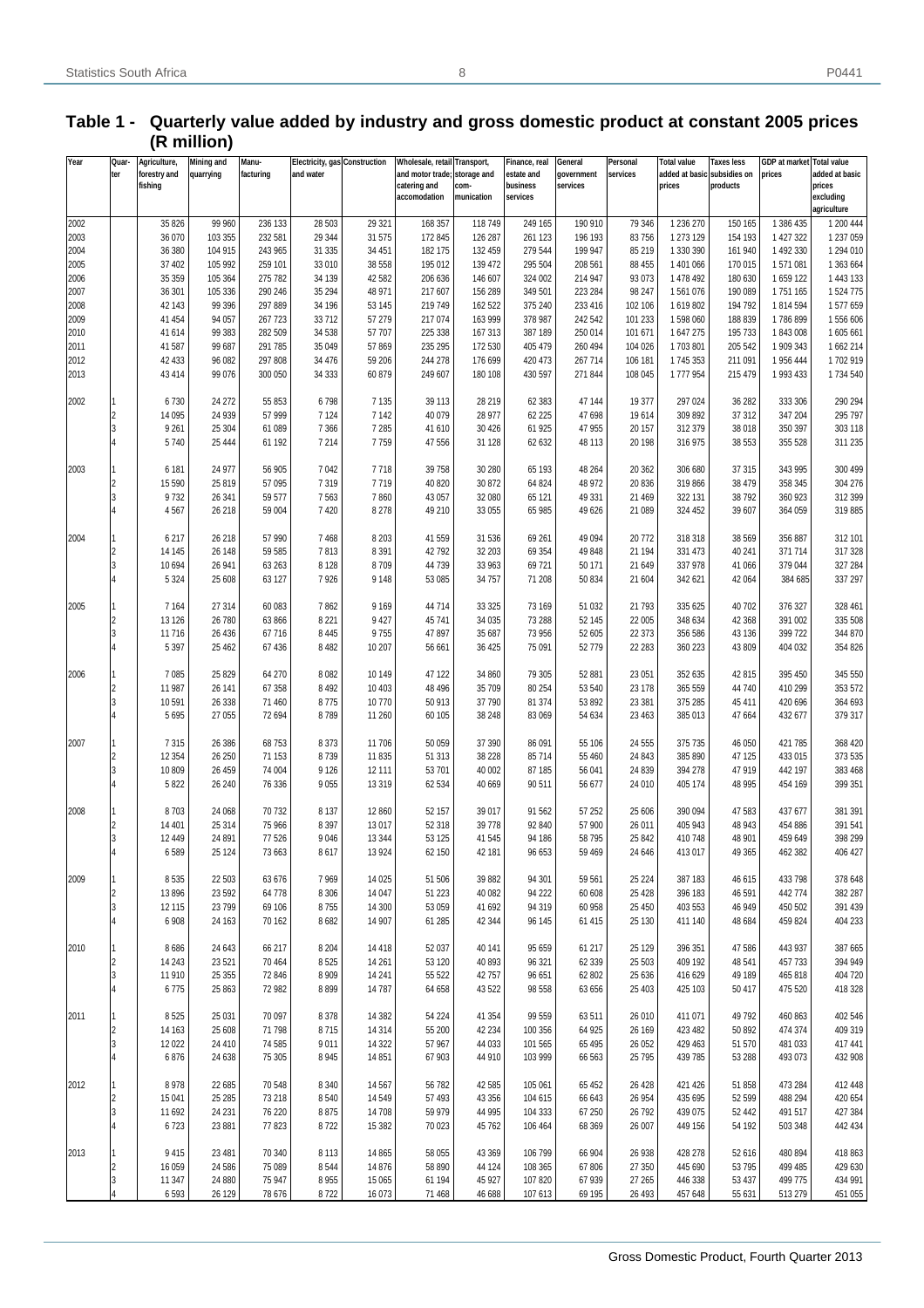| Year <sup>1/</sup> | Quar-                        | Agriculture,    | <b>Mining and</b> | Manu-          | Electricity, gas Construction |               | Wholesale, retail Transport, |                    | Finance, real        | General      | Personal      | <b>Total value</b> | <b>Taxes less</b> | <b>GDP</b> at market | <b>Total value</b>  |
|--------------------|------------------------------|-----------------|-------------------|----------------|-------------------------------|---------------|------------------------------|--------------------|----------------------|--------------|---------------|--------------------|-------------------|----------------------|---------------------|
|                    | ter $2l$                     | forestry and    | quarrying         | facturing      | and water                     |               | and motor trade;             | storage and        | estate and           | government   | services      | added at basic     | subsidies on      | prices               | added at basic      |
|                    |                              | fishing         |                   |                |                               |               | catering and<br>accomodation | com-<br>munication | business<br>services | services     |               | prices             | products          |                      | prices<br>excluding |
|                    |                              |                 |                   |                |                               |               |                              |                    |                      |              |               |                    |                   |                      | agriculture         |
| 2002               |                              | 6,5             | 1,0               | 2,8            | 3,5                           | 5,8           | 2,3                          | 9,0                | 6,3                  | 0,7          | 2,5           | 3,8                | 2,7               | 3,7                  | 3,7                 |
| 2003               |                              | 0,7             | 3,4               | $-1,5$         | 3,0                           | 7,7           | 2,7                          | 6,3                | 4,8                  | 2,8          | 5,6           | 3,0                | 2,7               | 2,9                  | 3,1                 |
| 2004               |                              | 0,9             | 1,5               | 4,9            | 6,8                           | 9,1           | 5,4                          | 4,9                | 7,1                  | 1,9          | 1,7           | 4,5                | 5,0               | 4,6                  | 4,6                 |
| 2005               |                              | 2,8             | 1,0               | 6,2            | 5,3                           | 11,9          | 7,0                          | 5,3                | 5,7                  | 4,3          | 3,8           | 5,3                | 5,0               | 5,3                  | 5,4                 |
| 2006               |                              | $-5,5$          | $-0,6$            | 6,4            | 3,4                           | 10,4          | 6,0                          | 5,1                | 9,6                  | 3,1          | 5,2           | 5,5                | 6,2               | 5,6                  | 5,8                 |
| 2007               |                              | 2,7             | 0,0               | 5,2            | 3,4                           | 15,0          | 5,3                          | 6,6                | 7,9                  | 3,9          | 5,6           | 5,6                | 5,2               | 5,5                  | 5,7                 |
| 2008<br>2009       |                              | 16,1<br>$-1,6$  | $-5,6$<br>$-5,4$  | 2,6<br>$-10,1$ | $-3,1$<br>$-1,4$              | 8,5<br>7,8    | 1,0<br>$-1,2$                | 4,0<br>0,9         | 7,4<br>1,0           | 4,5<br>3,9   | 3,9<br>$-0,9$ | 3,8<br>$-1,3$      | 2,5<br>$-3,1$     | 3,6<br>$-1,5$        | 3,5<br>$-1,3$       |
| 2010               |                              | 0,4             | 5,7               | 5,5            | 2,5                           | 0,7           | 3,8                          | 2,0                | 2,2                  | 3,1          | 0,4           | 3,1                | 3,7               | 3,1                  | $_{\rm 3,2}$        |
| 2011               |                              | $-0,1$          | 0,3               | 3,3            | 1,5                           | 0,3           | 4,4                          | 3,1                | 4,7                  | 4,2          | 2,3           | 3,4                | 5,0               | 3,6                  | 3,5                 |
| 2012               |                              | 2,0             | $-3,6$            | 2,1            | $-1,6$                        | 2,3           | 3,8                          | 2,4                | 3,7                  | 2,8          | 2,1           | 2,4                | 2,7               | 2,5                  | 2,4                 |
| 2013               |                              | 2,3             | 3,1               | 0,8            | $-0,4$                        | 2,8           | 2,2                          | 1,9                | 2,4                  | 1,5          | 1,8           | 1,9                | 2,1               | 1,9                  | 1,9                 |
|                    |                              |                 |                   |                |                               |               |                              |                    |                      |              |               |                    |                   |                      |                     |
| 2002               |                              | 9,4             | $-0,5$            | 0,5            | 1,6                           | 4,4           | 1,3                          | 8,9                | 11,0                 | $-0,8$       | 1,2           | 3,7                | 1,3               | 3,5                  | $_{3,5}$            |
|                    | 2                            | 9,8             | $_{0,0}$          | 2,3            | 3,6                           | 3,6           | 1,7                          | 9,7                | 7,1                  | 0,5          | 2,0           | 3,8                | 4,1               | 3,8                  | 3,6                 |
|                    | l3                           | $-5,8$          | 1,4               | 4,8            | 3,9                           | 7,3           | 2,7                          | 9,2                | 4,1                  | 1,4          | 2,8           | 3,6                | 3,1               | 3,6                  | $4,\!0$             |
|                    | 4                            | 19,1            | 3,2               | 3,6            | 4,9                           | 7,9           | 3,3                          | 8,3                | 3,2                  | 1,8          | 3,8           | 4,1                | 2,3               | 3,9                  | 3,7                 |
|                    |                              |                 |                   |                |                               |               |                              |                    |                      |              |               |                    |                   |                      |                     |
| 2003               | $\blacksquare$<br>2          | $-8,2$<br>10,6  | 2,9<br>3,5        | 1,9<br>$-1,6$  | 3,6<br>2,7                    | 8,2<br>8,1    | 1,6<br>1,8                   | 7,3<br>6,5         | 4,5<br>4,2           | 2,4<br>2,7   | 5,1<br>6,2    | 3,3<br>3,2         | 2,8<br>3,1        | 3,2<br>3,2           | $_{3,5}$<br>2,9     |
|                    | l3                           | 5,1             | 4,1               | $-2,5$         | 2,7                           | 7,9           | 3,5                          | 5,4                | 5,2                  | 2,9          | 6,5           | 3,1                | 2,0               | 3,0                  | 3,1                 |
|                    | 4                            | $-20,4$         | 3,0               | $-3,6$         | 2,9                           | 6,7           | 3,5                          | 6,2                | 5,4                  | 3,1          | 4,4           | 2,4                | 2,7               | 2,4                  | $2,8$               |
|                    |                              |                 |                   |                |                               |               |                              |                    |                      |              |               |                    |                   |                      |                     |
| 2004               | 1                            | 0,6             | 5,0               | 1,9            | 6,1                           | 6,3           | 4,5                          | 4,1                | 6,2                  | 1,7          | 2,0           | 3,8                | 3,4               | 3,7                  | 3,9                 |
|                    | 2                            | $-9,3$          | 1,3               | 4,4            | 6,7                           | 8,7           | 4,8                          | 4,3                | 7,0                  | 1,8          | 1,7           | 3,6                | 4,6               | 3,7                  | 4,3                 |
|                    | l3                           | 9,9             | 2,3               | 6,2            | 7,5                           | 10,8          | 3,9                          | 5,9                | 7,1                  | 1,7          | 0,8           | 4,9                | 5,9               | 5,0                  | $_{4,8}$            |
|                    | 4                            | 16,6            | $-2,3$            | 7,0            | 6,8                           | 10,5          | 7,9                          | 5,1                | 7,9                  | 2,4          | 2,4           | 5,6                | 6,2               | 5,7                  | $5,4$               |
|                    |                              |                 |                   |                |                               |               |                              |                    |                      |              |               |                    |                   |                      |                     |
| 2005               | 1                            | 15,2            | 4,2               | 3,6            | 5,3                           | 11,8          | 7,6                          | 5,7                | 5,6                  | 3,9          | 4,9           | 5,4                | 5,5               | 5,4                  | $5,2$               |
|                    | l2                           | $-7,2$          | 2,4               | 7,2            | 5,2                           | 12,3          | 6,9                          | 5,7                | 5,7                  | 4,6          | 3,8           | 5,2                | 5,3               | 5,2                  | 5,7                 |
|                    | l3<br>4                      | 9,6<br>1,4      | $-1,9$<br>$-0,6$  | 7,0<br>6,8     | 3,9<br>7,0                    | 12,0<br>11,6  | 7,1<br>6,7                   | 5,1<br>4,8         | 6,1<br>5,5           | 4,9<br>3,8   | 3,3<br>3,1    | 5,5<br>5,1         | 5,0<br>4,1        | 5,5<br>5,0           | 5,4<br>$5,2$        |
|                    |                              |                 |                   |                |                               |               |                              |                    |                      |              |               |                    |                   |                      |                     |
| 2006               | 1                            | $-1,1$          | $-5,4$            | 7,0            | 2,8                           | 10,7          | 5,4                          | 4,6                | 8,4                  | 3,6          | 5,8           | 5,1                | 5,2               | 5,1                  | 5,2                 |
|                    | l2                           | $-8,7$          | $-2,4$            | 5,5            | 3,3                           | 10,4          | 6,0                          | 4,9                | 9,5                  | 2,7          | 5,3           | 4,9                | 5,6               | 4,9                  | 5,4                 |
|                    | l3                           | $-9,6$          | $-0,4$            | 5,5            | 3,9                           | 10,4          | 6,3                          | 5,9                | 10,0                 | 2,4          | 4,5           | 5,2                | 5,3               | 5,2                  | 5,7                 |
|                    | 4                            | 5,5             | 6,3               | 7,8            | 3,6                           | 10,3          | 6,1                          | 5,0                | 10,6                 | 3,5          | 5,3           | 6,9                | 8,8               | 7,1                  | 6,9                 |
|                    |                              |                 |                   |                |                               |               |                              |                    |                      |              |               |                    |                   |                      |                     |
| 2007               | 1                            | 3,2             | 2,2               | 7,0            | 3,6                           | 15,3          | 6,2                          | 7,3                | 8,6                  | 4,2          | 6,5           | 6,6                | 7,6               | 6,7                  | 6,6                 |
|                    | I <sub>2</sub>               | 3,1             | 0,4               | 5,6            | 2,9                           | 13,8          | 5,8                          | 7,1                | 6,8                  | 3,6          | 7,2           | 5,6                | 5,3               | 5,5                  | 5,6                 |
|                    | l3                           | 2,1             | 0,5               | 3,6            | 4,0                           | 12,5          | 5,5                          | 5,9                | 7,1                  | 4,0          | 6,2           | 5,1                | 5,5               | 5,1                  | 5,1                 |
|                    | 4                            | 2,2             | $-3,0$            | 5,0            | 3,0                           | 18,3          | 4,0                          | 6,3                | 9,0                  | 3,7          | 2,3           | 5,2                | 2,8               | 5,0                  | $5,3$               |
| 2008               | 1                            | 19,0            | $-8,8$            | 2,9            | $-2,8$                        | 9,9           |                              |                    | 6,4                  | 3,9          | 4,3           | 3,8                | 3,3               | 3,8                  | $_{3,5}$            |
|                    | l2                           | 16,6            | $-3,6$            | 6,8            | $-3,9$                        | 10,0          | 4,2<br>2,0                   | 4,4<br>4,1         | 8,3                  | 4,4          | 4,7           | 5,2                | 3,9               | 5,1                  | $_{4,8}$            |
|                    | 3                            | 15,2            | $-5,9$            | 4,8            | $-0,9$                        | 10,2          | $-1,1$                       | 3,9                | 8,0                  | 4,9          | 4,0           | 4,2                | 2,0               | 3,9                  | $_{3,9}$            |
|                    | $\overline{4}$               | 13,2            | $-4,3$            | $-3,5$         | $-4,8$                        | 4,5           | $-0,6$                       | 3,7                | 6,8                  | 4,9          | 2,6           | 1,9                | 0,8               | 1,8                  | 1,8                 |
|                    |                              |                 |                   |                |                               |               |                              |                    |                      |              |               |                    |                   |                      |                     |
| 2009               | 1                            | $-1,9$          | $-6,5$            | $-10,0$        | $-2,1$                        | 9,1           | $-1,2$                       | 2,2                | 3,0                  | 4,0          | $-1,5$        | $-0,7$             | $-2,0$            | $-0,9$               | $-0,7$              |
|                    | I <sub>2</sub>               | $-3,5$          | $-6,8$            | $-14,7$        | $-1,1$                        | 7,9           | $-2,1$                       | $_{\rm 0,8}$       | 1,5                  | 4,7          | $-2,2$        | $-2,4$             | $-4,8$            | $-2,7$               | $-2,4$              |
|                    | 3                            | $-2,7$          | $-4,4$            | $-10,9$        | $-3,2$                        | 7,2           | $-0,1$                       | 0,4                | 0,1                  | 3,7          | $-1,5$        | $-1,8$             | $-4,0$            | $-2,0$               | $-1,7$              |
|                    | $\overline{4}$               | 4,8             | $-3,8$            | $-4,8$         | 0,8                           | 7,1           | $-1,4$                       | 0,4                | $-0,5$               | 3,3          | 2,0           | $-0,5$             | $-1,4$            | $-0,6$               | $-0,5$              |
|                    |                              |                 |                   |                |                               |               |                              |                    |                      |              |               |                    |                   |                      |                     |
| 2010               | $\mathbf{1}$                 | 1,8             | 9,5               | 4,0            | 2,9                           | 2,8           | 1,0                          | 0,7                | 1,4                  | 2,8          | $-0,4$        | 2,4                | 2,1               | 2,3                  | 2,4                 |
|                    | 2<br>3                       | $2,5$<br>$-1,7$ | $-0,3$<br>6,5     | 8,8<br>5,4     | 2,6<br>1,8                    | 1,5<br>$-0,4$ | 3,7<br>4,6                   | 2,0<br>2,6         | 2,2<br>2,5           | $2,9$<br>3,0 | 0,3<br>0,7    | 3,3<br>3,2         | 4,2<br>4,8        | 3,4<br>3,4           | 3,3<br>$_{\rm 3,4}$ |
|                    | 4                            | $-1,9$          | 7,0               | 4,0            | 2,5                           | $-0,8$        | 5,5                          | 2,8                | 2,5                  | 3,6          | 1,1           | 3,4                | 3,6               | 3,4                  | $_{\rm 3,5}$        |
|                    |                              |                 |                   |                |                               |               |                              |                    |                      |              |               |                    |                   |                      |                     |
| 2011               | $\mathbf{1}$                 | $-1,9$          | 1,6               | 5,9            | 2,1                           | $-0,2$        | 4,2                          | 3,0                | 4,1                  | 3,7          | 3,5           | 3,7                | 4,6               | 3,8                  | $_{\rm 3,8}$        |
|                    | 2                            | $-0,6$          | 8,9               | 1,9            | 2,2                           | 0,4           | 3,9                          | 3,3                | 4,2                  | 4,1          | 2,6           | 3,5                | 4,8               | 3,6                  | $_{3,6}$            |
|                    | l3                           | 0,9             | $-3,7$            | 2,4            | 1,1                           | 0,6           | 4,4                          | 3,0                | 5,1                  | 4,3          | 1,6           | 3,1                | 4,8               | 3,3                  | $3,1$               |
|                    | 4                            | 1,5             | $-4,7$            | 3,2            | 0,5                           | 0,4           | 5,0                          | 3,2                | 5,5                  | 4,6          | 1,5           | 3,5                | 5,7               | 3,7                  | $_{\rm 3,5}$        |
|                    |                              |                 |                   |                |                               |               |                              |                    |                      |              |               |                    |                   |                      |                     |
| 2012               | 1                            | 5,3             | $-9,4$            | 0,6            | $-0,5$                        | 1,3           | 4,7                          | 3,0                | 5,5                  | 3,1          | 1,6           | 2,5                | 4,1               | 2,7                  | $2,\!5$             |
|                    | $\vert$ 2                    | 6,2             | $-1,3$            | 2,0            | $-2,0$                        | $1,6$         | 4,2                          | 2,7                | 4,2                  | 2,6          | 3,0           | 2,9                | 3,4               | 2,9                  | $2,8$               |
|                    | 3<br>$\overline{\mathbf{4}}$ | $-2,8$          | $-0,7$            | 2,2            | $-1,5$                        | $2,\!7$       | 3,5                          | 2,2                | 2,7                  | 2,7          | 2,8           | 2,2                | 1,7               | 2,2                  | 2,4                 |
|                    |                              | $-2,2$          | $-3,1$            | 3,3            | $-2,5$                        | 3,6           | 3,1                          | 1,9                | 2,4                  | 2,7          | 0,8           | 2,1                | 1,7               | 2,1                  | 2,2                 |
| 2013               | 1                            | 4,9             | 3,5               | $-0,3$         | $-2,7$                        | 2,0           | 2,2                          | 1,8                | 1,7                  | 2,2          | 1,9           | 1,6                | 1,5               | 1,6                  | 1,6                 |
|                    | $\overline{2}$               | 6,8             | $-2,8$            | $2,6$          | 0,1                           | $2,\!2$       | 2,4                          | 1,8                | 3,6                  | 1,7          | 1,5           | 2,3                | 2,3               | $2,3$                | 2,1                 |
|                    | 3                            | $-2,9$          | 2,7               | $-0,4$         | 0,9                           | $2{,}4$       | $2{,}0$                      | 2,1                | $3,3$                | 1,0          | 1,8           | 1,7                | 1,9               | 1,7                  | $1,8$               |
|                    | 4                            | $-1,9$          | 9,4               | 1,1            | 0,0                           | 4,5           | 2,1                          | 2,0                | 1,1                  | 1,2          | 1,9           | 1,9                | 2,7               | 2,0                  | 1,9                 |

## **Table 2 - Percentage change in the quarterly value added by industry and gross domestic product at constant 2005 prices**

1/ The percentage change is the growth rate from the previous year.

2/ The percentage change is the growth rate for a given quarter compared with the same quarter in the previous year.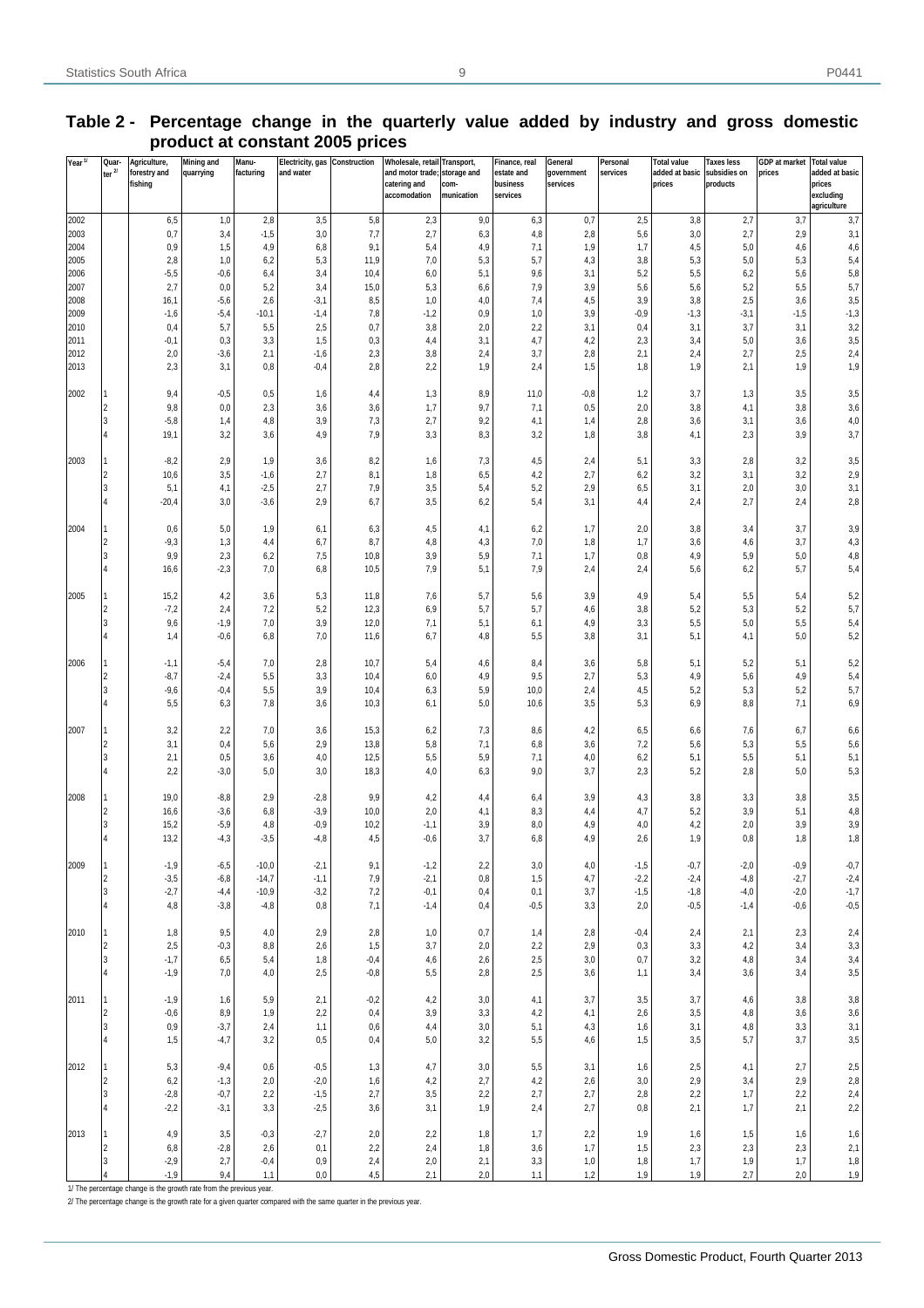#### **Table 3 - Seasonally adjusted and annualised quarterly value added by industry and gross domestic product at constant 2005 prices (R million)**

| Year         | Quar-                            | Agriculture,       | <b>Mining and</b>  | Manu-              | <b>Electricity, gas Construction</b> |                  | Wholesale, retail Transport, |                    | Finance, real        | General            | Personal          | <b>Total value</b>     | Taxes less         | GDP at market        | <b>Total value</b>     |
|--------------|----------------------------------|--------------------|--------------------|--------------------|--------------------------------------|------------------|------------------------------|--------------------|----------------------|--------------------|-------------------|------------------------|--------------------|----------------------|------------------------|
|              | ter                              | forestry and       | quarrying          | facturing          | and water                            |                  | and motor                    | storage and        | estate and           | government         | services          | added at basic         | subsidies on       | prices               | added at basic         |
|              |                                  | fishing            |                    |                    |                                      |                  | trade; catering<br>and       | com-<br>munication | business<br>services | services           |                   | prices                 | products           |                      | prices<br>excluding    |
|              |                                  |                    |                    |                    |                                      |                  | accomodation                 |                    |                      |                    |                   |                        |                    |                      | agriculture            |
| 2002         |                                  | 35 826             | 99 960             | 236 133            | 28 503                               | 29 321           | 168 357                      | 118749             | 249 165              | 190 910            | 79 346            | 1 236 270              | 150 165            | 1 386 435            | 1 200 444              |
| 2003         |                                  | 36 070             | 103 355            | 232 581            | 29 344                               | 31 575           | 172 845                      | 126 287            | 261 123              | 196 193            | 83 756            | 1 273 129              | 154 193            | 1 427 322            | 1 237 059              |
| 2004         |                                  | 36 380             | 104 915            | 243 965            | 31 335                               | 34 451           | 182 175                      | 132 459            | 279 544              | 199 947            | 85 219            | 1 330 390              | 161 940            | 1 492 330            | 1 294 010              |
| 2005         |                                  | 37 402             | 105 992            | 259 101            | 33 010                               | 38 558           | 195 012                      | 139 472            | 295 504              | 208 561            | 88 455            | 1 401 066              | 170 015            | 1571081              | 1 363 664              |
| 2006         |                                  | 35 35 9            | 105 364            | 275 782            | 34 139                               | 42 582           | 206 636                      | 146 607            | 324 002              | 214 947            | 93 073            | 1 478 492              | 180 630            | 1659 122             | 1 443 133              |
| 2007         |                                  | 36 301             | 105 336<br>99 39 6 | 290 246<br>297 889 | 35 294                               | 48 971<br>53 145 | 217 607                      | 156 289<br>162 522 | 349 501              | 223 284<br>233 416 | 98 247<br>102 106 | 1561076<br>1619802     | 190 089<br>194792  | 1751 165<br>1814594  | 1524775<br>1577659     |
| 2008<br>2009 |                                  | 42 143<br>41 454   | 94 057             | 267 723            | 34 196<br>33712                      | 57 279           | 219 749<br>217 074           | 163 999            | 375 240<br>378 987   | 242 542            | 101 233           | 1598060                | 188 839            | 1786899              | 1556606                |
| 2010         |                                  | 41 614             | 99 38 3            | 282 509            | 34 5 38                              | 57 707           | 225 338                      | 167 313            | 387 189              | 250 014            | 101 671           | 1647275                | 195 733            | 1843008              | 1605661                |
| 2011         |                                  | 41 587             | 99 687             | 291 785            | 35 049                               | 57 869           | 235 295                      | 172 530            | 405 479              | 260 494            | 104 026           | 1703801                | 205 542            | 1 909 343            | 1662 214               |
| 2012         |                                  | 42 433             | 96 082             | 297 808            | 34 476                               | 59 206           | 244 278                      | 176 699            | 420 473              | 267 714            | 106 181           | 1745 353               | 211 091            | 1 956 444            | 1702919                |
| 2013         |                                  | 43414              | 99 0 76            | 300 050            | 34 333                               | 60 879           | 249 607                      | 180 108            | 430 597              | 271 844            | 108 045           | 1777954                | 215 479            | 1 993 433            | 1734 540               |
|              |                                  |                    |                    |                    |                                      |                  |                              |                    |                      |                    |                   |                        |                    |                      |                        |
| 2002         | $\vert$ 1                        | 34 474             | 98767              | 231 757            | 27 721                               | 28 4 32          | 166 142                      | 115 300            | 247 019              | 189812             | 78 153            | 1 217 578              | 148 453            | 1 362 753            | 1 183 104              |
|              | $\overline{2}$                   | 35 617             | 99 501             | 235 807            | 28 3 66                              | 28 865           | 167 516                      | 117 932            | 250 251              | 190 650            | 78 819            | 1 233 325              | 149 248            | 1 380 045            | 1 197 707              |
|              | 3                                | 36 368             | 100 421            | 238 455            | 28 7 20                              | 29 5 68          | 168 517                      | 119 950            | 249 344              | 191 372            | 79 641            | 1 242 356              | 151 557            | 1 395 665            | 1 205 988              |
|              | $\overline{4}$                   | 36 844             | 101 150            | 238 514            | 29 204                               | 30 419           | 171 254                      | 121 813            | 250 046              | 191 806            | 80 771            | 1 251 821              | 151 402            | 1 407 276            | 1 214 977              |
| 2003         | 1                                | 36 885             | 101 737            | 236 291            | 29 190                               | 30 917           | 171 482                      | 124 004            | 255 989              | 194 417            | 82 271            | 1 263 182              | 153 027            | 1416209              | 1 226 297              |
|              | $\overline{2}$                   | 36 566             | 102 869            | 233 309            | 29 199                               | 31 329           | 172 200                      | 125 437            | 259 461              | 195 608            | 83 534            | 1 269 512              | 153 614            | 1 423 126            | 1 232 946              |
|              | $\overline{3}$                   | 35 5 27            | 104 166            | 231 011            | 29 3 29                              | 31 723           | 173 345                      | 126 765            | 263 376              | 196 837            | 84 453            | 1 276 532              | 154 317            | 1 430 849            | 1 241 005              |
|              | $\overline{4}$                   | 35 30 2            | 104 647            | 229 714            | 29 658                               | 32 331           | 174 354                      | 128 942            | 265 666              | 197 910            | 84 766            | 1 283 290              | 155 814            | 1 439 104            | 1 247 988              |
|              |                                  |                    |                    |                    |                                      |                  |                              |                    |                      |                    |                   |                        |                    |                      |                        |
| 2004         | 1                                | 35 4 95            | 105 178            | 236 527            | 30 218                               | 33 044           | 176 707                      | 130 153            | 273 173              | 197 807            | 84 952            | 1 303 254              | 157 635            | 1 460 889            | 1 267 759              |
|              | $\overline{2}$                   | 35 830             | 103 888            | 242 273            | 30 804                               | 33 967           | 180 030                      | 131 416            | 278 446              | 199 194            | 84 758            | 1 320 606              | 160 698            | 1 481 304            | 1 284 776              |
|              | $\overline{3}$                   | 36 614             | 106 665            | 248 060            | 31 849                               | 34 899           | 183779                       | 133 261            | 281 244              | 200 172            | 85 264            | 1 341 807              | 163718             | 1 505 525            | 1 305 193              |
|              | 4                                | 37 581             | 103 930            | 249 000            | 32 4 69                              | 35 894           | 188 184                      | 135 006            | 285 313              | 202 615            | 85 902            | 1 355 894              | 165 709            | 1521603              | 1 318 313              |
|              |                                  |                    |                    |                    |                                      |                  |                              |                    |                      |                    |                   |                        |                    |                      |                        |
| 2005         | $\overline{2}$                   | 37 37 3<br>37 30 8 | 107 173<br>106 321 | 248 957<br>258 605 | 32 480<br>32 784                     | 36 871<br>37 955 | 190 502<br>193 389           | 136 575<br>138 587 | 288 187<br>293 692   | 206 153<br>208 557 | 86 750<br>87 984  | 1 371 023<br>1 395 183 | 166 049<br>169 472 | 1 537 072<br>1564655 | 1 333 649<br>1 357 875 |
|              | $\overline{3}$                   | 37 397             | 105 532            | 264 531            | 33 0 39                              | 39 155           | 196 153                      | 140 462            | 299 077              | 209 759            | 89 076            | 1 414 182              | 171 809            | 1585991              | 1 376 785              |
|              | $\overline{4}$                   | 37 529             | 104 940            | 264 313            | 33 7 36                              | 40 251           | 200 003                      | 142 263            | 301 060              | 209 775            | 90 007            | 1 423 878              | 172729             | 1596607              | 1 386 349              |
|              |                                  |                    |                    |                    |                                      |                  |                              |                    |                      |                    |                   |                        |                    |                      |                        |
| 2006         | 1                                | 36 601             | 102 889            | 267 966            | 33 979                               | 40 916           | 202 191                      | 144 262            | 312 688              | 212 675            | 91 625            | 1 445 793              | 175 089            | 1620882              | 1 409 191              |
|              | $\overline{2}$                   | 35 381             | 104 579            | 273 087            | 34 0 75                              | 42 027           | 205 171                      | 146 065            | 320 797              | 214 060            | 92 686            | 1 467 929              | 179 620            | 1647549              | 1 432 547              |
|              | $\overline{3}$                   | 34765              | 106 099            | 278 429            | 34 140                               | 43 170           | 208 124                      | 147 504            | 328 856              | 215 131            | 93 648            | 1489867                | 181 162            | 1671029              | 1 455 101              |
|              | $\overline{4}$                   | 34 688             | 107 891            | 283 646            | 34 362                               | 44 215           | 211 057                      | 148 597            | 333 667              | 217 922            | 94 333            | 1510379                | 186 649            | 1697028              | 1475690                |
|              |                                  |                    |                    |                    |                                      |                  |                              |                    |                      |                    |                   |                        |                    |                      |                        |
| 2007         | 1                                | 35 215             | 107 892            | 287 790            | 34 884                               | 46 588           | 213 894                      | 151 988            | 339 870              | 221 741            | 95 873            | 1 535 734              | 188 243            | 1723 977             | 1500520                |
|              | $\overline{2}$<br>$\overline{3}$ | 36 014<br>36 398   | 105 130<br>104 953 | 289 015<br>288 930 | 35 190                               | 48 251<br>49 269 | 216 487<br>218 970           | 155 591<br>157 925 | 344 026<br>353 202   | 221 740<br>223 747 | 97 348<br>98 981  | 1548792<br>1567913     | 188 504<br>190 892 | 1737296<br>1758 805  | 1512779<br>1531515     |
|              | $\overline{4}$                   | 37 578             | 103 366            | 295 248            | 35 537<br>35 566                     | 51 776           | 221 077                      | 159 652            | 360 906              | 225 908            | 100 785           | 1591863                | 192717             | 1784 580             | 1554285                |
|              |                                  |                    |                    |                    |                                      |                  |                              |                    |                      |                    |                   |                        |                    |                      |                        |
| 2008         |                                  | 39 666             | 98 8 85            | 295 084            | 34 074                               | 51 779           | 222 921                      | 160 750            | 368 838              | 230 291            | 101 292           | 1 603 579              | 194 190            | 1797769              | 1563913                |
|              | $\overline{2}$                   | 40 889             | 101 296            | 307 058            | 33 913                               | 52 536           | 220 888                      | 161 990            | 370 801              | 231 514            | 101 679           | 1 622 564              | 194 841            | 1817405              | 1581675                |
|              | $\overline{3}$                   | 43 508             | 98738              | 301 849            | 35 016                               | 53 987           | 217 708                      | 163 315            | 377891               | 234 992            | 102 477           | 1629 481               | 195 972            | 1825 453             | 1585973                |
|              | 14                               | 44 510             | 98 663             | 287 563            | 33 780                               | 54 278           | 217 479                      | 164 034            | 383 434              | 236 867            | 102 974           | 1 623 583              | 194 165            | 1817748              | 1579073                |
|              |                                  |                    |                    |                    |                                      |                  |                              |                    |                      |                    |                   |                        |                    |                      |                        |
| 2009         | 1                                | 43 807             | 92 248             | 268 496            | 33 410                               | 56 399           | 217 163                      | 163 356            | 381 409              | 239 679            | 102 296           | 1598 263               | 190 323            | 1788 586             | 1 554 456              |
|              | $\overline{2}$                   | 41 944             | 95 086             | 261 289            | 33 584                               | 56 670           | 216 072                      | 163 204            | 377 163              | 242 634            | 101 940           | 1589585                | 186 658            | 1776 243             | 1547641                |
|              | $\overline{3}$<br>$\overline{4}$ | 40 5 26            | 93790<br>95 105    | 266 956<br>274 150 | 33 875<br>33 978                     | 57 788<br>58 259 | 217 024<br>218 037           | 164 140<br>165 297 | 377 753<br>379 623   | 243 332<br>244 523 | 100 890<br>99 806 | 1596074<br>1 608 317   | 187 667<br>190 708 | 1783741<br>1799 025  | 1 555 548<br>1568778   |
|              |                                  | 39 540             |                    |                    |                                      |                  |                              |                    |                      |                    |                   |                        |                    |                      |                        |
| 2010         | 1                                | 39 897             | 99 37 3            | 278 597            | 34 486                               | 58 014           | 220 588                      | 165 661            | 382 800              | 246 435            | 100 390           | 1 626 242              | 193 146            | 1819388              | 1586345                |
|              | $\overline{2}$                   | 40 934             | 93 685             | 283 831            | 34 4 4 6                             | 57 647           | 224 300                      | 166 839            | 386 438              | 248 896            | 101 418           | 1 638 434              | 194 448            | 1832882              | 1 597 500              |
|              | $\overline{3}$                   | 42 351             | 100 372            | 282 132            | 34 36 3                              | 57 517           | 226 849                      | 167 796            | 388 334              | 250 950            | 102 147           | 1652811                | 196740             | 1849551              | 1610459                |
|              | $\overline{4}$                   | 43 273             | 104 103            | 285 473            | 34 858                               | 57 650           | 229 613                      | 168 958            | 391 184              | 253 775            | 102 728           | 1671615                | 198 598            | 1870213              | 1628 341               |
|              |                                  |                    |                    |                    |                                      |                  |                              |                    |                      |                    |                   |                        |                    |                      |                        |
| 2011         | 1                                | 42773              | 102 510            | 293 990            | 35 055                               | 57 816           | 230 877                      | 170 531            | 397 688              | 256 790            | 103 190           | 1691221                | 202 308            | 1893529              | 1648 448               |
|              | $\overline{2}$                   | 41754              | 102 042            | 290 367            | 35 136                               | 57 845           | 233 730                      | 172 240            | 402 431              | 259 378            | 103 795           | 1698720                | 204 294            | 1 903 014            | 1656966                |
|              | $\overline{3}$                   | 41 119             | 97 289             | 289 893            | 34 969                               | 57 858           | 236 871                      | 173 099            | 408 477              | 261 338            | 104 268           | 1705 181               | 206 285            | 1 911 466            | 1 664 062              |
|              | $\overline{4}$                   | 40702              | 96 908             | 292 890            | 35 0 36                              | 57 957           | 239 700                      | 174 251            | 413 320              | 264 470            | 104 850           | 1720 084               | 209 281            | 1 929 365            | 1679382                |
| 2012         | 1                                | 41 141             | 93 654             | 297 292            | 34 853                               | 58 765           | 242 052                      | 175 401            | 417753               | 265 096            | 105 290           | 1731297                | 209 692            | 1 940 989            | 1690 156               |
|              | $\overline{2}$                   | 42 036             | 99 098             | 296 491            | 34 394                               | 58 803           | 243 802                      | 176 439            | 419790               | 266 046            | 105 856           | 1742756                | 210 861            | 1 953 617            | 1700720                |
|              | $\overline{3}$                   | 42768              | 96751              | 297 126            | 34 4 4 3                             | 59 29 3          | 245 095                      | 177 035            | 420 981              | 268 340            | 106 473           | 1748 305               | 211 582            | 1 959 887            | 1705 537               |
|              | $\overline{4}$                   | 43789              | 94 826             | 300 324            | 34 215                               | 59 963           | 246 164                      | 177 923            | 423 368              | 271 374            | 107 104           | 1759 052               | 212 229            | 1 971 281            | 1715 263               |
|              |                                  |                    |                    |                    |                                      |                  |                              |                    |                      |                    |                   |                        |                    |                      |                        |
| 2013         | 1                                | 43 30 3            | 97849              | 294 243            | 33 977                               | 60 340           | 247 424                      | 178 856            | 426 778              | 271 420            | 107 429           | 1761619                | 213 453            | 1 975 072            | 1718316                |
|              | $\overline{2}$                   | 42 974             | 96 499             | 302 495            | 34 400                               | 60 690           | 249 302                      | 179 525            | 430 491              | 271 578            | 107 854           | 1775807                | 215 093            | 1 990 900            | 1732834                |
|              | $\overline{3}$                   | 43 352             | 99 136             | 297 341            | 34 7 26                              | 61 012           | 250 128                      | 180 676            | 431746               | 271 873            | 108 273           | 1778 262               | 216 192            | 1 994 454            | 1734 910               |
|              | $\overline{4}$                   | 44 0 28            | 102 820            | 306 123            | 34 228                               | 61 474           | 251 573                      | 181 377            | 433 373              | 272 505            | 108 625           | 1796 126               | 217 178            | 2 013 304            | 1752098                |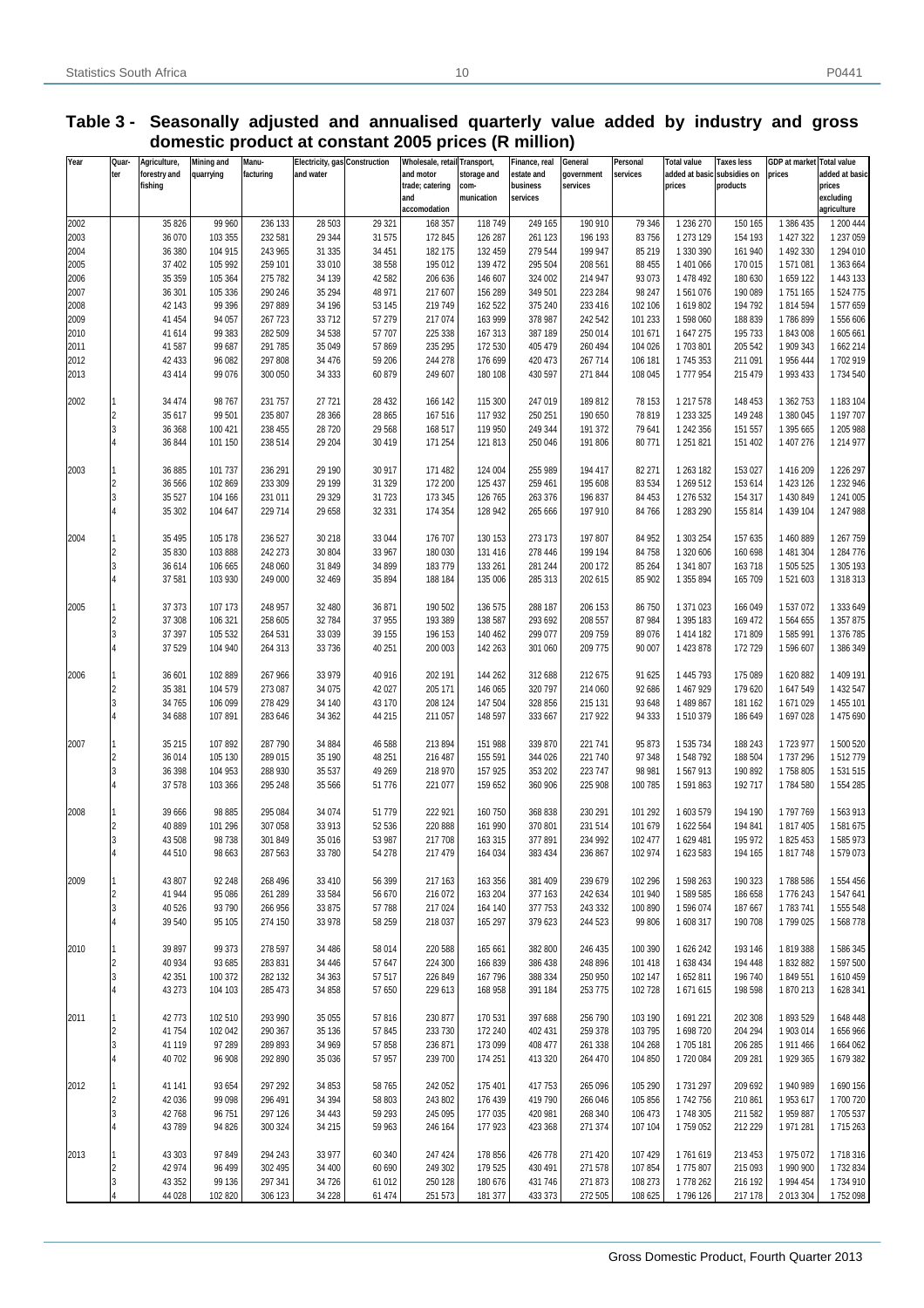| Year'' | Quar<br>ter $\frac{2}{l}$ | Agriculture,<br>forestry and<br>fishing | <b>Mining and</b><br>quarrying | Manu-<br>facturing | Electricity, gas Construction<br>and water |            | Wholesale, retail<br>and motor trade;<br>catering and<br>accomodation | Transport,<br>storage and<br>com-<br>munication | Finance, real<br>estate and<br>business<br>services | General<br>government<br>services | Personal<br>services | <b>Total value</b><br>added at basic subsidies on<br>prices | <b>Taxes less</b><br>products | GDP at market Total value<br>prices | added at basic<br>prices<br>excluding<br>agriculture |
|--------|---------------------------|-----------------------------------------|--------------------------------|--------------------|--------------------------------------------|------------|-----------------------------------------------------------------------|-------------------------------------------------|-----------------------------------------------------|-----------------------------------|----------------------|-------------------------------------------------------------|-------------------------------|-------------------------------------|------------------------------------------------------|
| 2002   |                           | 6,5                                     | 1,0                            | 2,8                | 3,5                                        | 5,8        | 2,3                                                                   | 9,0                                             | 6,3                                                 | 0,7                               | 2,5                  | 3,8                                                         | 2,7                           | 3,7                                 | 3,7                                                  |
| 2003   |                           | 0,7                                     | 3,4                            | $-1,5$             | 3,0                                        | 7,7        | 2,7                                                                   | 6,3                                             | 4,8                                                 | 2,8                               | 5,6                  | 3,0                                                         | 2,7                           | 2,9                                 | 3,1                                                  |
| 2004   |                           | $_{0,9}$                                | 1,5                            | 4,9                | 6,8                                        | 9,1        | 5,4                                                                   | 4,9                                             | 7,1                                                 | 1,9                               | 1,7                  | 4,5                                                         | 5,0                           | 4,6                                 | 4,6                                                  |
| 2005   |                           | 2,8                                     | 1,0                            | 6,2                | 5,3                                        | 11,9       | 7,0                                                                   | 5,3                                             | 5,7                                                 | 4,3                               | 3,8                  | 5,3                                                         | 5,0                           | 5,3                                 | 5,4                                                  |
| 2006   |                           | $-5,5$                                  | $-0,6$                         | 6,4                | 3,4                                        | 10,4       | 6,0                                                                   | 5,1                                             | 9,6                                                 | 3,1                               | 5,2                  | 5,5                                                         | 6,2                           | 5,6                                 | 5,8                                                  |
| 2007   |                           | 2,7                                     | 0,0                            | 5,2                | 3,4                                        | 15,0       | 5,3                                                                   | 6,6                                             | 7,9                                                 | 3,9                               | 5,6                  | 5,6                                                         | 5,2                           | 5,5                                 | 5,7                                                  |
| 2008   |                           | 16,1                                    | $-5,6$                         | 2,6                | $-3,1$                                     | 8,5        | 1,0                                                                   | 4,0                                             | 7,4                                                 | 4,5                               | 3,9                  | 3,8                                                         | 2,5                           | 3,6                                 | 3,5                                                  |
| 2009   |                           | $-1,6$                                  | $-5,4$                         | $-10,1$            | $-1,4$                                     | 7,8        | $-1,2$                                                                | 0,9                                             | 1,0                                                 | 3,9                               | $-0,9$               | $-1,3$                                                      | $-3,1$                        | $-1,5$                              | $-1,3$                                               |
| 2010   |                           | 0,4                                     | 5,7                            | 5,5                | 2,5                                        | 0,7        | 3,8                                                                   | 2,0                                             | 2,2                                                 | 3,1                               | 0,4                  | 3,1                                                         | 3,7                           | 3,1                                 | 3,2                                                  |
| 2011   |                           | $-0,1$                                  | 0,3                            | 3,3                | 1,5                                        | 0,3        | 4,4                                                                   | 3,1                                             | 4,7                                                 | 4,2                               | 2,3                  | 3,4                                                         | 5,0                           | 3,6                                 | 3,5                                                  |
| 2012   |                           | 2,0                                     | $-3,6$                         | 2,1                | $-1,6$                                     | 2,3        | 3,8                                                                   | 2,4                                             | 3,7                                                 | 2,8                               | 2,1                  | 2,4                                                         | 2,7                           | 2,5                                 | 2,4                                                  |
| 2013   |                           | 2,3                                     | 3,1                            | 0,8                | $-0,4$                                     | 2,8        | 2,2                                                                   | 1,9                                             | 2,4                                                 | 1,5                               | 1,8                  | 1,9                                                         | 2,1                           | 1,9                                 | 1,9                                                  |
| 2002   |                           | 11,7                                    | 2,4                            | 3,3                | 6,4                                        | 6,2        | 3,0                                                                   | 10,1                                            | 9,4                                                 | 3,1                               | 1,9                  | 5,6                                                         | 2,8                           | 4,4                                 | 5,4                                                  |
|        | $\overline{2}$            | 13,9                                    | 3,0                            | 7,2                | 9,6                                        | 6,2        | 3,4                                                                   | 9,4                                             | 5,3                                                 | 1,8                               | 3,5                  | 5,3                                                         | 2,2                           | 5,2                                 | $5,0$                                                |
|        | 3                         | 8,7                                     | 3,8                            | 4,6                | 5,1                                        | 10,1       | 2,4                                                                   | 7,0                                             | $-1,4$                                              | 1,5                               | 4,2                  | 3,0                                                         | 6,3                           | 4,6                                 | 2,8                                                  |
|        | $\overline{4}$            | 5,3                                     | 2,9                            | 0,1                | 6,9                                        | 12,0       | 6,7                                                                   | 6,4                                             | 1,1                                                 | 0,9                               | 5,8                  | 3,1                                                         | $-0,4$                        | 3,4                                 | 3,0                                                  |
| 2003   |                           | 0,4                                     | 2,3                            | $-3,7$             | $-0,2$                                     | 6,7        | 0,5                                                                   | 7,4                                             | 9,9                                                 | 5,6                               | 7,6                  | 3,7                                                         | 4,4                           | 2,6                                 | $3,8$                                                |
|        | $\overline{c}$            | $-3,4$                                  | 4,5                            | $-5,0$             | 0,1                                        | 5,4        | 1,7                                                                   | 4,7                                             | 5,5                                                 | 2,5                               | 6,3                  | 2,0                                                         | 1,5                           | 2,0                                 | 2,2                                                  |
|        | I3                        | $-10,9$                                 | 5,1                            | $-3,9$             | 1,8                                        | 5,1        | 2,7                                                                   | 4,3                                             | 6,2                                                 | 2,5                               | 4,5                  | 2,2                                                         | 1,8                           | 2,2                                 | $_{\rm 2,6}$                                         |
|        | 4                         | $-2,5$                                  | 1,9                            | $-2,2$             | 4,6                                        | 7,9        | 2,3                                                                   | 7,0                                             | 3,5                                                 | 2,2                               | 1,5                  | 2,1                                                         | 3,9                           | 2,3                                 | 2,3                                                  |
| 2004   |                           | 2,2                                     | 2,0                            | 12,4               | 7,8                                        | 9,1        | 5,5                                                                   | 3,8                                             | 11,8                                                | $-0,2$                            | 0,9                  | 6,4                                                         | 4,8                           | 6,2                                 | 6,5                                                  |
|        | $\overline{c}$            | 3,8                                     | $-4,8$                         | 10,1               | 8,0                                        | 11,6       | 7,7                                                                   | 3,9                                             | 7,9                                                 | 2,8                               | $-0,9$               | 5,4                                                         | 8,0                           | 5,7                                 | 5,5                                                  |
|        | 3                         | 9,0                                     | 11,1                           | 9,9                | 14,3                                       | 11,4       | 8,6                                                                   | 5,7                                             | 4,1                                                 | 2,0                               | 2,4                  | 6,6                                                         | 7,7                           | 6,7                                 | 6,5                                                  |
|        | $\overline{4}$            | 11,0                                    | $-9,9$                         | 1,5                | 8,0                                        | 11,9       | 9,9                                                                   | 5,3                                             | 5,9                                                 | 5,0                               | 3,0                  | 4,3                                                         | 5,0                           | 4,3                                 | 4,1                                                  |
|        |                           |                                         |                                |                    |                                            |            |                                                                       |                                                 |                                                     |                                   |                      |                                                             |                               |                                     |                                                      |
| 2005   |                           | $-2,2$                                  | 13,1                           | $-0,1$             | 0,1                                        | 11,3       | 5,0                                                                   | 4,7                                             | 4,1                                                 | 7,2                               | 4,0                  | 4,5                                                         | 0,8                           | 4,1                                 | 4,7                                                  |
|        | $\overline{c}$            | $-0,7$                                  | $-3,1$                         | 16,4               | 3,8                                        | 12,3       | 6,2                                                                   | 6,0                                             | 7,9                                                 | 4,7                               | 5,8                  | 7,2                                                         | 8,5                           | 7,4                                 | $7,\!5$                                              |
|        | 3                         | 1,0                                     | $-2,9$                         | 9,5                | 3,1                                        | 13,3       | 5,8                                                                   | 5,5                                             | 7,5                                                 | 2,3                               | 5,1                  | 5,6                                                         | 5,6                           | 5,6                                 | 5,7                                                  |
|        |                           | 1,4                                     | $-2,2$                         | $-0,3$             | 8,7                                        | 11,7       | 8,1                                                                   | 5,2                                             | 2,7                                                 | 0,0                               | 4,2                  | 2,8                                                         | 2,2                           | 2,7                                 | $_{2,8}$                                             |
|        |                           |                                         |                                |                    |                                            |            |                                                                       |                                                 |                                                     |                                   |                      |                                                             |                               |                                     |                                                      |
| 2006   |                           | $-9,5$                                  | $-7,6$                         | 5,6                | 2,9                                        | 6,8        | 4,4                                                                   | 5,7                                             | 16,4                                                | 5,6                               | 7,4                  | 6,3                                                         | 5,6                           | 6,2                                 | 6,8                                                  |
|        | $\overline{2}$            | $-12,7$                                 | 6,7                            | 7,9                | 1,1                                        | 11,3       | 6,0                                                                   | 5,1                                             | 10,8                                                | 2,6                               | 4,7                  | 6,3                                                         | 10,8                          | 6,7                                 | 6,8                                                  |
|        | 3                         | $-6,8$                                  | 5,9                            | 8,1                | 0,8                                        | 11,3       | 5,9                                                                   | 4,0                                             | 10,4                                                | 2,0                               | 4,2                  | 6,1                                                         | 3,5                           | 5,8                                 | 6,4                                                  |
|        | 4                         | $-0,9$                                  | 6,9                            | 7,7                | 2,6                                        | 10,0       | 5,8                                                                   | 3,0                                             | 6,0                                                 | 5,3                               | 3,0                  | 5,6                                                         | 12,7                          | 6,4                                 | 5,8                                                  |
|        |                           |                                         |                                |                    |                                            |            |                                                                       |                                                 |                                                     |                                   |                      |                                                             |                               |                                     |                                                      |
| 2007   |                           | 6,2                                     | 0,0                            | 6,0                | 6,2                                        | 23,3       | 5,5                                                                   | 9,4                                             | 7,6                                                 | 7,2                               | 6,7                  | 6,9                                                         | 3,5                           | 6,5                                 | 6,9                                                  |
|        | $\overline{c}$            | 9,4                                     | $-9,9$                         | 1,7                | 3,6                                        | 15,1       | 4,9                                                                   | 9,8                                             | 5,0                                                 | 0,0                               | 6,3                  | 3,4                                                         | 0,6                           | 3,1                                 | $_{\rm 3,3}$                                         |
|        | I3<br>$\overline{4}$      | 4,3                                     | $-0,7$                         | $-0,1$             | 4,0                                        | 8,7        | 4,7                                                                   | 6,1                                             | 11,1                                                | 3,7                               | 6,9                  | 5,0                                                         | 5,2                           | 5,0                                 | $5,0$                                                |
|        |                           | 13,6                                    | $-5,9$                         | 9,0                | 0,3                                        | 22,0       | 3,9                                                                   | 4,4                                             | 9,0                                                 | 3,9                               | 7,5                  | 6,3                                                         | 3,9                           | 6,0                                 | 6,1                                                  |
| 2008   |                           |                                         |                                | $-0,2$             |                                            |            |                                                                       |                                                 |                                                     |                                   |                      |                                                             |                               |                                     |                                                      |
|        | $\overline{2}$            | 24,2<br>12,9                            | $-16,2$<br>10,1                | 17,2               | $-15,8$<br>$-1,9$                          | 0,0<br>6,0 | 3,4<br>$-3,6$                                                         | 2,8<br>3,1                                      | 9,1<br>2,1                                          | 8,0<br>2,1                        | 2,0<br>1,5           | 3,0<br>4,8                                                  | 3,1<br>1,3                    | 3,0<br>4,4                          | 2,5<br>$_{4,6}$                                      |
|        | 3                         | 28,2                                    | $-9,7$                         | $-6,6$             | 13,7                                       | 11,5       | $-5,6$                                                                | 3,3                                             | 7,9                                                 | 6,1                               | 3,2                  | 1,7                                                         | 2,3                           | 1,8                                 | 1,1                                                  |
|        | l4                        | 9,5                                     | $-0.3$                         | $-17,6$            | $-13,4$                                    | 2,2        | $-0.4$                                                                | 1,8                                             | 6,0                                                 | 3,2                               | 2,0                  | $-1,4$                                                      | $-3,6$                        | $-1,7$                              | $-1,7$                                               |
|        |                           |                                         |                                |                    |                                            |            |                                                                       |                                                 |                                                     |                                   |                      |                                                             |                               |                                     |                                                      |
| 2009   | 1                         | $-6,2$                                  | $-23,6$                        | $-24,0$            | $-4,3$                                     | 16,6       | $-0,6$                                                                | $-1,6$                                          | $-2,1$                                              | 4,8                               | $-2,6$               | $-6,1$                                                      | $-7,7$                        | $-6,3$                              | $-6,1$                                               |
|        | 2                         | $-16,0$                                 | 12,9                           | $-10,3$            | 2,1                                        | 1,9        | $-2,0$                                                                | $-0,4$                                          | $-4,4$                                              | $5{,}0$                           | $-1,4$               | $-2,2$                                                      | $-7,5$                        | $-2,7$                              | $-1,7$                                               |
|        | 3                         | $-12,8$                                 | $-5,3$                         | 9,0                | 3,5                                        | 8,1        | 1,8                                                                   | 2,3                                             | 0,6                                                 | 1,2                               | $-4,1$               | 1,6                                                         | 2,2                           | 1,7                                 | 2,1                                                  |
|        |                           | $-9,4$                                  | 5,7                            | 11,2               | 1,2                                        | 3,3        | 1,9                                                                   | 2,8                                             | 2,0                                                 | 2,0                               | $-4,2$               | 3,1                                                         | 6,6                           | 3,5                                 | $3,4$                                                |
|        |                           |                                         |                                |                    |                                            |            |                                                                       |                                                 |                                                     |                                   |                      |                                                             |                               |                                     |                                                      |
| 2010   | 1                         | 3,7                                     | 19,2                           | 6,6                | 6,1                                        | $-1,7$     | 4,8                                                                   | 0,9                                             | 3,4                                                 | 3,2                               | 2,4                  | 4,5                                                         | 5,2                           | 4,6                                 | 4,6                                                  |
|        | $\vert$ 2                 | 10,8                                    | $-21,0$                        | 7,7                | $-0,5$                                     | $-2,5$     | 6,9                                                                   | 2,9                                             | 3,9                                                 | 4,1                               | 4,2                  | 3,0                                                         | 2,7                           | $3,0$                               | $_{2,8}$                                             |
|        | 3                         | 14,6                                    | 31,8                           | $-2,4$             | $-1,0$                                     | $-0,9$     | 4,6                                                                   | 2,3                                             | 2,0                                                 | 3,3                               | 2,9                  | 3,6                                                         | 4,8                           | 3,7                                 | $_{\rm 3,3}$                                         |
|        | $\overline{4}$            | 9,0                                     | 15,7                           | 4,8                | 5,9                                        | $_{0,9}$   | 5,0                                                                   | 2,8                                             | 3,0                                                 | 4,6                               | 2,3                  | 4,6                                                         | 3,8                           | 4,5                                 | $4,\!5$                                              |
|        |                           |                                         |                                |                    |                                            |            |                                                                       |                                                 |                                                     |                                   |                      |                                                             |                               |                                     |                                                      |
| 2011   |                           | $-4,5$                                  | $-6,0$                         | 12,5               | 2,3                                        | 1,2        | 2,2                                                                   | 3,8                                             | 6,8                                                 | 4,8                               | 1,8                  | 4,8                                                         | 7,7                           | 5,1                                 | $5,0$                                                |
|        | $\frac{2}{3}$             | $-9,2$                                  | $-1,8$                         | $-4,8$             | 0,9                                        | 0,2        | 5,0                                                                   | 4,1                                             | 4,9                                                 | 4,1                               | 2,4                  | 1,8                                                         | 4,0                           | 2,0                                 | 2,1                                                  |
|        |                           | $-5,9$                                  | $-17,4$                        | $-0,7$             | $-1,9$                                     | 0,1        | $5,5$                                                                 | 2,0                                             | 6,1                                                 | 3,1                               | 1,8                  | 1,5                                                         | 4,0                           | 1,8                                 | $1,\!7$                                              |
|        | $\overline{4}$            | -4,0                                    | $-1,6$                         | 4,2                | 0,8                                        | 0,7        | 4,9                                                                   | 2,7                                             | 4,8                                                 | 4,9                               | 2,2                  | 3,5                                                         | 5,9                           | 3,8                                 | 3,7                                                  |
|        |                           |                                         |                                |                    |                                            |            |                                                                       |                                                 |                                                     |                                   |                      |                                                             |                               |                                     |                                                      |
| 2012   |                           | 4,4                                     | $-12,8$                        | 6,1                | $-2,1$                                     | 5,7        | 4,0                                                                   | 2,7                                             | $4,4$                                               | 1,0                               | 1,7                  | 2,6                                                         | 0,8                           | 2,4                                 | 2,6                                                  |
|        | $\frac{2}{3}$             | 9,0                                     | 25,4                           | $-1,1$             | $-5,2$                                     | 0,3        | 2,9                                                                   | 2,4                                             | 2,0                                                 | 1,4                               | 2,2                  | 2,7                                                         | 2,2                           | 2,6                                 | $2,\!5$                                              |
|        | $\overline{4}$            | 7,1<br>9,9                              | $-9,1$<br>$-7,7$               | 0,9<br>4,4         | 0,6<br>$-2,6$                              | 3,4<br>4,6 | 2,1<br>1,8                                                            | 1,4<br>2,0                                      | 1,1<br>2,3                                          | 3,5<br>4,6                        | 2,4<br>2,4           | 1,3<br>2,5                                                  | 1,4<br>1,2                    | 1,3<br>2,3                          | 1,1<br>2,3                                           |
|        |                           |                                         |                                |                    |                                            |            |                                                                       |                                                 |                                                     |                                   |                      |                                                             |                               |                                     |                                                      |
| 2013   |                           | -4,4                                    | 13,4                           | $-7,9$             | $-2,8$                                     | 2,5        | 2,1                                                                   | 2,1                                             | 3,3                                                 | 0,1                               | 1,2                  | 0,6                                                         | 2,3                           | 0,8                                 | 0,7                                                  |
|        |                           | $-3,0$                                  | $-5,4$                         | 11,7               | 5,1                                        | 2,3        | 3,1                                                                   | 1,5                                             | 3,5                                                 | 0,2                               | 1,6                  | 3,3                                                         | 3,1                           | 3,2                                 | $_{\rm 3,4}$                                         |
|        | $\frac{2}{3}$             | 3,6                                     | 11,4                           | $-6,6$             | 3,8                                        | 2,1        | 1,3                                                                   | 2,6                                             | 1,2                                                 | 0,4                               | 1,6                  | 0,6                                                         | 2,1                           | $0,\!7$                             | $_{\rm 0,5}$                                         |
|        |                           | 6,4                                     | 15,7                           | 12,3               | $-5,6$                                     | 3,1        | 2,3                                                                   | 1,6                                             | 1,5                                                 | 0,9                               | 1,3                  | 4,1                                                         | 1,8                           | 3,8                                 | 4,0                                                  |

## **Table 4 - Annualised percentage change in the seasonally adjusted quarterly value added by industry and gross domestic product at constant 2005 prices**

1/ The percentage change is the growth rate from the previous year.

2/ The annualised percentage change is the growth rate for a given quarter from the previous quarter and compounded to an annual rate.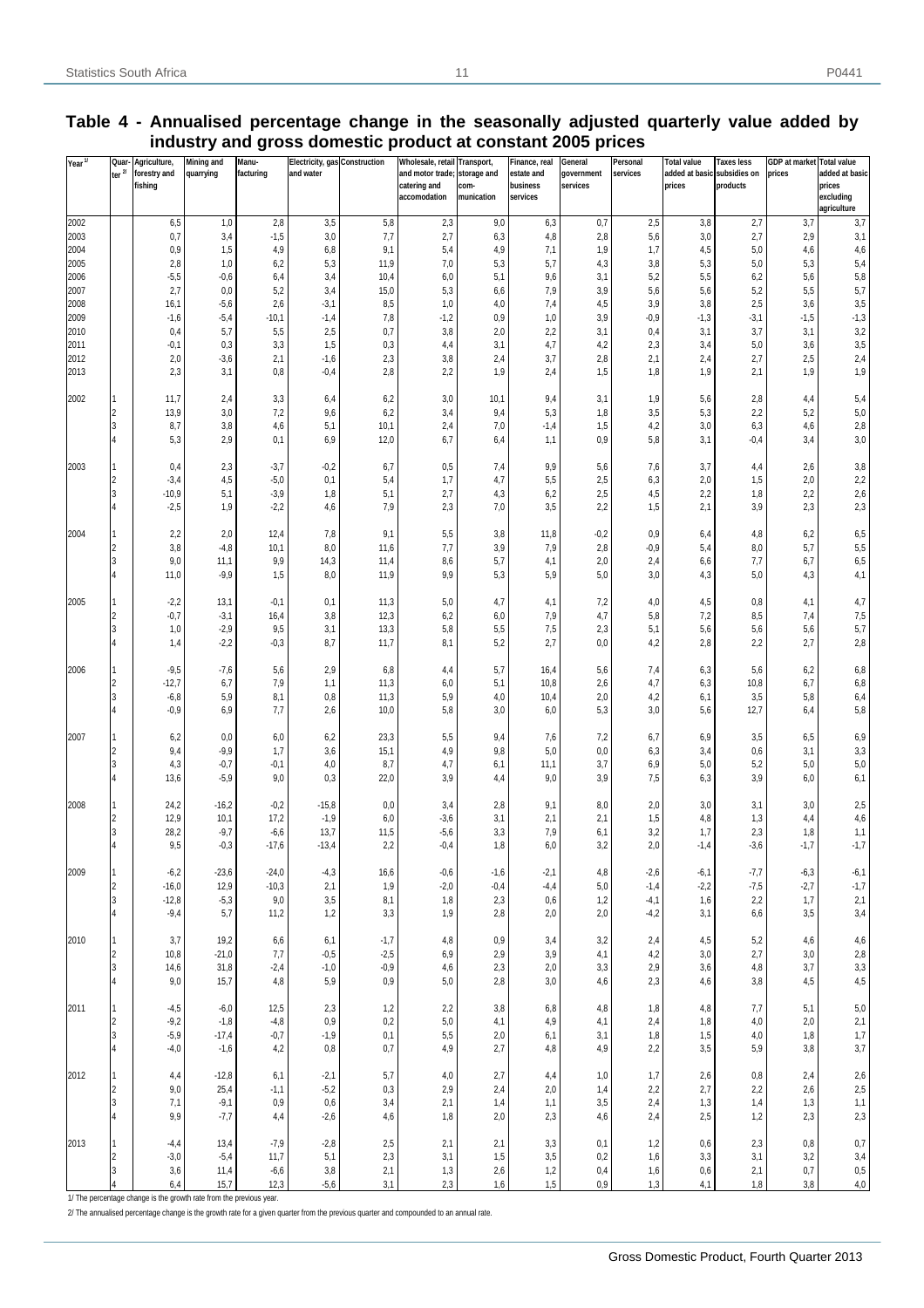#### **Table 5 - Quarterly value added by industry and gross domestic product at current prices (R million)**

| Year         | Quar           | Agriculture,     | <b>Mining and</b> | Manu-              | Electricity, gas Construction |                  | Wholesale,         | Transport,         | Finance, real      | General            | Personal         | <b>Total value</b>          | <b>Taxes less</b>  | <b>GDP</b> at market   |
|--------------|----------------|------------------|-------------------|--------------------|-------------------------------|------------------|--------------------|--------------------|--------------------|--------------------|------------------|-----------------------------|--------------------|------------------------|
|              | ter            | forestry and     | quarrying         | facturing          | and water                     |                  | retail, motor      | storage and        | estate and         | government         | services         | added at basic subsidies on |                    | prices                 |
|              |                | fishing          |                   |                    |                               |                  | trade and          | com-               | business           | services           |                  | prices                      | products           |                        |
|              |                |                  |                   |                    |                               |                  | accomodation       | munication         | services           |                    |                  |                             |                    |                        |
|              |                | 44 232           | 92730             | 204 219            | 26 489                        | 24 1 20          | 143 192            | 100 983            | 207 711            | 157 547            | 64 474           |                             | 105 389            | 1 171 085              |
| 2002         |                |                  |                   |                    |                               |                  |                    |                    |                    |                    |                  | 1 065 696                   |                    |                        |
| 2003<br>2004 |                | 39 644<br>39 490 | 85 770<br>91 199  | 223 917<br>243 967 | 29 5 53<br>30 176             | 26 747<br>32 039 | 158 786<br>176 445 | 112 637<br>124 786 | 231 176<br>261 285 | 174 106<br>190 563 | 72 814<br>80 651 | 1 155 150<br>1 270 600      | 117 387<br>144 673 | 1 272 537<br>1 415 273 |
|              |                |                  |                   |                    |                               |                  |                    |                    |                    |                    |                  |                             |                    |                        |
| 2005         |                | 37 402           | 105 992           | 259 101            | 33 010                        | 38 558           | 195 012            | 139 472            | 295 503            | 208 561            | 88 455           | 1 401 066                   | 170 015            | 1571081                |
| 2006         |                | 45 351           | 132 301           | 274 502            | 36 946                        | 46 158           | 215 830            | 153 775            | 339 311            | 230 116            | 98 0 28          | 1572319                     | 195 103            | 1767422                |
| 2007         |                | 53 833           | 156 970           | 304 438            | 41783                         | 56 908           | 238 910            | 164 467            | 405 520            | 259 802            | 109 445          | 1792075                     | 224 109            | 2016 184               |
| 2008         |                | 60 547           | 196 526           | 340 623            | 45 902                        | 72 221           | 271 488            | 189782             | 438 587            | 293 290            | 118 785          | 2 027 751                   | 228 733            | 2 256 484              |
| 2009         |                | 63 655           | 196 521           | 331 703            | 60 40 2                       | 86 522           | 298 511            | 199 276            | 464 831            | 344 399            | 134 174          | 2 179 995                   | 228 081            | 2 408 076              |
| 2010         |                | 62768            | 228 230           | 345 555            | 63 080                        | 91 899           | 360 810            | 222 845            | 507 418            | 391 916            | 148 839          | 2 423 359                   | 250 410            | 2673769                |
| 2011         |                | 65 204           | 274 530           | 337 639            | 73 010                        | 98712            | 405 823            | 245 590            | 546 984            | 429 671            | 157 870          | 2 635 032                   | 297 697            | 2 932 729              |
| 2012         |                | 71 018           | 270 096           | 340 983            | 84 475                        | 105 636          | 455 484            | 257 374            | 597 893            | 466 797            | 170 506          | 2 820 261                   | 318719             | 3 138 980              |
| 2013         |                | 72 431           | 279 691           | 350 345            | 92 154                        | 113 556          | 502 418            | 268 782            | 652 217            | 518 348            | 180 320          | 3 0 3 0 2 6 3               | 355 106            | 3 385 369              |
|              |                |                  |                   |                    |                               |                  |                    |                    |                    |                    |                  |                             |                    |                        |
| 2002         |                | 7 3 6 5          | 20 903            | 46 359             | 5 8 2 7                       | 5984             | 32 665             | 23 4 24            | 48 865             | 38 609             | 15719            | 245 719                     | 26 787             | 272 506                |
|              | l2             | 16 948           | 24 207            | 49 4 64            | 6610                          | 5936             | 33 624             | 24 376             | 50 253             | 38 977             | 16 081           | 266 476                     | 24 841             | 291 317                |
|              | l3             | 12 703           | 25 189            | 53 218             | 7 2 0 9                       | 6029             | 35 300             | 25 364             | 52 949             | 40 621             | 16 314           | 274 895                     | 26 623             | 301 518                |
|              | $\overline{4}$ | 7 2 1 6          | 22 431            | 55 179             | 6843                          | 6 171            | 41 603             | 27818              | 55 644             | 39 340             | 16 360           | 278 606                     | 27 138             | 305 744                |
|              |                |                  |                   |                    |                               |                  |                    |                    |                    |                    |                  |                             |                    |                        |
| 2003         |                | 7 0 2 9          | 20 673            | 53 663             | 6760                          | 6689             | 36 824             | 26 347             | 57 056             | 42729              | 17724            | 275 494                     | 29 0 72            | 304 566                |
|              | l2             | 15 5 24          | 21 589            | 54 103             | 7520                          | 6660             | 37 282             | 27 307             | 57 869             | 43 421             | 18 159           | 289 434                     | 25 688             | 315 122                |
|              | l3             | 11 456           | 23 108            | 57 143             | 7977                          | 6709             | 39 28 3            | 28 248             | 58 068             | 43 851             | 18 30 6          | 294 149                     | 29 912             | 324 061                |
|              | $\overline{4}$ | 5 6 3 5          | 20 400            | 59 008             | 7 2 9 5                       | 6689             | 45 397             | 30 735             | 58 183             | 44 105             | 18 6 26          | 296 073                     | 32715              | 328 788                |
|              |                |                  |                   |                    |                               |                  |                    |                    |                    |                    |                  |                             |                    |                        |
| 2004         |                | 6920             | 20 889            | 57 610             | 6956                          | 7767             | 40 304             | 29 067             | 63784              | 47 794             | 19732            | 300 823                     | 35 113             | 335 936                |
|              | l2             | 14 162           | 23 418            | 58 555             | 7593                          | 7947             | 40 761             | 30 090             | 62776              | 47 186             | 20 002           | 312 490                     | 33 540             | 346 030                |
|              | l3             | 12796            | 24 531            | 62 947             | 8 1 1 8                       | 8 1 4 9          | 44 345             | 31 663             | 67 076             | 46 594             | 20 20 2          | 326 421                     | 36 132             | 362 553                |
|              | $\overline{4}$ | 5612             | 22 361            | 64 855             | 7510                          | 8 1 7 6          | 51 035             | 33 966             | 67 649             | 48 989             | 20714            | 330 866                     | 39 888             | 370 754                |
|              |                |                  |                   |                    |                               |                  |                    |                    |                    |                    |                  |                             |                    |                        |
| 2005         |                | 7883             | 22 5 27           | 60 397             | 7481                          | 9 3 5 9          | 44 629             | 32 443             | 71 318             | 50 760             | 21 354           | 328 150                     | 41 533             | 369 683                |
|              | l2             | 11 567           | 27 693            | 63 624             | 8 4 0 9                       | 9519             | 45 209             | 33 625             | 72 974             | 50 995             | 21 953           | 345 568                     | 37 683             | 383 251                |
|              | l3             | 11 704           | 28 502            | 67 660             | 8867                          | 9976             | 48 943             | 35 396             | 75 728             | 52 342             | 22 3 98          | 361 517                     | 43777              | 405 294                |
|              | $\overline{4}$ | 6 2 4 8          | 27 270            | 67 420             | 8 2 5 3                       | 9704             | 56 231             | 38 008             | 75 484             | 54 464             | 22 749           | 365 831                     | 47 022             | 412 853                |
|              |                |                  |                   |                    |                               |                  |                    |                    |                    |                    |                  |                             |                    |                        |
| 2006         |                | 8 3 6 5          | 26 664            | 64 694             | 8 1 4 3                       | 11 067           | 49 726             | 35 291             | 80 000             | 55 995             | 23 334           | 363 280                     | 49 134             | 412 414                |
|              | $\overline{c}$ | 13 3 14          | 31 688            | 66 100             | 9501                          | 11 403           | 50 431             | 37 433             | 82 232             | 53 173             | 24 449           | 379 725                     | 43 864             | 423 589                |
|              | l3             | 15 190           |                   | 71 311             |                               | 12 0 34          |                    | 39 417             |                    |                    | 24 994           | 413 195                     | 50 570             | 463765                 |
|              | $\overline{4}$ |                  | 38 281            |                    | 10 131<br>9 1 7 0             |                  | 53 867             |                    | 88 548             | 59 422             |                  | 416 119                     |                    | 467 654                |
|              |                | 8 4 8 2          | 35 668            | 72 397             |                               | 11 654           | 61 806             | 41 633             | 88 531             | 61 526             | 25 251           |                             | 51 535             |                        |
|              |                |                  |                   |                    |                               |                  |                    |                    |                    |                    |                  |                             |                    |                        |
| 2007         |                | 11 141           | 35 700            | 73 873             | 9 4 0 6                       | 13 652           | 54 966             | 37 636             | 97 292             | 61 290             | 26 034           | 420 990                     | 56 764             | 477 754                |
|              | l2             | 18767            | 39 480            | 72 396             | 10851                         | 14 14 6          | 55 916             | 40 146             | 96 725             | 62 124             | 27 8 20          | 438 371                     | 50789              | 489 160                |
|              | l3             | 15 312           | 41 150            | 77 069             | 11 569                        | 14778            | 59 705             | 42 432             | 103 738            | 66 470             | 28 236           | 460 459                     | 55 214             | 515 673                |
|              | $\overline{A}$ | 8613             | 40 640            | 81 100             | 9957                          | 14 3 32          | 68 323             | 44 253             | 107 765            | 69 918             | 27 355           | 472 256                     | 61 342             | 533 598                |
|              |                |                  |                   |                    |                               |                  |                    |                    |                    |                    |                  |                             |                    |                        |
| 2008         |                | 11 688           | 42 091            | 81 202             | 10 215                        | 16 250           | 62 614             | 43 4 84            | 108 035            | 68 372             | 28 3 24          | 472 275                     | 64 708             | 536 983                |
|              | l2             | 21 981           | 50 890            | 83 155             | 11 952                        | 17526            | 64 791             | 46 914             | 107 030            | 70 411             | 30 248           | 504 898                     | 52 242             | 557 140                |
|              | 3              | 18 3 20          | 54 030            | 88 900             | 12 953                        | 19 9 39          | 67 534             | 47 698             | 111 225            | 75 908             | 30 696           | 527 203                     | 55 497             | 582700                 |
|              | l4             | 8558             | 49515             | 87 366             | 10782                         | 18 506           | 76 550             | 51 686             | 112 297            | 78 599             | 29 517           | 523 376                     | 56 286             | 579 662                |
|              |                |                  |                   |                    |                               |                  |                    |                    |                    |                    |                  |                             |                    |                        |
| 2009         |                | 13 4 53          | 43 986            | 81 743             | 13 090                        | 21 484           | 69 917             | 46 681             | 114 635            | 80 252             | 31 578           | 516819                      | 60 250             | 577 069                |
|              | I2             | 25 0 34          | 50 038            | 78 480             | 15 348                        | 22 180           | 71 207             | 49 353             | 113 327            | 82 069             | 34 257           | 541 293                     | 50 736             | 592 029                |
|              | l3             | 16 546           | 52 921            | 84 782             | 17757                         | 22 534           | 73 643             | 50 176             | 117 570            | 84 264             | 34 857           | 555 050                     | 58 916             | 613 966                |
|              | 4              | 8622             | 49 576            | 86 698             | 14 207                        | 20 324           | 83744              | 53 066             | 119 299            | 97 814             | 33 4 82          | 566 832                     | 58 179             | 625 011                |
|              |                |                  |                   |                    |                               |                  |                    |                    |                    |                    |                  |                             |                    |                        |
| 2010         |                | 13 635           | 45 328            | 84 583             | 14 0 36                       | 23 160           | 81 379             | 50 812             | 124 458            | 95 4 92            | 34 764           | 567 648                     | 57 975             | 625 622                |
|              | 2              | 27 040           | 57 209            | 83 655             | 16 3 84                       | 23770            | 87 649             | 55 036             | 124 670            | 93 031             | 38 106           | 606 550                     | 58769              | 665 318                |
|              | l3             | 14 8 92          | 63 349            | 88 509             | 18 0 76                       | 23775            | 87 601             | 56 134             | 127 077            | 98 910             | 38 572           | 616 895                     | 64 658             | 681 553                |
|              | $\overline{4}$ | 7 202            | 62 344            | 88 808             | 14 5 83                       | 21 194           | 104 182            | 60 863             | 131 213            | 104 483            | 37 398           | 632 269                     | 69 008             | 701 277                |
|              |                |                  |                   |                    |                               |                  |                    |                    |                    |                    |                  |                             |                    |                        |
| 2011         |                | 12 622           | 59 931            | 83 355             | 15 5 5 5                      | 24 375           | 91 360             | 56 242             | 133 680            | 104 066            | 36 752           | 617938                      | 83 4 45            | 701 383                |
|              | 2              | 24 862           | 67 079            | 81 247             | 19 379                        | 25 186           | 97 523             | 61 475             | 134 012            | 106 052            | 39 657           | 656 471                     | 63 263             | 719 734                |
|              | 3              | 18 4 15          | 74 240            | 86 485             | 21 162                        | 25 769           | 99 2 23            | 62 266             | 137 937            | 110 340            | 41 342           | 677 178                     | 70 40 6            | 747 584                |
|              | $\overline{4}$ | 9 3 0 4          | 73 281            | 86 553             | 16914                         | 23 382           | 117716             | 65 608             | 141 355            | 109 213            | 40 119           | 683 445                     | 80 583             | 764 028                |
|              |                |                  |                   |                    |                               |                  |                    |                    |                    |                    |                  |                             |                    |                        |
| 2012         |                | 13 182           | 63 184            | 85 309             | 18 14 6                       | 26 671           | 103 608            | 60 087             | 146 524            | 111 682            | 40 431           | 668 824                     | 81 657             | 750 481                |
|              | 2              | 30 313           | 68 138            | 81 944             | 22 453                        | 27 023           | 109 967            | 64 394             | 147 322            | 113 652            | 42 916           | 708 122                     | 68 910             | 777 032                |
|              | l3             | 18 156           | 71 635            | 86 731             | 24 3 22                       | 27 257           | 111 316            | 64 934             | 149 707            | 118 805            | 44 288           | 717 152                     | 80795              | 797 947                |
|              | $\overline{4}$ | 9 3 6 7          | 67 138            | 86 999             | 19 5 54                       | 24 685           | 130 593            | 67 959             | 154 340            | 122 658            | 42 871           | 726 164                     | 87 356             | 813 520                |
|              |                |                  |                   |                    |                               |                  |                    |                    |                    |                    |                  |                             |                    |                        |
| 2013         |                | 13 916           | 65 677            | 85 469             | 19866                         | 28 017           | 115 625            | 63 191             | 159 558            | 120 930            | 43 611           | 715 860                     | 94 220             | 810 080                |
|              | 2              | 32 690           | 66 672            | 84 154             | 24 662                        | 28 9 25          | 121 045            | 66 747             | 162 927            | 130 434            | 45 419           | 763 675                     | 73 853             | 837 528                |
|              | 3              | 17 240           | 74 193            | 89 376             | 26 348                        | 29 747           | 123 501            | 67 611             | 164 680            | 132 431            | 46 177           | 771 304                     | 90 357             | 861 661                |
|              | $\overline{4}$ |                  |                   |                    | 21 27 9                       |                  |                    |                    |                    |                    |                  |                             |                    |                        |
|              |                | 8585             | 73 149            | 91 346             |                               | 26 867           | 142 247            | 71 232             | 165 052            | 134 553            | 45 114           | 779 424                     | 96 676             | 876 100                |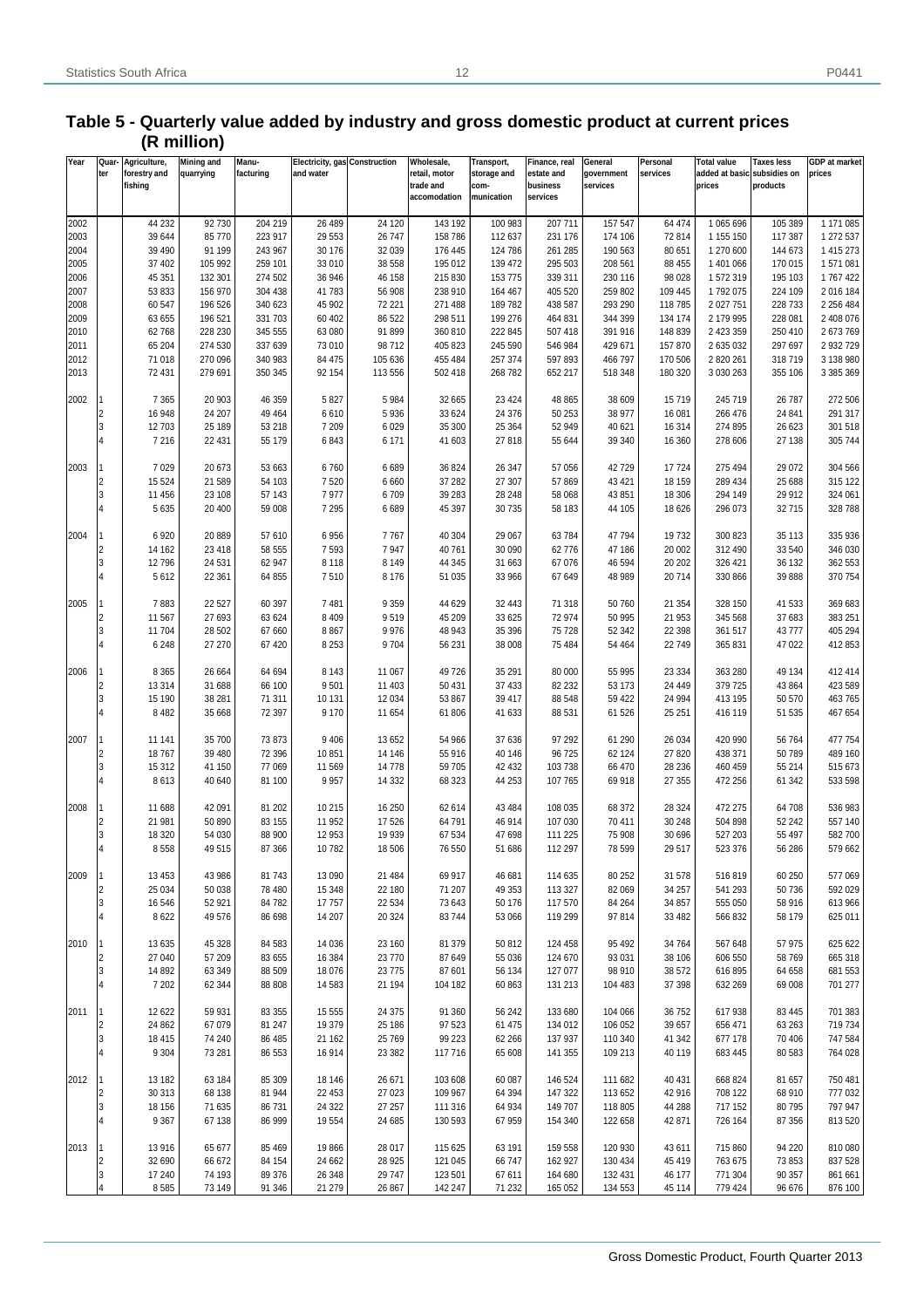## **Table 6 - Quarterly compensation of employees at current prices (R million)**

| Year | Quar-                   | Agriculture, | <b>Mining and</b> | Manu-     | Electricity, gas Construction |         | Wholesale, retail Transport, |            | Finance, real | General    | Personal | Total com-   |
|------|-------------------------|--------------|-------------------|-----------|-------------------------------|---------|------------------------------|------------|---------------|------------|----------|--------------|
|      | ter                     | forestry and | quarrying         | facturing | and water                     |         | and motor trade; storage and |            | estate and    | government | services | pensation of |
|      |                         | fishing      |                   |           |                               |         | catering and                 | com-       | business      | services   |          | employees    |
|      |                         |              |                   |           |                               |         | accomodation                 | munication | services      |            |          |              |
|      |                         |              |                   |           |                               |         |                              |            |               |            |          |              |
| 2002 |                         | 14 601       | 34 454            | 99 442    | 9866                          | 13739   | 66 958                       | 37 650     | 72 894        | 136 004    | 43 254   | 528 863      |
| 2003 |                         | 13 455       | 35 193            | 105 207   | 10724                         | 15 388  | 74 129                       | 41779      | 83 620        | 151 039    | 48 454   | 578 988      |
| 2004 |                         | 12 912       | 37 905            | 112 552   | 11 201                        | 17 040  | 82 791                       | 46 041     | 96 945        | 166 287    | 53 280   | 636 954      |
| 2005 |                         | 12 143       | 40 877            | 120 743   | 12 291                        | 19 455  | 90 849                       | 50 515     | 112 934       | 181 765    | 57 446   | 699 018      |
| 2006 |                         | 12 840       | 48 331            | 133 628   | 13 659                        | 21 884  | 100 805                      | 54 060     | 128 669       | 199 990    | 63 687   | 777 553      |
| 2007 |                         | 14 651       | 57 015            | 152 608   | 15 186                        | 29831   | 108 686                      | 57 979     | 149 792       | 225 220    | 71 411   | 882 379      |
|      |                         |              |                   |           |                               |         |                              |            |               |            |          |              |
| 2008 |                         | 16 540       | 68 438            | 173 833   | 17740                         | 34 840  | 120 774                      | 61 386     | 167 630       | 252 574    | 78 117   | 991 872      |
| 2009 |                         | 17 979       | 73 519            | 183 596   | 19718                         | 39 279  | 128 668                      | 64 378     | 171 329       | 300 326    | 84 522   | 1 083 314    |
| 2010 |                         | 18719        | 82 610            | 202 337   | 21 644                        | 41 486  | 143 468                      | 73 045     | 193 224       | 345 096    | 91 381   | 1 213 010    |
| 2011 |                         | 19 967       | 92 914            | 217 510   | 23 857                        | 44 893  | 161 582                      | 81 240     | 214 206       | 378 982    | 99 443   | 1 334 595    |
| 2012 |                         | 21 492       | 102 555           | 236 663   | 26 543                        | 48 998  | 174 734                      | 87 534     | 234 282       | 411 884    | 106 917  | 1 451 602    |
| 2013 |                         | 23 321       | 111 825           | 257 765   | 28 971                        | 52 191  | 186 603                      | 93721      | 249 703       | 459 029    | 113 653  | 1 576 782    |
|      |                         |              |                   |           |                               |         |                              |            |               |            |          |              |
| 2002 |                         | 3 3 3 2      | 8 1 9 8           | 23 065    | 2 2 3 4                       | 3 1 8 9 | 15 2 37                      | 8763       | 16923         | 33 408     | 10 646   | 124 995      |
|      | 2                       | 3884         | 8 1 9 8           | 24 113    | 2 4 3 7                       | 3 2 5 7 | 15 960                       | 9 2 7 9    | 18 248        | 33 706     | 10836    | 129 918      |
|      | 3                       | 3 9 0 7      | 8796              | 24 7 37   | 2 4 4 6                       | 3 4 2 9 | 16 520                       | 9428       | 18782         | 35 155     | 10899    | 134 099      |
|      | 4                       | 3 4 7 9      | 9 2 6 3           | 27 5 28   | 2748                          | 3864    | 19 241                       | 10 180     | 18 941        | 33735      | 10873    | 139 852      |
|      |                         |              |                   |           |                               |         |                              |            |               |            |          |              |
|      |                         |              |                   |           |                               |         |                              |            |               |            |          | 137 333      |
| 2003 |                         | 3 206        | 8798              | 24 878    | 2 4 9 6                       | 3517    | 16747                        | 9705       | 19 187        | 37 038     | 11761    |              |
|      | $\overline{\mathbf{c}}$ | 3559         | 8 3 9 2           | 25 4 9 9  | 2634                          | 3658    | 17682                        | 10 361     | 20 419        | 37 686     | 12 057   | 141 947      |
|      | 3                       | 3527         | 8821              | 25 867    | 2614                          | 3882    | 18 345                       | 10 442     | 21 756        | 38 056     | 12 179   | 145 489      |
|      | $\overline{4}$          | 3 1 6 3      | 9 1 8 1           | 28 963    | 2980                          | 4 3 3 1 | 21 356                       | 11 270     | 22 258        | 38 259     | 12 457   | 154 218      |
|      |                         |              |                   |           |                               |         |                              |            |               |            |          |              |
| 2004 |                         | 3 172        | 9 2 2 2           | 26 414    | 2515                          | 3846    | 18 308                       | 10 066     | 22 315        | 41826      | 13 3 5 5 | 151 038      |
|      | $\overline{\mathbf{c}}$ | 3 3 8 3      | 9 2 6 9           | 27 410    | 2793                          | 4 0 6 0 | 19661                        | 10 662     | 23 390        | 41 298     | 13 148   | 155 074      |
|      | 3                       | 3 3 5 3      | 9500              | 27 778    | 2707                          | 4 3 1 6 | 20 333                       | 11731      | 25 21 2       | 40 446     | 13 150   | 158 526      |
|      | 4                       | 3 0 0 4      | 9915              | 30 950    | 3 186                         | 4818    | 24 489                       | 13582      | 26 0 28       | 42717      | 13 627   | 172 316      |
|      |                         |              |                   |           |                               |         |                              |            |               |            |          |              |
| 2005 |                         | 2946         | 9629              | 28 502    | 2764                          | 4 1 5 8 | 20 140                       | 11 103     | 25 127        | 44 347     | 14 279   | 162 994      |
|      | $\overline{\mathbf{c}}$ | 3 1 6 7      | 9673              | 29 144    | 3 0 6 8                       | 4714    | 21 266                       | 12 581     | 27 407        | 44 4 48    | 14 257   | 169 724      |
|      | 3                       | 3 1 9 6      | 10 516            |           | 2970                          | 4 9 8 3 | 22 908                       | 13 147     | 29 607        | 45 521     | 14 372   | 176 822      |
|      | 4                       |              |                   | 29 602    |                               |         |                              |            |               |            |          |              |
|      |                         | 2 8 3 4      | 11 058            | 33 496    | 3 4 9 0                       | 5 600   | 26 535                       | 13 684     | 30 793        | 47 449     | 14 5 38  | 189 477      |
|      |                         |              |                   |           |                               |         |                              |            |               |            |          |              |
| 2006 |                         | 3 1 0 3      | 11 309            | 30 806    | 3075                          | 4747    | 22 738                       | 12 372     | 29 497        | 48786      | 15 669   | 182 102      |
|      | $\overline{2}$          | 3 3 2 9      | 11 404            | 32 254    | 3 4 3 9                       | 5 3 2 0 | 24 019                       | 13 2 18    | 31 7 37       | 45791      | 15838    | 186 349      |
|      | 3                       | 3 3 6 1      | 12 3 38           | 32764     | 3 3 2 6                       | 5 6 0 5 | 24 930                       | 13737      | 33 340        | 51 787     | 15 963   | 197 151      |
|      | 4                       | 3 0 4 7      | 13 280            | 37 804    | 3819                          | 6 2 1 2 | 29 118                       | 14733      | 34 095        | 53 626     | 16 216   | 211 950      |
|      |                         |              |                   |           |                               |         |                              |            |               |            |          |              |
| 2007 |                         | 3559         | 13 26 2           | 34 882    | 3 3 4 6                       | 6 0 68  | 24 174                       | 13 3 4 9   | 34 215        | 53 116     | 17 490   | 203 461      |
|      | $\overline{\mathbf{c}}$ | 3782         | 13 548            | 36 598    | 3762                          | 7 3 2 7 | 25762                        | 14 129     | 36 703        | 53 645     | 17770    | 213 026      |
|      | 3                       | 3830         | 14 510            | 37 576    | 3743                          | 7732    | 27 187                       | 14738      | 38 499        | 57 582     | 17856    | 223 253      |
|      | $\overline{4}$          | 3 4 8 0      | 15 695            | 43 552    | 4 3 3 5                       | 8704    | 31 563                       | 15763      | 40 375        | 60 877     | 18 295   | 242 639      |
|      |                         |              |                   |           |                               |         |                              |            |               |            |          |              |
|      |                         |              |                   |           |                               |         |                              |            |               |            |          |              |
| 2008 |                         | 4 156        | 15 970            | 39 685    | 3855                          | 6993    | 26881                        | 14 216     | 39 440        | 59 085     | 19 29 6  | 229 576      |
|      | $\overline{2}$          | 4 2 1 2      | 16 454            | 41 691    | 4 3 9 1                       | 8 5 8 4 | 29 229                       | 15 004     | 40 536        | 60 477     | 19 377   | 239 954      |
|      | 3                       | 4 2 2 6      | 17 475            | 43 151    | 4 4 4 5                       | 9 2 3 3 | 30 092                       | 15747      | 44 342        | 65 298     | 19594    | 253 602      |
|      | 4                       | 3 9 4 6      | 18 539            | 49 30 6   | 5 0 4 9                       | 10 030  | 34 572                       | 16 4 21    | 43 312        | 67714      | 19851    | 268 739      |
|      |                         |              |                   |           |                               |         |                              |            |               |            |          |              |
| 2009 |                         | 4 6 23       | 17832             | 42 109    | 4 2 6 9                       | 8 0 8 8 | 28 864                       | 14 654     | 40 551        | 69 344     | 20 809   | 251 143      |
|      | $\overline{c}$          | 4 6 5 4      | 17729             | 43 002    | 4656                          | 9565    | 30 574                       | 15 608     | 41 307        | 71 200     | 20 944   | 259 238      |
|      | 3                       | 4570         | 18708             | 45 922    | 5 0 6 1                       | 10 110  | 32 661                       | 16 5 95    | 45 091        | 73 230     | 21 375   | 273 324      |
|      | 4                       | 4 1 3 2      | 19 250            | 52 564    | 5731                          | 11 516  | 36 569                       | 17521      | 44 380        | 86 552     | 21 394   | 299 610      |
|      |                         |              |                   |           |                               |         |                              |            |               |            |          |              |
| 2010 |                         | 4784         | 19 558            | 46 584    | 4716                          | 8684    | 31714                        | 16739      | 45 913        | 84 082     | 22 4 68  | 285 241      |
|      | 2                       | 4858         | 19879             | 48 013    | 5 1 8 7                       | 10 374  | 34 173                       | 17670      | 47517         | 81 445     | 22 632   | 291 748      |
|      | 3                       | 4747         |                   | 49 598    |                               | 10 624  | 36 068                       |            | 50 012        | 87013      |          | 306 930      |
|      |                         |              | 21 603            |           | 5 4 8 1                       |         |                              | 18721      |               |            | 23 063   |              |
|      | 4                       | 4 3 3 0      | 21 570            | 58 142    | 6 2 6 0                       | 11 804  | 41514                        | 19915      | 49782         | 92 556     | 23 218   | 329 091      |
|      |                         |              |                   |           |                               |         |                              |            |               |            |          |              |
| 2011 |                         | 5 0 21       | 21 719            | 50 756    | 5 2 7 1                       | 9 4 9 4 | 36 175                       | 18 133     | 51 220        | 91760      | 24 510   | 314 059      |
|      | $\overline{2}$          | 5 2 3 3      | 22 379            | 51 687    | 5678                          | 10 985  | 38 533                       | 20 119     | 52723         | 93 636     | 24 5 58  | 325 531      |
|      | 3                       | 5 0 8 8      | 23 4 78           | 52 917    | 5959                          | 11 816  | 40 492                       | 20759      | 55 446        | 97 576     | 25 273   | 338 804      |
|      | $\overline{4}$          | 4 6 2 6      | 25 338            | 62 149    | 6949                          | 12 598  | 46 383                       | 22 2 2 9   | 54 817        | 96 010     | 25 102   | 356 201      |
|      |                         |              |                   |           |                               |         |                              |            |               |            |          |              |
| 2012 |                         | 5 3 9 0      | 24 481            | 55 043    | 5825                          | 10 323  | 39720                        | 19 4 82    | 57 471        | 98 270     | 26 512   | 342 517      |
|      | $\overline{2}$          | 5 5 9 0      | 25 190            | 56 154    | 6 3 3 7                       | 12 29 6 | 42 058                       | 21 584     | 58 750        | 100 131    | 26 451   | 354 542      |
|      | 3                       | 5 4 9 0      | 25 4 62           | 57 753    | 6 6 6 3                       | 12716   | 43722                        | 22 342     | 58 926        | 104 836    | 27 105   | 365 014      |
|      |                         | 5 0 2 2      | 27 4 22           | 67713     | 7718                          | 13 663  | 49 233                       | 24 1 27    | 59 135        | 108 647    | 26 849   | 389 529      |
|      |                         |              |                   |           |                               |         |                              |            |               |            |          |              |
| 2013 |                         | 5 8 0 6      | 26 762            | 59 950    | 6435                          | 11 196  | 42710                        | 21 085     | 59 650        | 106 658    | 28 2 32  |              |
|      |                         |              |                   |           |                               |         |                              |            |               |            |          | 368 483      |
|      | $\overline{2}$          | 6 0 9 8      | 27 644            | 61 415    | 7 0 24                        | 13 104  | 44 868                       | 23 157     | 62 052        | 115 704    | 28 106   | 389 172      |
|      | 3                       | 5968         | 27 702            | 63 090    | 7 0 6 9                       | 13 4 34 | 46 443                       | 23766      | 63 151        | 117 345    | 28 638   | 396 606      |
|      |                         | 5 4 5 0      | 29 718            | 73 310    | 8 4 4 3                       | 14 457  | 52 582                       | 25713      | 64 850        | 119 322    | 28 677   | 422 522      |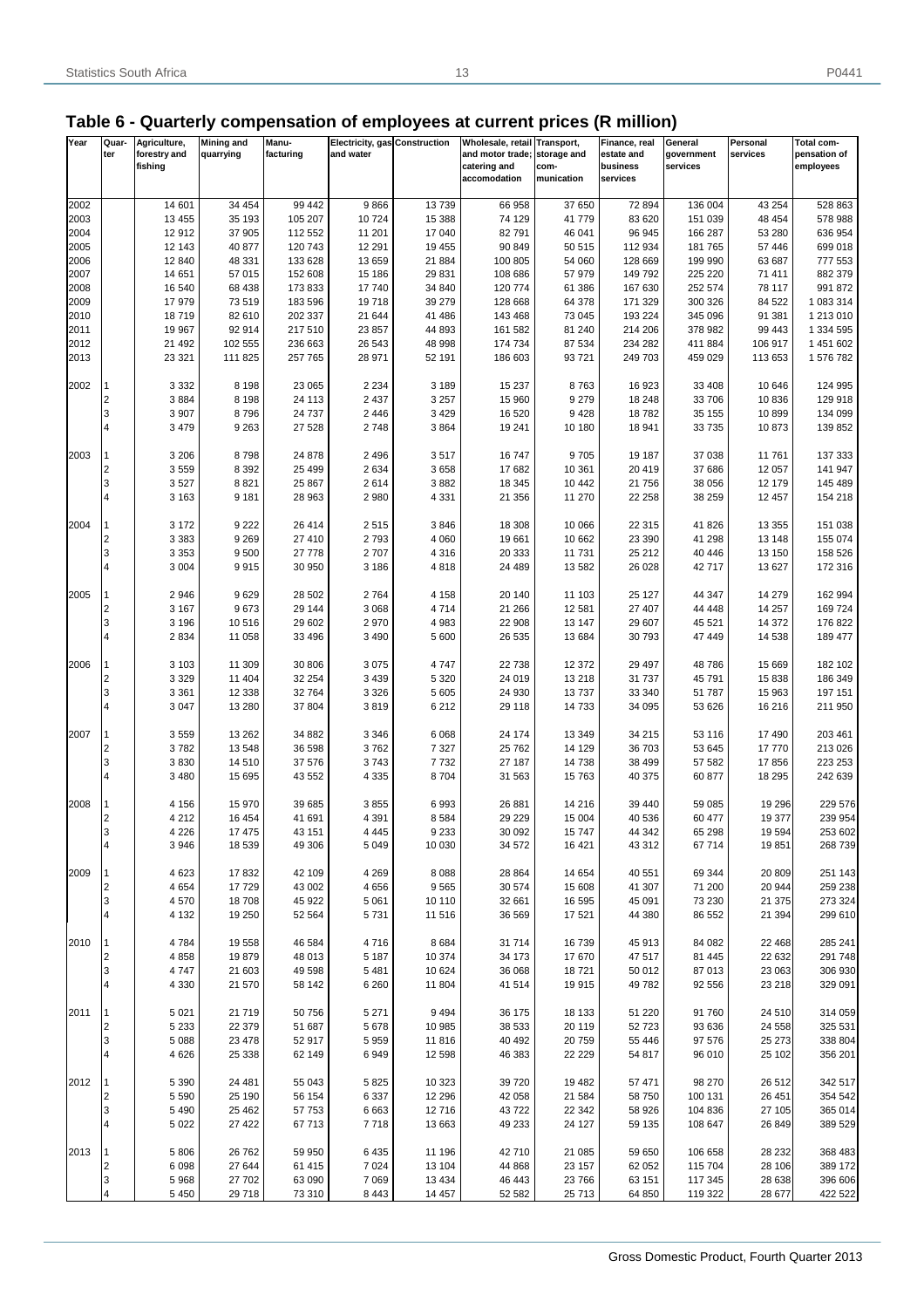## Table 7 - Quarterly gross operating surplus and net<sup>1</sup> other taxes on production (R million)

| Year | Quar-          | Agriculture, | <b>Mining and</b> | Manu-     | Electricity,  | Construction | Wholesale, retail Transport, |            | Finance, real | General    | Personal | <b>Total gross</b> |
|------|----------------|--------------|-------------------|-----------|---------------|--------------|------------------------------|------------|---------------|------------|----------|--------------------|
|      | ter            | forestry and | quarrying         | facturing | gas and water |              | and motor trade; storage and |            | estate and    | government | services | operating          |
|      |                | fishing      |                   |           |               |              | catering and                 | com-       | business      | services   |          | surplus            |
|      |                |              |                   |           |               |              | accomodation                 | munication | services      |            |          |                    |
|      |                |              |                   |           |               |              |                              |            |               |            |          |                    |
| 2002 |                | 29 630       | 58 275            | 104 777   | 16 622        | 10 381       | 76 234                       | 63 333     | 134 817       | 21 543     | 21 221   | 536 831            |
| 2003 |                | 26 189       | 50 577            | 118 710   | 18829         | 11 359       | 84 657                       | 70 858     | 147 556       | 23 067     | 24 360   | 576 161            |
|      |                |              |                   |           |               |              | 93 654                       |            | 164 340       |            | 27 371   |                    |
| 2004 |                | 26 578       | 53 294            | 131 415   | 18 975        | 14 999       |                              | 78 745     |               | 24 276     |          | 633 645            |
| 2005 |                | 25 25 9      | 65 115            | 138 358   | 20719         | 19 103       | 104 163                      | 88 957     | 182 569       | 26 796     | 31 009   | 702 049            |
| 2006 |                | 32 511       | 83 970            | 140 874   | 23 287        | 24 274       | 115 026                      | 99 715     | 210 642       | 30 126     | 34 341   | 794 766            |
| 2007 |                | 39 182       | 99 954            | 151 829   | 26 597        | 27 077       | 130 225                      | 106 488    | 255 728       | 34 582     | 38 033   | 909 696            |
| 2008 |                | 44 007       | 128 088           | 166 790   | 28 162        | 37 381       | 150 714                      | 128 396    | 270 957       | 40716      | 40 668   | 1 035 879          |
| 2009 |                | 45 676       | 123 002           | 148 107   | 40 684        | 47 243       | 169 843                      | 134 898    | 293 502       | 44 073     | 49 652   | 1 096 680          |
| 2010 |                | 44 049       | 145 619           | 143 218   | 41 436        | 50 413       | 217 342                      | 149 801    | 314 194       | 46 820     | 57 459   | 1 210 351          |
| 2011 |                | 45 236       | 181 616           | 120 129   | 49 152        | 53819        | 244 240                      | 164 350    | 332 778       | 50 689     | 58 427   | 1 300 437          |
| 2012 |                | 49 526       | 167 541           | 104 320   | 57 931        | 56 638       | 280 750                      | 169 840    | 363 611       | 54 913     | 63 589   | 1 368 659          |
| 2013 |                | 49 110       | 167 866           | 92 581    | 63 183        | 61 365       | 315 815                      | 175 061    | 402 514       | 59 319     | 66 667   | 1 453 480          |
|      |                |              |                   |           |               |              |                              |            |               |            |          |                    |
| 2002 |                | 4 0 3 3      | 12 705            | 23 294    | 3593          | 2795         | 17 4 28                      | 14 661     | 31 942        | 5 2 0 1    | 5073     | 120 724            |
|      |                |              |                   |           |               |              |                              |            |               |            |          |                    |
|      | 2              | 13 064       | 16 009            | 25 351    | 4 173         | 2679         | 17 664                       | 15 097     | 32 005        | 5 2 7 1    | 5 2 4 5  | 136 558            |
|      | 3              | 8796         | 16 393            | 28 481    | 4763          | 2600         | 18780                        | 15 936     | 34 167        | 5 4 6 6    | 5415     | 140 796            |
|      | 4              | 3737         | 13 168            | 27 651    | 4 0 9 5       | 2 3 0 7      | 22 362                       | 17638      | 36703         | 5 6 0 5    | 5 4 8 7  | 138 754            |
|      |                |              |                   |           |               |              |                              |            |               |            |          |                    |
| 2003 |                | 3823         | 11 875            | 28 7 85   | 4 2 6 4       | 3 1 7 2      | 20 077                       | 16 642     | 37 869        | 5 6 9 1    | 5963     | 138 161            |
|      | $\overline{c}$ | 11 965       | 13 197            | 28 604    | 4886          | 3 0 0 2      | 19 600                       | 16 946     | 37 450        | 5735       | 6 1 0 2  | 147 486            |
|      | 3              | 7929         | 14 287            | 31 276    | 5 3 6 3       | 2827         | 20 938                       | 17806      | 36 312        | 5795       | 6 1 2 7  | 148 660            |
|      | 4              | 2 4 7 2      | 11 218            | 30 045    | 4 3 1 5       | 2 3 5 8      | 24 041                       | 19 4 65    | 35 925        | 5846       | 6 1 6 9  | 141 855            |
|      |                |              |                   |           |               |              |                              |            |               |            |          |                    |
| 2004 | 1              | 3748         | 11 667            | 31 196    | 4 4 4 1       | 3921         | 21 996                       | 19 001     | 41 469        | 5968       | 6377     | 149 785            |
|      | 2              | 10779        | 14 14 9           | 31 145    | 4799          | 3887         | 21 100                       | 19 4 28    | 39 386        | 5888       | 6854     | 157 416            |
|      | 3              |              |                   |           |               |              |                              |            |               |            |          |                    |
|      |                | 9 4 4 3      | 15 031            | 35 169    | 5 4 1 1       | 3833         | 24 012                       | 19 9 32    | 41 864        | 6 1 4 8    | 7052     | 167 895            |
|      | 4              | 2 6 0 8      | 12 4 4 6          | 33 905    | 4 3 2 4       | 3 3 5 8      | 26 546                       | 20 384     | 41 621        | 6 2 7 2    | 7 0 8 7  | 158 550            |
|      |                |              |                   |           |               |              |                              |            |               |            |          |                    |
| 2005 |                | 4 9 3 7      | 12 898            | 31 895    | 4717          | 5 2 0 1      | 24 489                       | 21 340     | 46 191        | 6413       | 7075     | 165 156            |
|      | 2              | 8 4 0 0      | 18 0 20           | 34 480    | 5 3 4 1       | 4 8 0 5      | 23 943                       | 21 044     | 45 567        | 6547       | 7696     | 175 844            |
|      | 3              | 8 5 0 8      | 17 986            | 38 058    | 5898          | 4 9 9 3      | 26 035                       | 22 24 9    | 46 121        | 6821       | 8026     | 184 695            |
|      | 4              | 3 4 1 4      | 16 211            | 33 924    | 4763          | 4 1 0 4      | 29 69 6                      | 24 3 24    | 44 691        | 7 0 1 5    | 8 2 1 1  | 176 354            |
|      |                |              |                   |           |               |              |                              |            |               |            |          |                    |
| 2006 |                | 5 2 6 2      | 15 355            | 33 888    | 5 0 68        | 6 3 2 0      | 26 988                       | 22 919     | 50 503        | 7 2 0 9    | 7665     | 181 178            |
|      | $\overline{c}$ | 9985         | 20 284            | 33 846    | 6 0 62        | 6083         | 26 412                       | 24 215     | 50 495        | 7 3 8 2    | 8611     | 193 376            |
|      | 3              | 11 829       | 25 943            | 38 547    | 6805          | 6 4 2 9      | 28 937                       | 25 680     | 55 208        | 7635       | 9031     | 216 044            |
|      | 4              | 5 4 3 5      | 22 388            | 34 593    | 5 3 5 1       | 5 4 4 2      | 32 688                       | 26 900     | 54 436        | 7 900      | 9035     | 204 169            |
|      |                |              |                   |           |               |              |                              |            |               |            |          |                    |
|      |                |              |                   |           |               |              |                              |            |               |            |          |                    |
| 2007 |                | 7582         | 22 4 38           | 38 991    | 6 0 6 0       | 7584         | 30 792                       | 24 287     | 63 077        | 8 1 7 4    | 8544     | 217 529            |
|      | 2              | 14 985       | 25 932            | 35 798    | 7 0 8 9       | 6819         | 30 154                       | 26 017     | 60 022        | 8 4 7 9    | 10 050   | 225 345            |
|      | 3              | 11 482       | 26 640            | 39 4 93   | 7826          | 7 0 46       | 32 518                       | 27 694     | 65 239        | 8888       | 10 380   | 237 206            |
|      | 4              | 5 1 3 3      | 24 945            | 37 548    | 5 6 22        | 5628         | 36 760                       | 28 4 9 0   | 67 390        | 9 0 4 1    | 9 0 6 0  | 229 617            |
|      |                |              |                   |           |               |              |                              |            |               |            |          |                    |
| 2008 |                | 7 5 3 2      | 26 121            | 41 517    | 6 3 6 0       | 9 2 5 7      | 35 733                       | 29 26 9    | 68 595        | 9 2 8 7    | 9028     | 242 698            |
|      | 2              | 17769        | 34 4 36           | 41 4 64   | 7561          | 8 9 4 2      | 35 562                       | 31 911     | 66 494        | 9934       | 10871    | 264 943            |
|      | 3              | 14 094       | 36 555            | 45 749    | 8 5 0 8       | 10706        | 37 442                       | 31 952     | 66 883        | 10 610     | 11 102   | 273 601            |
|      |                | 4612         | 30 976            | 38 060    | 5733          | 8 4 7 6      | 41 978                       | 35 26 6    | 68 985        | 10885      | 9666     | 254 636            |
|      |                |              |                   |           |               |              |                              |            |               |            |          |                    |
| 2009 |                | 8 8 3 0      | 26 154            | 39 634    | 8821          | 13 3 96      | 41 053                       | 32 027     | 74 084        | 10 908     | 10769    | 265 677            |
|      | 2              | 20 380       | 32 309            | 35 478    | 10 692        | 12 615       | 40 633                       | 33 745     | 72 020        | 10 869     | 13 3 13  | 282 055            |
|      | 3              | 11 976       | 34 213            | 38 860    | 12 696        | 12 4 24      | 40 982                       | 33 581     | 72 479        | 11 0 34    | 13 4 8 2 | 281 727            |
|      | 4              |              |                   |           |               |              |                              |            |               |            |          |                    |
|      |                | 4 4 9 0      | 30 326            | 34 134    | 8 4 7 6       | 8808         | 47 175                       | 35 545     | 74 919        | 11 262     | 12 088   | 267 222            |
|      |                |              |                   |           |               |              |                              |            |               |            |          |                    |
| 2010 | $\mathbf{1}$   | 8851         | 25 770            | 37 999    | 9 3 21        | 14 4 76      | 49 665                       | 34 074     | 78 545        | 11 410     | 12 2 9 6 | 282 406            |
|      | 2              | 22 182       | 37 330            | 35 642    | 11 197        | 13 396       | 53 475                       | 37 366     | 77 153        | 11 586     | 15 4 74  | 314 801            |
|      | 3              | 10 144       | 41 746            | 38 911    | 12 595        | 13 151       | 51 533                       | 37 413     | 77 065        | 11 897     | 15 509   | 309 966            |
|      | 4              | 2871         | 40 774            | 30 666    | 8 3 2 3       | 9 3 9 0      | 62 668                       | 40 948     | 81 431        | 11 927     | 14 180   | 303 178            |
|      |                |              |                   |           |               |              |                              |            |               |            |          |                    |
| 2011 | $\mathbf{1}$   | 7601         | 38 211            | 32 598    | 10 284        | 14881        | 55 186                       | 38 109     | 82 460        | 12 306     | 12 241   | 303 878            |
|      | 2              | 19 629       | 44 700            | 29 560    | 13701         | 14 201       | 58 989                       | 41 356     | 81 289        | 12 4 16    | 15 0 99  | 330 940            |
|      | 3              | 13 3 27      | 50 762            | 33 567    | 15 203        | 13 953       | 58 732                       | 41 506     | 82 491        | 12764      | 16 069   | 338 374            |
|      | 4              | 4678         | 47 943            | 24 404    | 9 9 6 4       | 10784        | 71 333                       | 43 379     | 86 538        | 13 203     | 15 017   | 327 244            |
|      |                |              |                   |           |               |              |                              |            |               |            |          |                    |
| 2012 | $\mathbf{1}$   | 7792         | 38 703            | 30 266    | 12 3 21       | 16 348       | 63 888                       | 40 60 6    | 89 053        | 13 4 12    | 13919    | 326 307            |
|      | 2              | 24 7 23      | 42 948            | 25 790    | 16 115        | 14727        | 67 909                       | 42 810     | 88 572        | 13 5 21    | 16 4 65  | 353 580            |
|      |                |              |                   |           |               |              |                              |            |               |            |          |                    |
|      | 3              | 12 666       | 46 174            | 28 978    | 17 659        | 14 541       | 67 594                       | 42 592     | 90 781        | 13 969     | 17 183   | 352 137            |
|      | 4              | 4 3 4 5      | 39 716            | 19 28 6   | 11836         | 11 022       | 81 360                       | 43 832     | 95 205        | 14 011     | 16 0 23  | 336 635            |
|      |                |              |                   |           |               |              |                              |            |               |            |          |                    |
| 2013 |                | 8 1 1 0      | 38 915            | 25 519    | 13 4 31       | 16821        | 72 915                       | 42 106     | 99 908        | 14 27 2    | 15 379   | 347 377            |
|      | 2              | 26 592       | 39 0 29           | 22 739    | 17637         | 15 821       | 76 177                       | 43 590     | 100 875       | 14 730     | 17313    | 374 503            |
|      | 3              | 11 272       | 46 491            | 26 28 6   | 19 279        | 16 313       | 77 058                       | 43 845     | 101 529       | 15 086     | 17 539   | 374 698            |
|      | 4              | 3 1 3 5      | 43 4 31           | 18 0 36   | 12 836        | 12 410       | 89 665                       | 45 519     | 100 202       | 15 2 31    | 16 437   | 356 902            |

1/ Net other taxes on production *equals* other taxes on production *minus* other subsidies on production.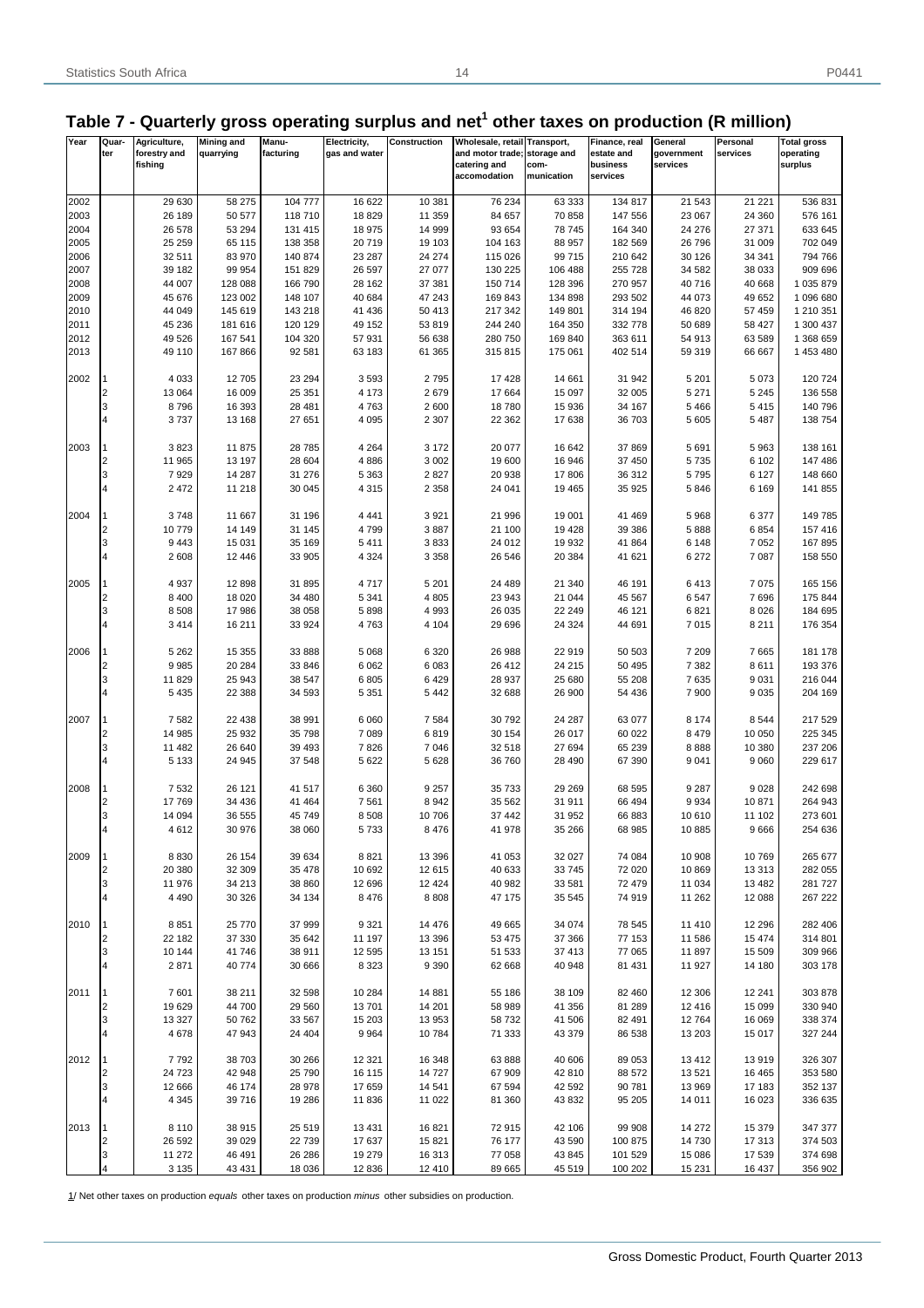| Row no.         | Supply and use table description | <b>Central Product Classification (CPC)</b> |
|-----------------|----------------------------------|---------------------------------------------|
| P <sub>1</sub>  | Agriculture                      | 011, 012, 013, 014, 015, 016, 017, 018, 019 |
| P <sub>2</sub>  | Live animals                     | 021, 022, 023, 024, 029                     |
| P <sub>3</sub>  | Forestry                         | 031, 032                                    |
| P <sub>4</sub>  | Fishing                          | 041, 042, 049                               |
| P <sub>5</sub>  | Coal and lignite                 | 110                                         |
| P <sub>6</sub>  | Metal ores                       | 130, 141, 142                               |
| P7              | Other minerals                   | 120, 151, 152, 153, 154, 161, 162, 163      |
| P <sub>8</sub>  | Electricity and gas              | 171, 172, 173, 174                          |
| P <sub>9</sub>  | Natural water                    | 180                                         |
| P <sub>10</sub> | Meat                             | 211                                         |
| P11             | Fish                             | 212                                         |
| P <sub>12</sub> | Vegetables                       | 213                                         |
| P <sub>13</sub> | Fruit and nuts                   | 214                                         |
| P14             | Oils and fats                    | 215, 216, 217                               |
| P <sub>15</sub> | Dairy products                   | 221, 222, 223                               |
| P <sub>16</sub> | Grain mill products              | 231                                         |
| P17             | Starches products                | 232                                         |
| P18             | Animal feeding                   | 233                                         |
| P <sub>19</sub> | <b>Bakery products</b>           | 234                                         |
| P <sub>20</sub> | Sugar                            | 235                                         |
| P <sub>21</sub> | Confectionary products           | 236                                         |
| P <sub>22</sub> | Pasta products                   | 237                                         |
| P <sub>23</sub> | Food n.e.c.                      | 239                                         |
| P <sub>24</sub> | Alcohol, beverages               | 241, 242, 243                               |
| P <sub>25</sub> | Soft drinks                      | 244                                         |
| P <sub>26</sub> | Tobacco products                 | 250                                         |
| P <sub>27</sub> | <b>Textile fabrics</b>           | 261, 262, 263, 264, 265, 266, 267, 268      |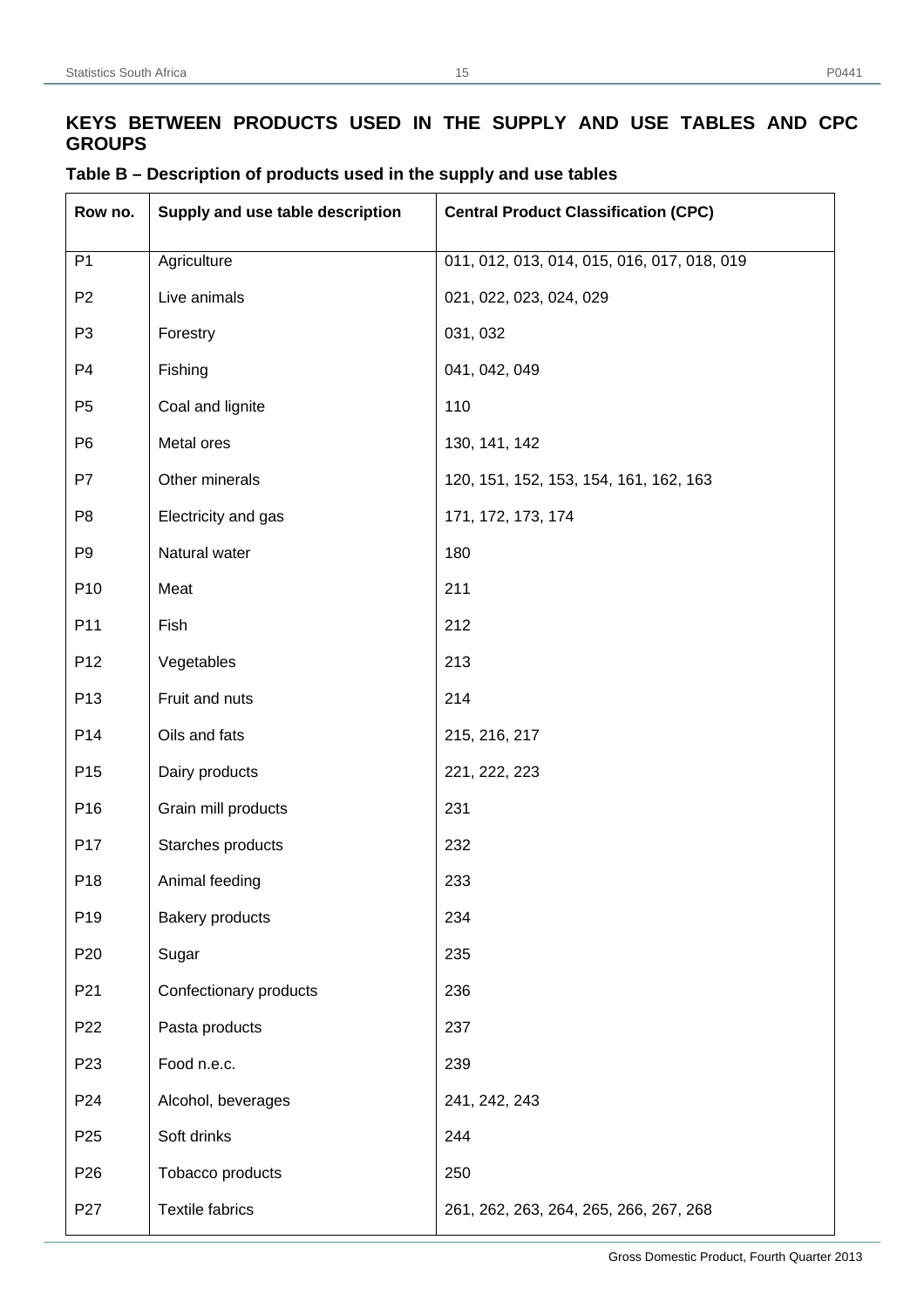| Row no.         | Supply and use table description | <b>Central Product Classification (CPC)</b> |
|-----------------|----------------------------------|---------------------------------------------|
| P <sub>28</sub> | Made-up textile articles         | 271                                         |
| P <sub>29</sub> | Carpets                          | 272                                         |
| P30             | Textiles n.e.c.                  | 273, 279                                    |
| P31             | Knitting fabrics                 | 281                                         |
| P32             | Wearing apparel                  | 282, 283                                    |
| P33             | Leather products                 | 291, 292                                    |
| P34             | Footwear                         | 293, 294, 295, 296                          |
| P35             | Wood products                    | 311, 312, 313, 314, 315, 316, 317, 319      |
| P36             | Paper products                   | 321                                         |
| P37             | Printing                         | 322, 323, 324, 325, 326, 327, 328           |
| P38             | Petroleum products               | 331, 332, 333, 334, 335, 336, 337           |
| P39             | Basic chemicals                  | 341, 342, 343, 344, 345, 347, 348           |
| P40             | Fertilisers, pesticides          | 346                                         |
| P41             | Paint, related products          | 351                                         |
| P42             | Pharmaceutical products          | 352                                         |
| P43             | Soap, cleaning, perfume          | 353                                         |
| P44             | Chemical products, n.e.c.        | 354, 355                                    |
| P45             | Rubber tyres                     | 361                                         |
| P46             | Other rubber products            | 362                                         |
| P47             | Plastic products                 | 363, 364, 369                               |
| P48             | Glass products                   | 371                                         |
| P49             | Non-structural ceramic           | 372                                         |
| P <sub>50</sub> | Structure non-refractory clay    | 373                                         |
| P <sub>51</sub> | Plaster, cement                  | 374                                         |
| P <sub>52</sub> | Articles of concrete             | 375                                         |
| P <sub>53</sub> | Non-metallic products n.e.c.     | 376, 379                                    |
| P <sub>54</sub> | Furniture                        | 381                                         |
| P <sub>55</sub> | Jewellery                        | 382                                         |
| P <sub>56</sub> | Manufactured products n.e.c.     | 383, 384, 385, 386, 387, 389                |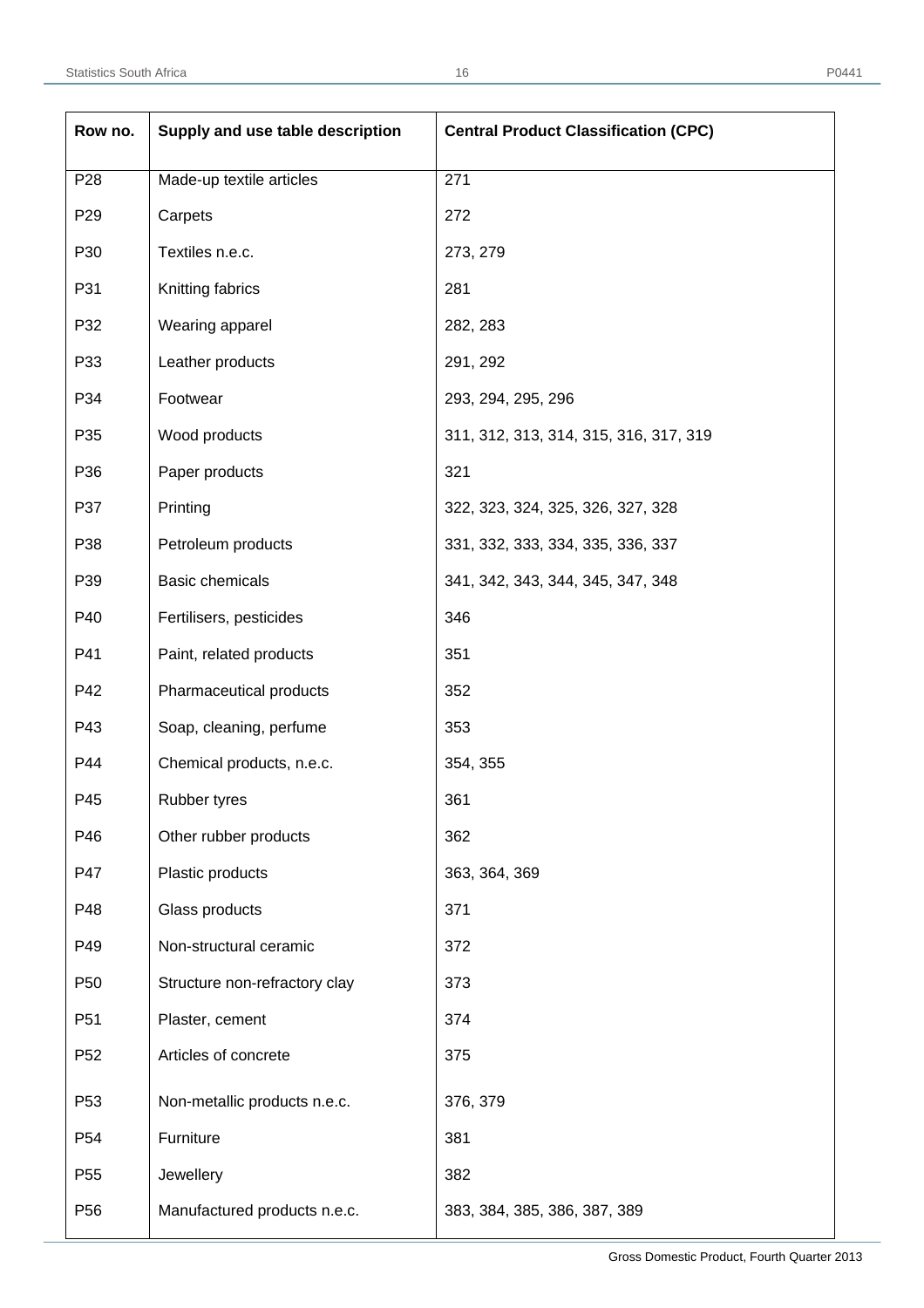| Row no.         | Supply and use table description | <b>Central Product Classification (CPC)</b> |
|-----------------|----------------------------------|---------------------------------------------|
| P <sub>57</sub> | Waste, scraps                    | 391, 392, 393, 399                          |
| P <sub>58</sub> | Iron, steel products             | 411, 412                                    |
| P <sub>59</sub> | Non-ferrous metals               | 413, 414, 415, 416                          |
| P60             | Structural metal products        | 421                                         |
| P61             | Tanks, reservoirs                | 422, 423                                    |
| P62             | Other fabricated metal           | 429                                         |
| P63             | Engines, turbines                | 431                                         |
| P64             | Pumps, compressors               | 432                                         |
| P65             | Bearing, gears                   | 433                                         |
| P66             | Lifting equipment                | 435                                         |
| P67             | General machinery                | 434, 439                                    |
| P68             | Special machinery                | 441, 442, 443, 444, 445, 446, 447, 449      |
| P69             | Domestic appliances              | 448                                         |
| P70             | Office machinery                 | 451, 452                                    |
| P71             | <b>Electrical machinery</b>      | 461, 462, 463, 464, 465, 469                |
| P72             | Radio, television                | 471, 472, 473, 474, 475, 476, 478, 479      |
| P73             | Medical appliances               | 481, 482, 483, 484                          |
| P74             | Motor vehicles, parts            | 491, 492                                    |
| P75             | Ship and boats                   | 493, 494                                    |
| P76             | Railway and trams                | 495                                         |
| P77             | Aircrafts                        | 496                                         |
| P78             | Other transport equipment        | 499                                         |
| P79             | Construction                     | 531, 532                                    |
| P80             | <b>Construction services</b>     | 541, 542, 543, 544, 545, 546, 547           |
| P81             | Trade services                   | 611, 612, 621, 622, 623, 624, 625           |
| P82             | Accommodation                    | 631, 632                                    |
| P83             | Catering services                | 633, 634                                    |
| P84             | Passenger transport              | 641, 642                                    |
| P85             | Freight transport                | 651, 652, 653                               |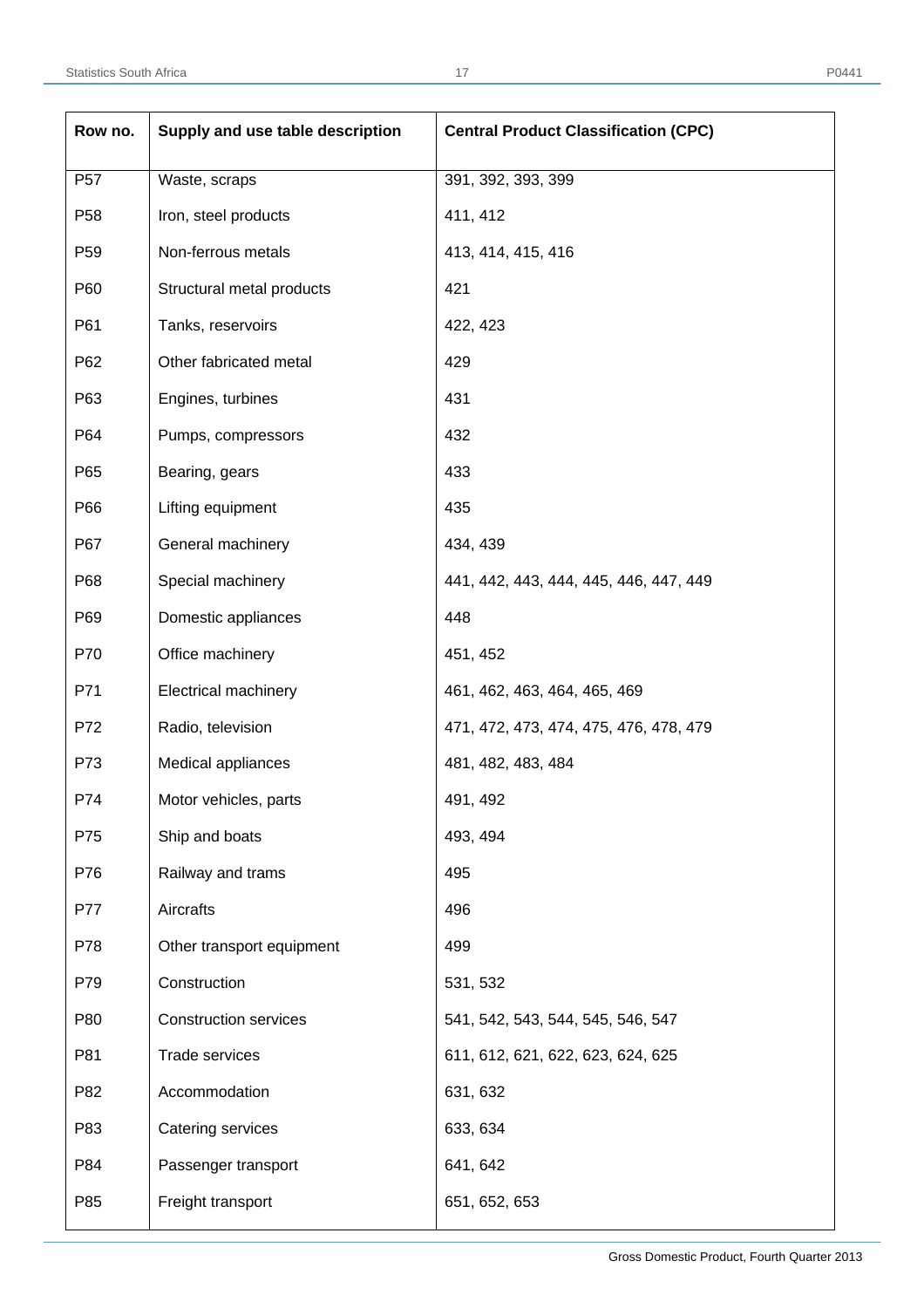| Row no. | Supply and use table description | <b>Central Product Classification (CPC)</b>                                                                |  |
|---------|----------------------------------|------------------------------------------------------------------------------------------------------------|--|
| P86     | Supporting transport services    | 660, 671, 672, 673, 674, 675, 676, 679                                                                     |  |
| P87     | Postal, courier services         | 681                                                                                                        |  |
| P88     | Electricity distribution         | 691                                                                                                        |  |
| P89     | Water distribution               | 692                                                                                                        |  |
| P90     | <b>Financial services</b>        | 711, 712                                                                                                   |  |
| P91     | Insurance, pension               | 713, 714                                                                                                   |  |
| P92     | Other financial services         | 715, 716                                                                                                   |  |
| P93     | Real estate services             | 721, 722                                                                                                   |  |
| P94     | Leasing, rental services         | 731, 732, 733                                                                                              |  |
| P95     | Research, development            | 811, 812, 813, 814                                                                                         |  |
| P96     | Legal, accounting                | 821, 822, 823, 824                                                                                         |  |
| P97     | Other business services          | 831, 832, 833, 834, 835, 836, 837, 838, 839                                                                |  |
| P98     | Telecommunication                | 841, 842, 843, 844, 845, 846                                                                               |  |
| P99     | Support services                 | 851, 852, 853, 854, 855, 859, 861, 862, 863, 871, 872,<br>873, 881, 882, 883, 884, 885, 886, 887, 888, 889 |  |
| P100    | Manufacturing services n.e.c.    | 891, 892, 893, 894                                                                                         |  |
| P101    | Public administration            | 911, 912, 913, 941, 942, 943, 944, 945, 949                                                                |  |
| P102    | <b>Education services</b>        | 921, 922, 923, 924, 925, 929                                                                               |  |
| P103    | Health, social services          | 931, 932, 933, 934, 935                                                                                    |  |
| P104    | Other services n.e.c.            | 951, 952, 959, 961, 962, 963, 964, 965, 966, 969, 971,<br>972, 973, 979, 980, 990                          |  |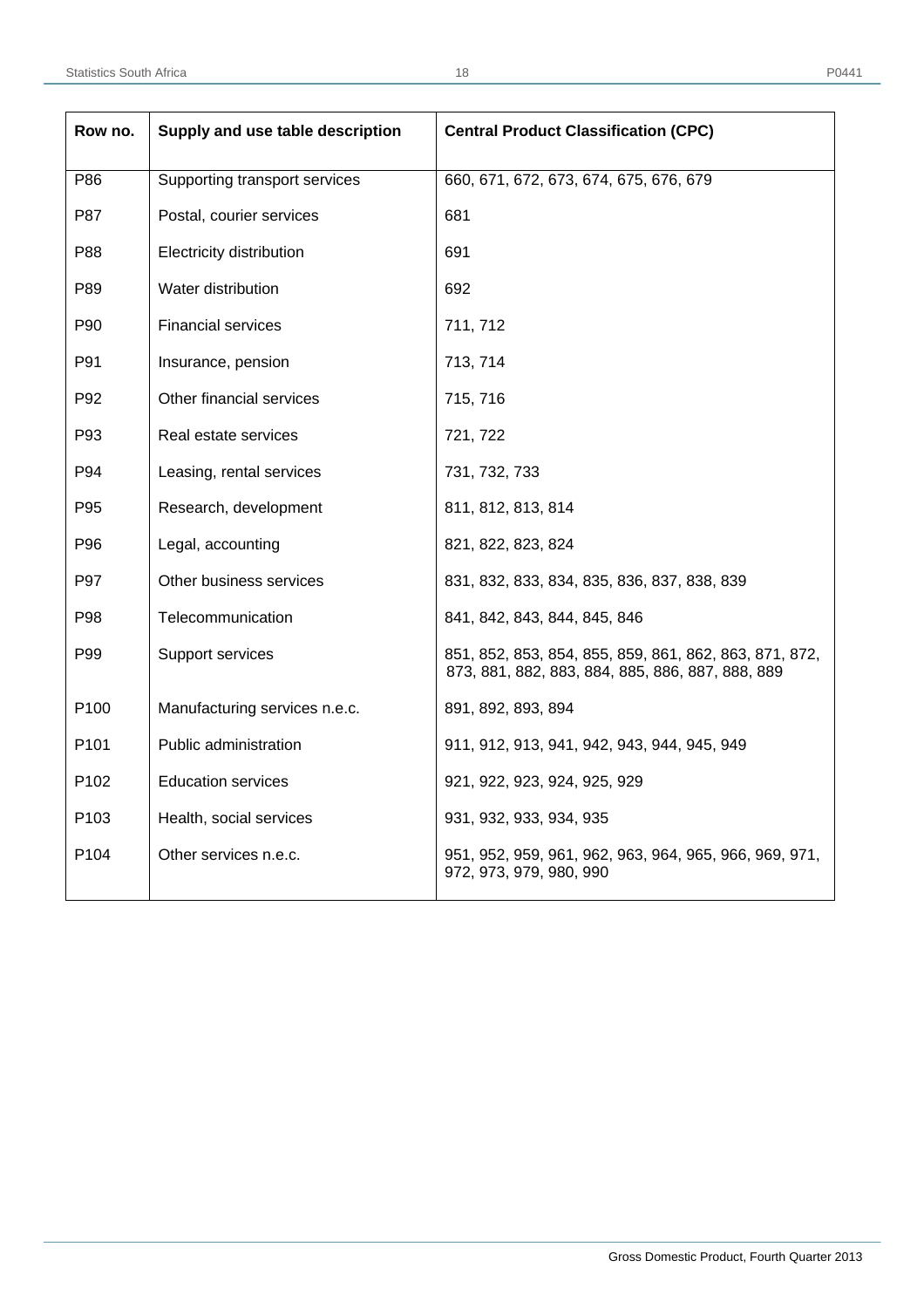## **KEYS BETWEEN INDUSTRIES USED IN THE SUPPLY AND USE TABLES AND SIC GROUPS**

| Col. no. | Supply and use tables description                                        | <b>SIC classification</b> |
|----------|--------------------------------------------------------------------------|---------------------------|
| 1        | Agriculture, hunting and related services                                | 11                        |
| 12       | Forestry, logging and related services                                   | 12                        |
| 13       | Fishing, operation of fishing hatcheries and fish farms                  | 13                        |
| 14       | Mining of coal and lignite                                               | 21                        |
| 15       | Mining of gold and uranium                                               | 23                        |
| 16       | Mining of metal ores                                                     | 24                        |
| 17       | Other mining and quarrying                                               | 25, 221                   |
| 18       | Manufacturing of food products                                           | 301, 302, 303, 304        |
| 19       | Beverage, tobacco                                                        | 305, 306                  |
| 110      | Manufacturing of textiles                                                | 311, 312                  |
| 111      | Manufacturing of wearing apparel, dressing and dying of fur              | 313, 314, 315             |
| 112      | Tanning and dressing of leather                                          | 316                       |
| 113      | Manufacturing of footwear                                                | 317                       |
| 114      | Manufacturing of wood and products of wood and cork, except<br>furniture | 321, 322                  |
| 115      | Manufacturing of paper products                                          | 323                       |
| 116      | Publishing, printing and reproduction of recorded media                  | 324, 325, 326             |
| 117      | Manufacturing of coke oven products, petroleum refineries                | 331, 332                  |
| 118      | Processing of nuclear fuel and manufacturing of basic<br>chemicals       | 333, 334                  |
| 119      | Manufacturing of chemical products and man-made fibres                   | 335, 336                  |
| 120      | Manufacturing of rubber products                                         | 337                       |
| 121      | Manufacturing of plastic products                                        | 338                       |
| 122      | Manufacturing of glass products                                          | 341                       |
| 123      | Manufacturing of non-metallic mineral products n.e.c.                    | 342                       |
| 124      | Manufacturing of basic iron and steel, casting of metals                 | 351, 353                  |
| 125      | Manufacturing of basic precious and non-ferrous metals                   | 352                       |
| 126      | Manufacturing of fabricated metal products                               | 354, 355                  |

## **Table C – Description of industries used in the supply and use tables**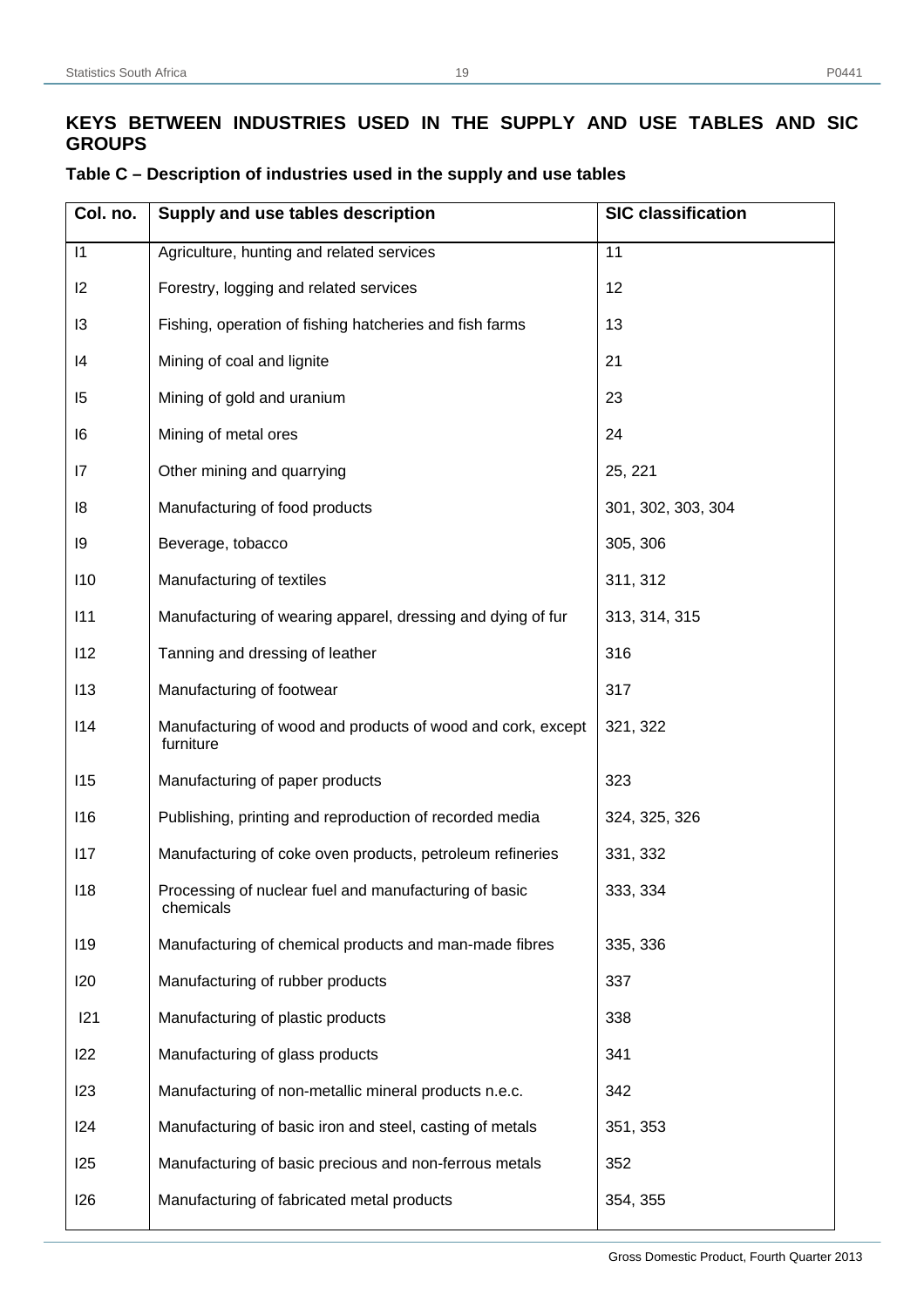| Col. no.   | Supply and use tables description                                                                                        | <b>SIC classification</b>    |
|------------|--------------------------------------------------------------------------------------------------------------------------|------------------------------|
| 127        | Manufacturing of machinery and equipment including office,<br>accounting and computing equipment                         | 356, 357, 358, 359           |
| 128        | Manufacturing of electrical machinery and apparatus n.e.c.                                                               | 36                           |
| <b>129</b> | Manufacture of radio, television and equipment and apparatus                                                             | 371, 372, 373                |
| 130        | Manufacture of medical, precision and optical instruments,<br>watches and clocks                                         | 374, 375, 376                |
| 131        | Manufacture of motor vehicles, trailers, semi-trailers and parts<br>and accessories for motor vehicles and their engines | 381, 382, 383                |
| 132        | Manufacture of other transport equipment                                                                                 | 384, 385, 386, 387           |
| 133        | Manufacture of furniture                                                                                                 | 391                          |
| 134        | Manufacturing n.e.c., sports goods and recycling                                                                         | 392, 393, 395, small scale   |
| 135        | Electricity, steam and hot water supply                                                                                  | 411, 412, 413                |
| 136        | Collection, purification and distribution of water                                                                       | 42                           |
| 137        | Construction                                                                                                             | 501, 502, 503, 504, 505, Own |
| 138        | Wholesale trade and commission trade, except of motor<br>vehicles and motor cycles                                       | 61                           |
| 139        | Retail trade except of motor vehicles and motor cycles, repair<br>of personal and household goods                        | 62                           |
| 140        | Sale, maintenance, and repair of motor vehicles and motor<br>cycles; retail trade in automotive fuel                     | 63                           |
| 141        | Hotel and restaurants                                                                                                    | 64                           |
| 142        | Land transport, transport via pipelines                                                                                  | 71                           |
| 143        | Water transport                                                                                                          | 72                           |
| 144        | Air transport                                                                                                            | 73                           |
| 145        | Supporting and auxiliary transport activities, activities of travel<br>agencies                                          | 74                           |
| 146        | Post and telecommunication                                                                                               | 75                           |
| 147        | Financial intermediation, insurance, real estate and business<br>services                                                | 81                           |
| 148        | Insurance and pension funding, except compulsory social<br>security                                                      | 82                           |
| 149        | Activities auxiliary to financial intermediation                                                                         | 83                           |
| 150        | Real estate activities                                                                                                   | 84                           |
| 151        | Renting of machinery and equipment, without operator, and<br>personal and household goods                                | 85                           |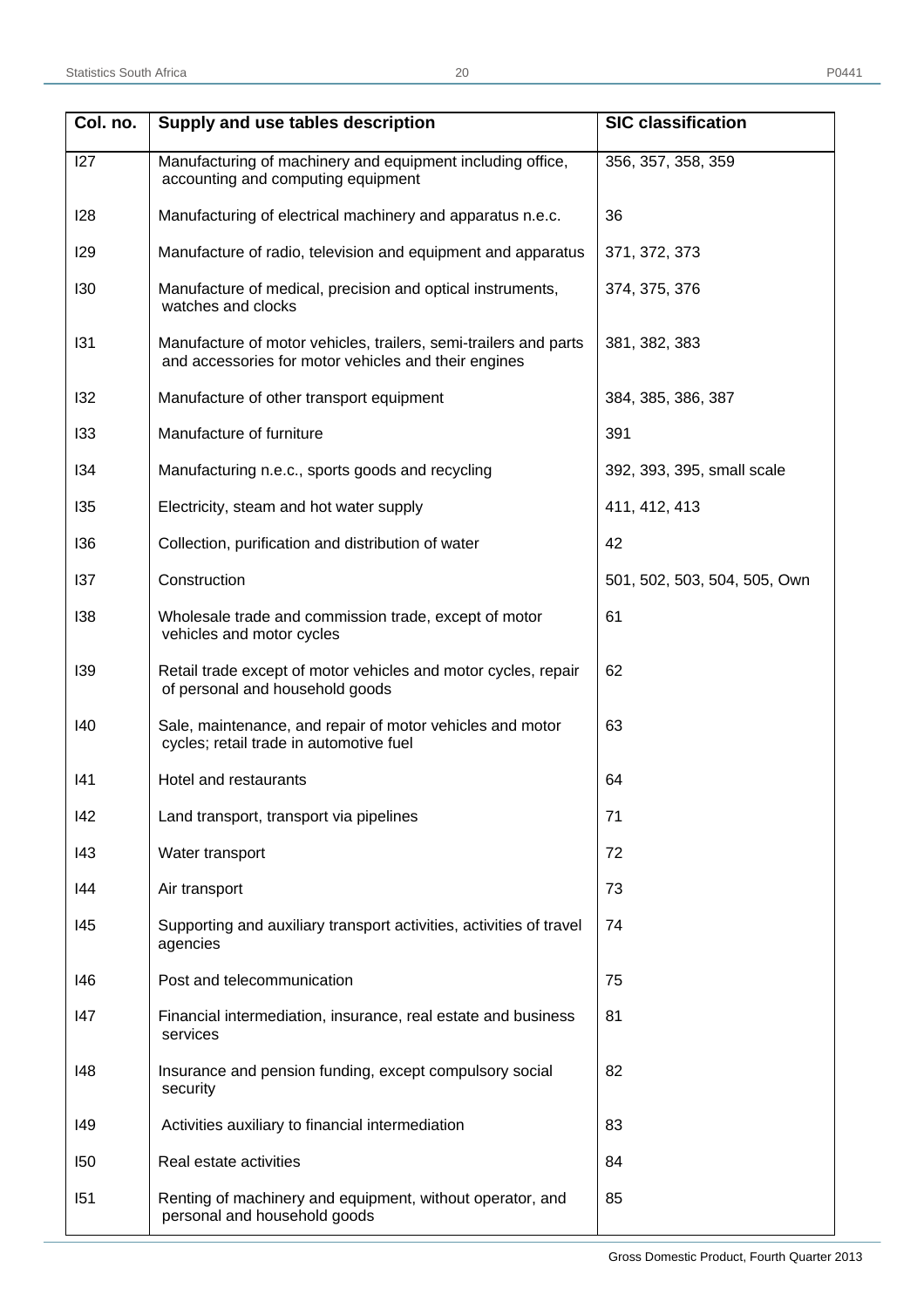|  | ۰,<br>œ |  |  |
|--|---------|--|--|

| Col. no. | Supply and use tables description                                 | <b>SIC classification</b> |
|----------|-------------------------------------------------------------------|---------------------------|
| 152      | Computer and related activities                                   | 86                        |
| 153      | Research and experimental development                             | 87                        |
| 154      | Other business activities                                         | 88                        |
| 155      | Central Government, Provincial Government and Local<br>Government | 91                        |
| 156      | Education and other training services                             | 92                        |
| 157      | <b>Health activities</b>                                          | 93                        |
| 158      | Sewerage, refuse, sanitation                                      | 94                        |
| 159      | Membership activities                                             | 95                        |
| 160      | Recreation, cultural, sport activities                            | 96                        |
| 161      | Other services                                                    | 99                        |
| 162      | Non-observed, informal, non-profit, households                    | 0100, 0200, 0900          |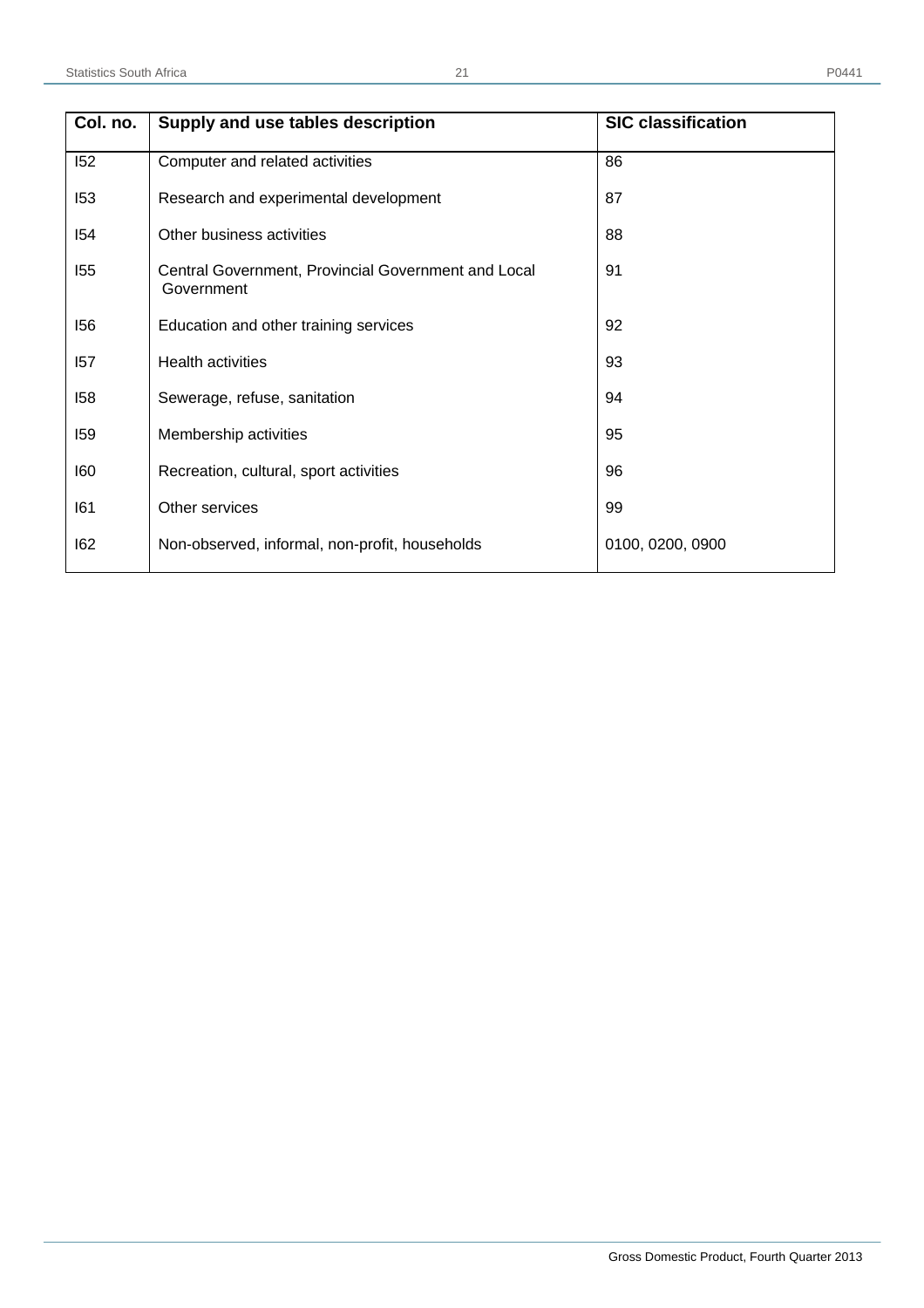## **ADDITIONAL INFORMATION**

| <b>Explanatory notes</b>        |                                                                                                                                                                                                                                                                                                                                                                                                                                                                                                                                                                                                                                                                                                                                                                 |
|---------------------------------|-----------------------------------------------------------------------------------------------------------------------------------------------------------------------------------------------------------------------------------------------------------------------------------------------------------------------------------------------------------------------------------------------------------------------------------------------------------------------------------------------------------------------------------------------------------------------------------------------------------------------------------------------------------------------------------------------------------------------------------------------------------------|
| <b>Introduction</b>             | This statistical release contains independently compiled annual estimates of the<br>gross domestic product (GDP) for the period 2002 to 2012 as well as an estimate<br>for 2013 that is derived as the sum of 4 quarters of the year. It also contains<br>quarterly estimates of GDP for the period 2002 to the fourth quarter of 2013. The<br>estimates are based on the 1993 System of National Accounts (SNA) published<br>by the United Nations in co-operation with other international organisations. This<br>means that the methodology, concepts and classifications are in accordance with<br>the latest guidelines of an internationally agreed system of national accounts. The<br>estimates of real GDP are expressed in terms of a 2005 base year. |
| <b>Methodology</b>              | Annual GDP estimates are calculated independently from the quarterly estimates<br>within a supply and use framework. Alternatively, annual GDP estimates are<br>derived as the sum of the GDP for the four quarters of the relevant year in the<br>absence of supply and use tables.                                                                                                                                                                                                                                                                                                                                                                                                                                                                            |
|                                 | Short-term indicators are used to estimate the quarterly GDP. However, they are<br>by their nature incomplete in terms of coverage, and annual changes of output<br>measured through them are generally not as reliable as in instances where the<br>results of annual surveys are used. Therefore, the quarterly estimates must be<br>adapted to the independent annual estimates when such estimates become<br>available.                                                                                                                                                                                                                                                                                                                                     |
| <b>Classifications</b>          | The estimates of value added by industry are classified according to the Standard<br>Industrial Classification of all Economic Activities (SIC), fifth edition. SIC is based<br>on the third revision of the International Standard Industrial Classification of all<br>Economic Activities (ISIC), with suitable adaptations for South African conditions.<br>The Central Product Classification (CPC) has now been adopted and used to<br>classify the supply and use of products and services.                                                                                                                                                                                                                                                               |
| <b>Seasonal adjustment</b>      | The quarterly value added and GDP estimates have been seasonally adjusted.<br>Seasonal adjustment is a means of removing the estimated effects of normal<br>seasonal variation from the series so that the effects of other influences on the<br>series can be more clearly recognised. Seasonal adjustment does not aim to<br>remove irregular or non-seasonal influences which may be present in any<br>particular quarter. Influences that are volatile or unsystematic can still make it<br>difficult to interpret.                                                                                                                                                                                                                                         |
| <b>Reliability of estimates</b> | Revision of the estimates for all components of the national accounts is usually<br>done every five years in conjunction with the rebasing of the estimates at<br>constant prices. At such a time the results of censuses that have become<br>available in the meantime and any other additional information sources are<br>incorporated in the estimates. Due to the availability of more comprehensive data,<br>revisions are also made of estimates for the latest quarters and, once a year, for<br>the three latest years.                                                                                                                                                                                                                                 |
| <b>Related publications</b>     | Users may also wish to refer to the following publications from Stats SA -                                                                                                                                                                                                                                                                                                                                                                                                                                                                                                                                                                                                                                                                                      |
|                                 | <b>Annual Financial Statistics</b>                                                                                                                                                                                                                                                                                                                                                                                                                                                                                                                                                                                                                                                                                                                              |
|                                 | <b>Quarterly Financial Statistics</b>                                                                                                                                                                                                                                                                                                                                                                                                                                                                                                                                                                                                                                                                                                                           |
|                                 | <b>Quarterly Employment Statistics</b>                                                                                                                                                                                                                                                                                                                                                                                                                                                                                                                                                                                                                                                                                                                          |
|                                 | Quarterly Labour Force Survey                                                                                                                                                                                                                                                                                                                                                                                                                                                                                                                                                                                                                                                                                                                                   |
|                                 | <b>Producer Price Index</b>                                                                                                                                                                                                                                                                                                                                                                                                                                                                                                                                                                                                                                                                                                                                     |
|                                 | <b>Consumer Price Index</b>                                                                                                                                                                                                                                                                                                                                                                                                                                                                                                                                                                                                                                                                                                                                     |
|                                 | Financial statistics of consolidated general government                                                                                                                                                                                                                                                                                                                                                                                                                                                                                                                                                                                                                                                                                                         |
|                                 | Various monthly surveys                                                                                                                                                                                                                                                                                                                                                                                                                                                                                                                                                                                                                                                                                                                                         |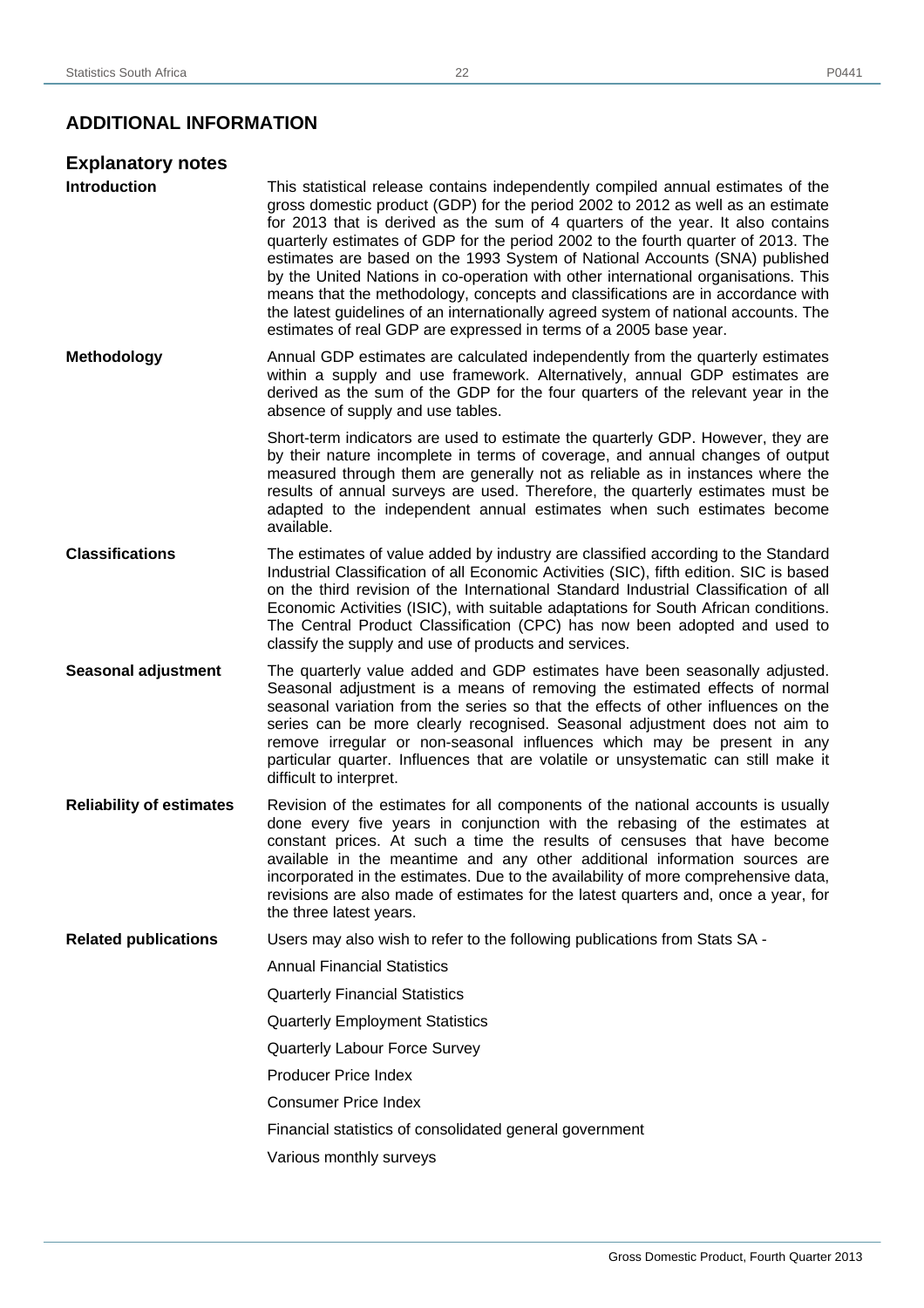| <b>Unpublished statistics</b> | In some cases Stats SA can also make available unpublished information to the<br>users. This information can be made available electronically or through printouts.                                                                                                                                             |                                                                                                                                                                                                                                                                                            |  |
|-------------------------------|-----------------------------------------------------------------------------------------------------------------------------------------------------------------------------------------------------------------------------------------------------------------------------------------------------------------|--------------------------------------------------------------------------------------------------------------------------------------------------------------------------------------------------------------------------------------------------------------------------------------------|--|
| Pre-release policy            | Stats SA keep new estimates of economic indicators strictly confidential prior to<br>the date and time of release. To enable selected government departments to<br>prepare their public responses, the following pre-release procedure is applied. It<br>accords with practice in leading statistical agencies. |                                                                                                                                                                                                                                                                                            |  |
|                               |                                                                                                                                                                                                                                                                                                                 | A strict lock-up procedure is put in place that allows media and government<br>officials access to the data one hour before embargo. There, are, however strict<br>controls to ensure that the information is not disseminated outside of the lock-up<br>facility before the embargo time. |  |
| <b>Symbols and</b>            | CPC.                                                                                                                                                                                                                                                                                                            | <b>Central Product Classification</b>                                                                                                                                                                                                                                                      |  |
| abbreviations                 | <b>SARB</b>                                                                                                                                                                                                                                                                                                     | South African Reserve Bank                                                                                                                                                                                                                                                                 |  |
|                               | <b>SIC</b>                                                                                                                                                                                                                                                                                                      | Standard Industrial Classification                                                                                                                                                                                                                                                         |  |
|                               | <b>SNA</b>                                                                                                                                                                                                                                                                                                      | System of National Accounts                                                                                                                                                                                                                                                                |  |
|                               | Stats SA                                                                                                                                                                                                                                                                                                        | <b>Statistics South Africa</b>                                                                                                                                                                                                                                                             |  |

A complete set of classifications of industries, sources and methods and definitions is available in the GDP release P0441 for the third quarter 2013 on the Stats SA website: http://www.statssa.gov.za